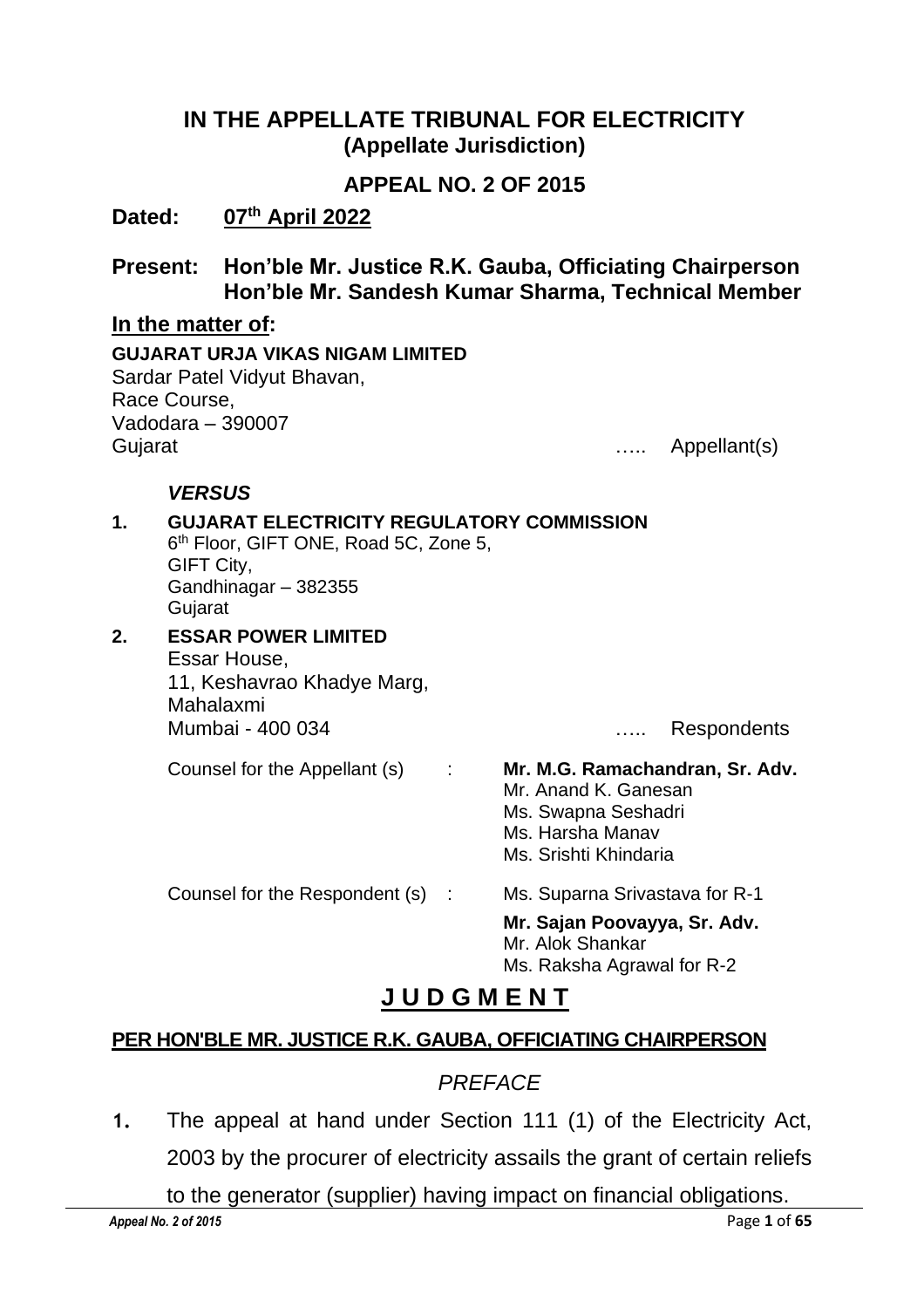- **2.** The appeal was preferred by *Gujarat Urja Vikas Nigam Limited* (for short, "GUVNL" or "the appellant"), the procurer, a Government of Gujarat enterprise and a Company incorporated under the Companies Act, 1956, one of the successor companies of erstwhile *Gujarat Electricity Board* ("GEB") upon its reorganization in terms of the provisions of Sections 131, 133 etc. of the *Electricity Act, 2003* enacted by the Parliament and the *Gujarat Electricity Industry (Re-organization and Regulation) Act, 2003* enacted by the State Legislature of Gujarat, brought into force from 01.04.2005, it having succeeded to the business of bulk purchase and bulk sale of electricity earlier undertaken by the GEB. It may be mentioned here that the under the *Gujarat Electricity Industry Re-organization and Comprehensive Transfer Scheme, 2005* framed by the Government of Gujarat, GEB was bifurcated into seven companies, one of them being the appellant GUVNL it being the holding company of the other six entities. The Appellant has succeeded to all the *power purchase agreements* ("PPAs") and power procurement arrangements which the erstwhile GEB had entered into with third parties including the agreement which is subject matter of these proceedings.
- **3.** The second respondent *Essar Power Limited*, herein (for short, "Essar" or "EPL" or "the second respondent" or "the generator") is a company incorporated under the provisions of the Companies Act, 1956, engaged as a generating company under Section 2 (28) of the Electricity Act, 2003 and operates and maintains a 515 MW generating plant in the State of Gujarat, its generating plant having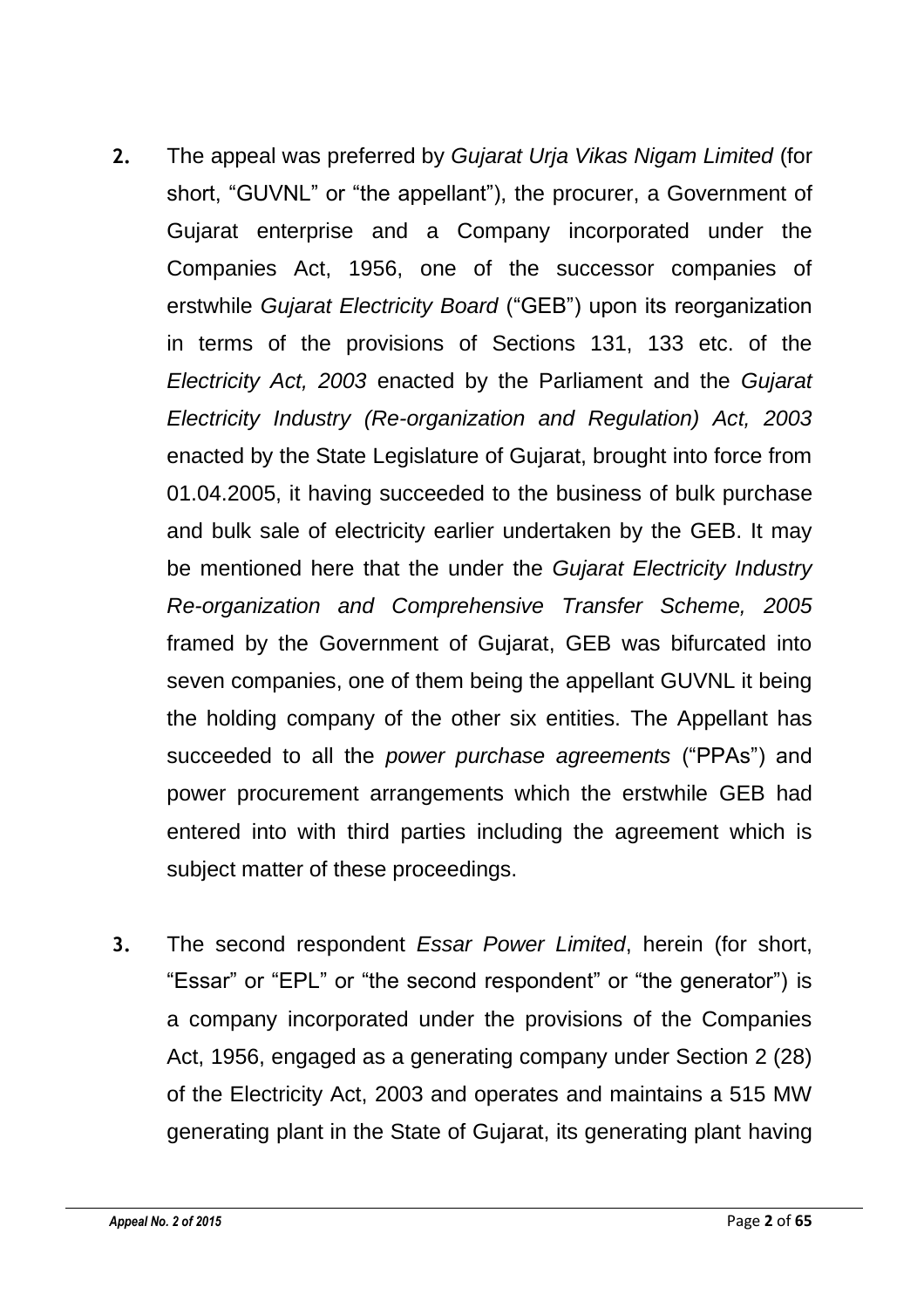been commissioned and become commercially operational on 01.10.1997.

- **4.** On 30.05.1996, the erstwhile *Gujarat Electricity Board* (predecessor of the appellant) and second respondent had entered into a *Power Purchase Agreement* (hereinafter "the PPA") in regard to sale and supply of electricity by second respondent to GEB from the said 515 MW generation station to be established by Respondent No. 2 at Hazira, in the State of Gujarat. The PPA was subsequently amended by the parties by executing supplementary agreement dated 18.12.2003.
- **5.** The appellant assails the order dated 22.10.2014 passed by the first respondent *Gujarat Electricity Regulatory Commission* (for short, "GERC" or "the State Commission" or simply "the Commission") in Petition No. 1002 of 2010 which had been filed by the second respondent Essar under Section 86(1)(f) of the Electricity Act, 2003 for adjudication of the disputes with respect to the monetary claims under the PPA, it having been partially modified by a Corrigendum Order passed on 21.11.2014.
- **6.** One of the prime arguments of the appellant is that the petition of the generator was barred by law of limitation and yet entertained to the prejudice of the appellant. It is also a grievance of the appellant that the Commission failed to take a timely decision having passed the final order only on 22.10.2014, after having reserved the order on 20.04.2013, this having resulted in dispensation which is replete with inconsistencies and in breach of judicial discipline in adjudicatory functions. The appellant raises specific grievances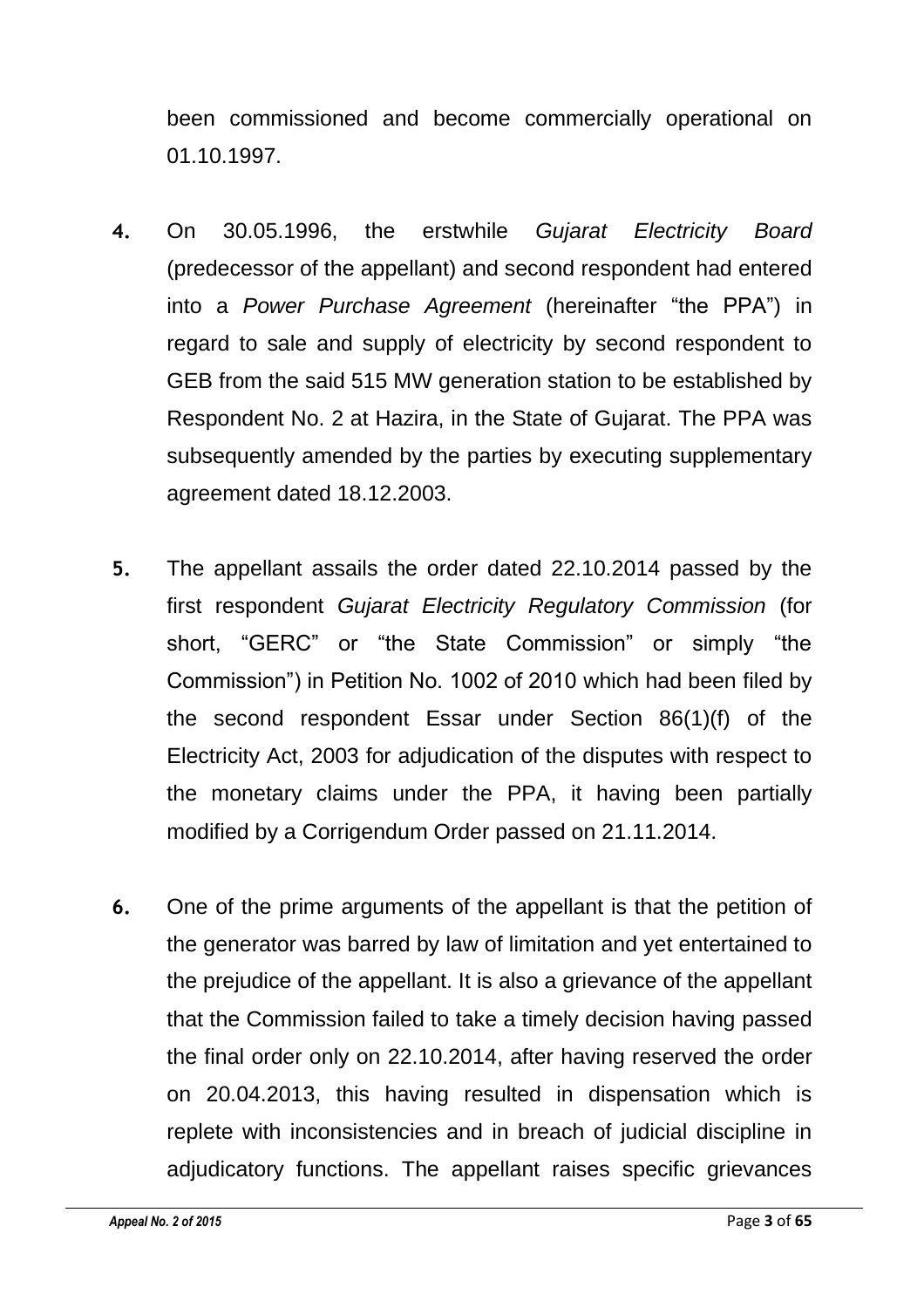vis-à-vis certain issues dealt with by the impugned order viz. depreciation; Sinking Fund/UTI Non-Convertible Debenture impact; Bill Discounting; Bill Discounting; Rebate Interest on working capital; and Delayed Payment Surcharge.

- **7.** *Per contra,* the second respondent contests the appeal submitting that GERC has adjudicated its claims as per the terms of the PPA and other documents on record, having allowed some but rejected certain others on the ground of being time barred, by a reasoned order based on the interpretation of the provisions of the PPA and the applicable law, the grounds urged by the appellant being not sustainable in law and the appeal liable to be dismissed with costs, it being necessary that the appellant be directed to make payments to Essar forthwith.
- **8.** We may observe at this very stage that the fact that the Commission passed the impugned order on 22.10.2014 after elapse of eighteen months post conclusion of hearing on 20.04.2013 cannot be approved of. It is well settled that adjudicatory function has to be discharged expeditiously and decision-making process must receive due priority even at the hands of a regulatory authority which is statutorily responsible for multifarious regulatory and administrative functions as well. Borrowing the words of Hon'ble Supreme Court, we say that "*unreasonable delay between hearing of arguments and delivery of judgment, unless explained by exceptional or extraordinary circumstances, is highly undesirable*" [*R.C. Sharma v. Union of India and Others*, 1976 (3) SCC 574; *Anil Rai v. State of Bihar*, (2001) 7 SCC 318]. It is the case of the appellant that the delay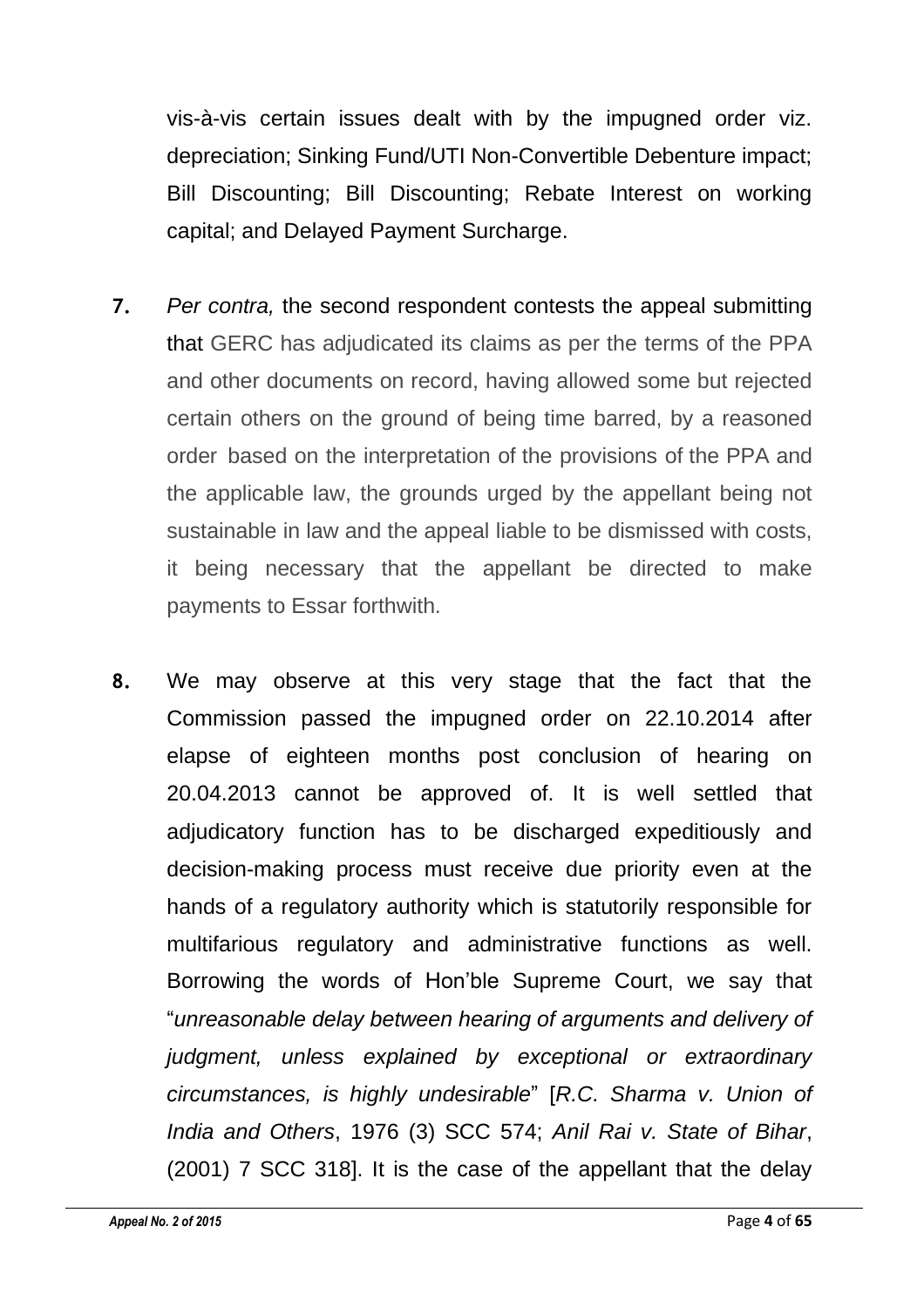has led to some factual errors creeping in the order of the Commission reflecting that the order was rendered mechanically without application of mind, vitiating the process. At this stage we only say that the effect of factual inaccuracies, if any, on the final outcome shall have to be examined by us in context of specific issues on merits.

- **9.** But we cannot ignore the fact that this appeal has come up for final hearing after a gap of seven years. Since merits of the decisions taken by the impugned order are also questioned, it would not be proper to displace the order at this distance in time to require the Commission to undertake "de-novo proper consideration", as is solicited, only on basis of inordinate delay in decision-making by the GERC subject, of course, to view being taken on the preliminary issue of limitation.
- **10.** In the submission of the appellant that the State Commission has not determined the actual quantum of amount payable by it to Essar and, therefore, the correctness of the substantial amounts claimed due and payable under the Impugned Order by Essar cannot be gone into in this appeal.

# *THE FACTS*

**11.** Before taking up the objection of limitation or the challenge on merits to conclusions of GERC on specific issues, it is essential to take note of basic factual background.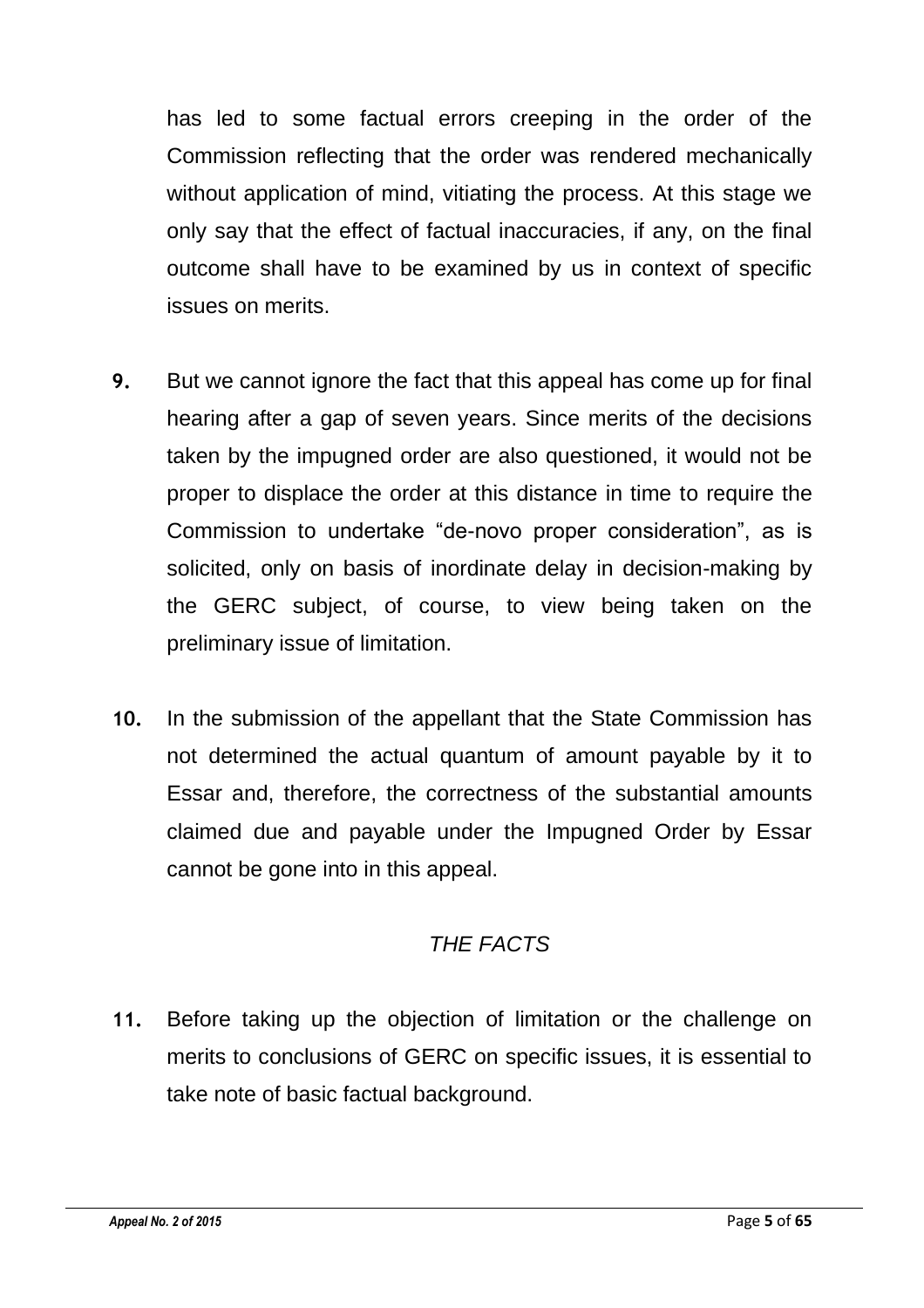- **12.** As noted earlier, the PPA was signed between the parties on 30.05.1996 for sale and purchase of 300 MW from the 515 MW Generating Station to be established by Essar, it also signing a separate PPA with its Group Company (Essar Steel Limited) for sale of the balance of 215 MW capacity on 29.06.1996. Earlier, on 06.08.1995, Central Electricity Authority, by its letter to Essar had approved the total project cost of EPL's proposed 515MW Thermal Power Plant situated in the State of Gujarat at Rs.1745 Cr, *inter alia*, stating that the "*completed capital cost of the scheme shall not succeed US 284.33 million plus Rs.770.87 Cr. except on account of statutory requirement and foreign exchange rate variation of foreign component to be used beyond 31.03.95.*"
- **13.** Under the terms of the PPA, it was agreed between the parties that Essar shall set up and operate 515 MW Thermal power plant and the Appellant was allocated 300 MW capacity from the aforesaid power plant on the terms and conditions and provisions contained in the PPA. The generator entered in to another PPA with Essar Steel Limited on 29.6.1996 for sale of balance capacity of 215 MW.
- **14.** During July 1996 to September 1997, the Power Plant was operating in open cycle mode, as opposed to combined cycle mode. The power supplied by Essar during this period was treated as infirm power and thus the invoices were paid on the basis of actual energy exported and not on the basis of declared availability. The amounts pertaining to depreciation and variable charges were not included in these invoices. As per the Minutes of the Meeting between the parties it was decided that the tariff for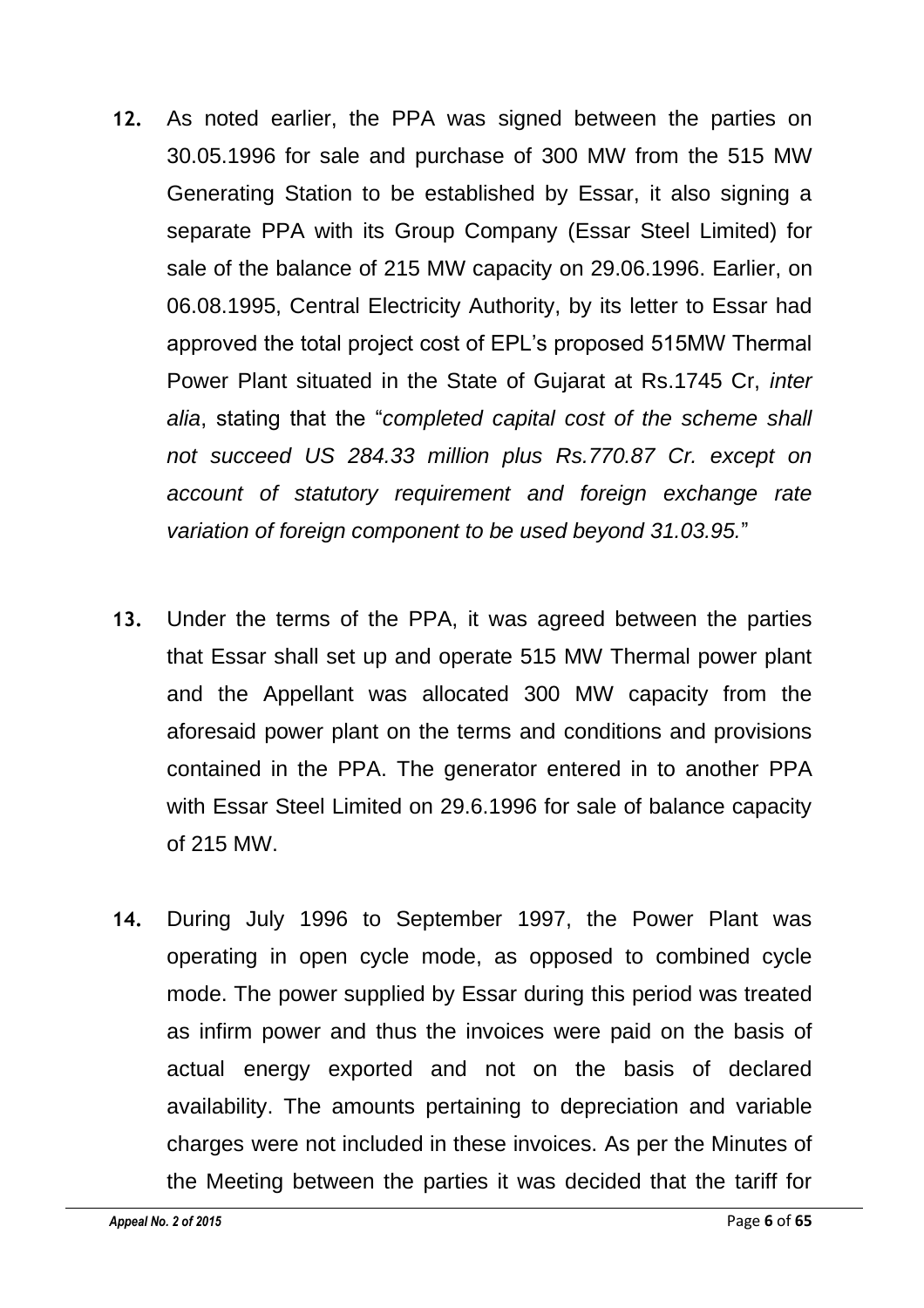supply of power during the Open Cycle operation will be determined on the basis of parameters corresponding to Combined Cycle operations as incorporated in the PPA.

- **15.** The parties to the PPA which is subject matter of this case exchanged certain correspondence in the year 1997 envisaging creation of a Sinking Fund which would also earn interest in foreign currency so as to reduce/cover the foreign currency risk. On 18.03.1997, Essar, by its letter to GEB, provided certain clarifications/compliances that were to be followed under the PPA seeking approval for creation of a Sinking fund. By letter dated 10.9.1997, confirmed by another letter dated 6.10.1997, Essar statedly agreed on the project cost of Rs.945 Crores for the contracted capacity of 300 MW which was later increased to Rs.957.82 Crores due to exchange rate difference.
- **16.** The salient points of the letter dated 10.09.1997 are that (i) Depreciation will be calculated on the basis of depreciated Project Cost arrived at by subtracting the cost of land, working capital margin and cost of leased assets and then apportioned to the allocated capacity; (ii) Project cost should be Rs.945 Cr.; and that (iii) Essar will create a Sinking Fund Account towards Essar's liability for *external commercial borrowings* ("ECB") bullet payment so as to save GEB from the exchange fluctuation risks on that much portion of ECB loans as funded in the Sinking Fund Account. The letter dated 06.10.1997 statedly provided clarifications to the Financing Plan provided by GEB including that the cost of the project excluding working capital was Rs.957.78 Cr. and the total depreciation amount of the Plant per annum was Rs.126 crores and depreciation for the allocated capacity to GEB being Rs.73.63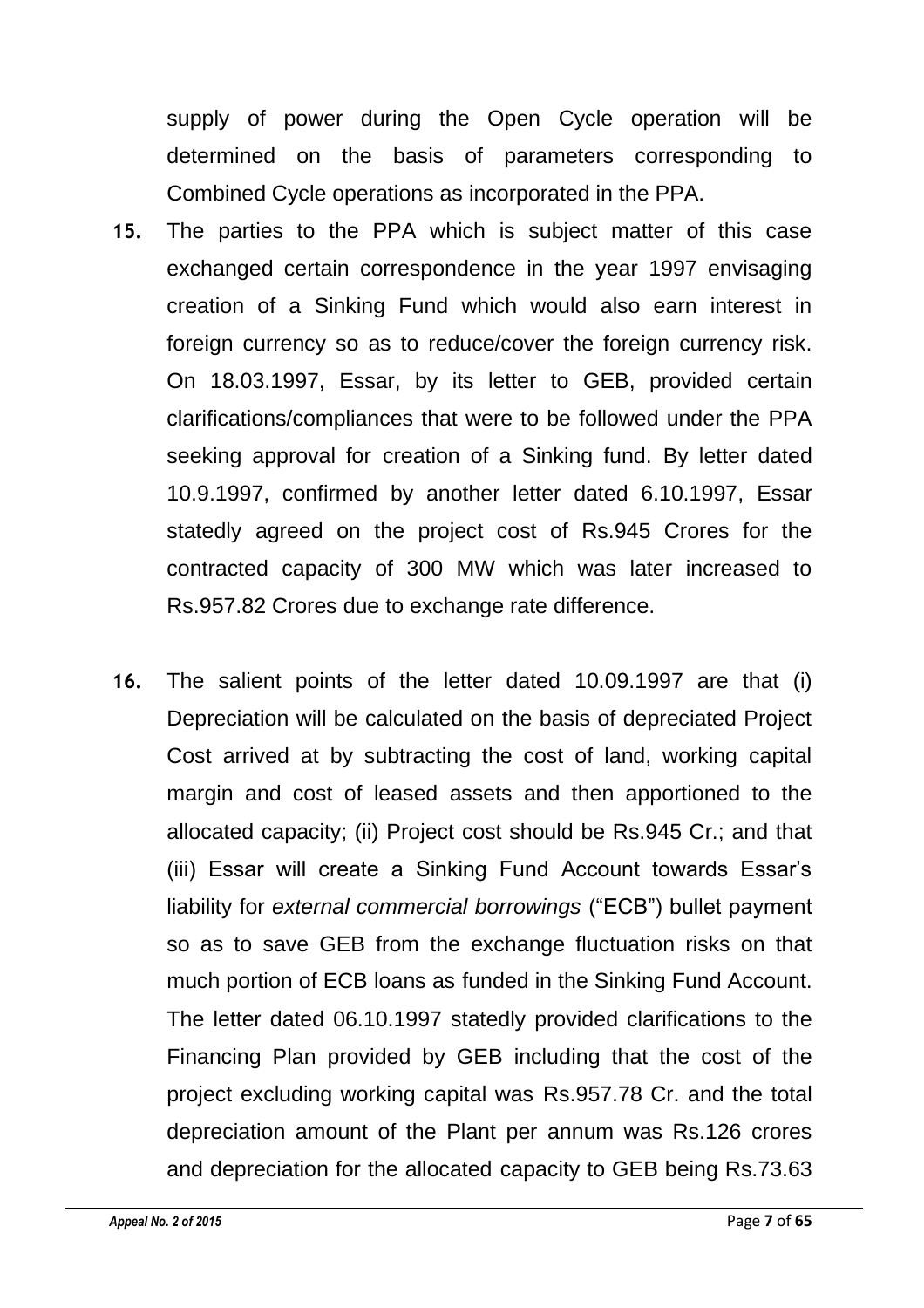Cr. Essar confirmed that Sinking Fund will commence from March 1998 and shall be funded at the end of every six months.

- **17.** The generating station was commissioned and declared under Commercial Operation on 01.10.1997.
- **18.** Concededly, GEB paid Rs.73.64 Cr per year to Essar on account of depreciation, amounting to Rs.424.14 Cr. during October 1997 to June 2003, also having commenced payment of tariff invoices of EPL on the basis of declared availability, as prescribed under the PPA from January 1998 onwards.
- **19.** By order dated 10.10.2000, the GERC directed GEB, in petition no. 19/1999 to re-negotiate the PPAs entered with Independent Power Producers ("IPPs"), including Essar, to bring down the cost of power purchase in the larger consumer interest. On 02.09.2002, GEB, filed Petition No.90/2002 before GERC, praying it to set parameters for determination of tariff for negotiations with IPPs and in the event of failure of negotiation, review all the PPA and determine tariff at which power shall be procured by GEB.
- **20.** It is alleged that that due to the defaults in payment of invoices by GEB, Essar was unable to repay its dues by the scheduled repayment date (in 2002) for its Non-Convertible Debentures that had been placed with Unit Trust of India ("UTI") and, thus, the payment schedule was extended for another year, increasing the liability to pay Rs.3.82 Cr as additional interest to UTI. Admittedly, the payment of Rs.3.82 Cr was initially made by GEB to Essar, for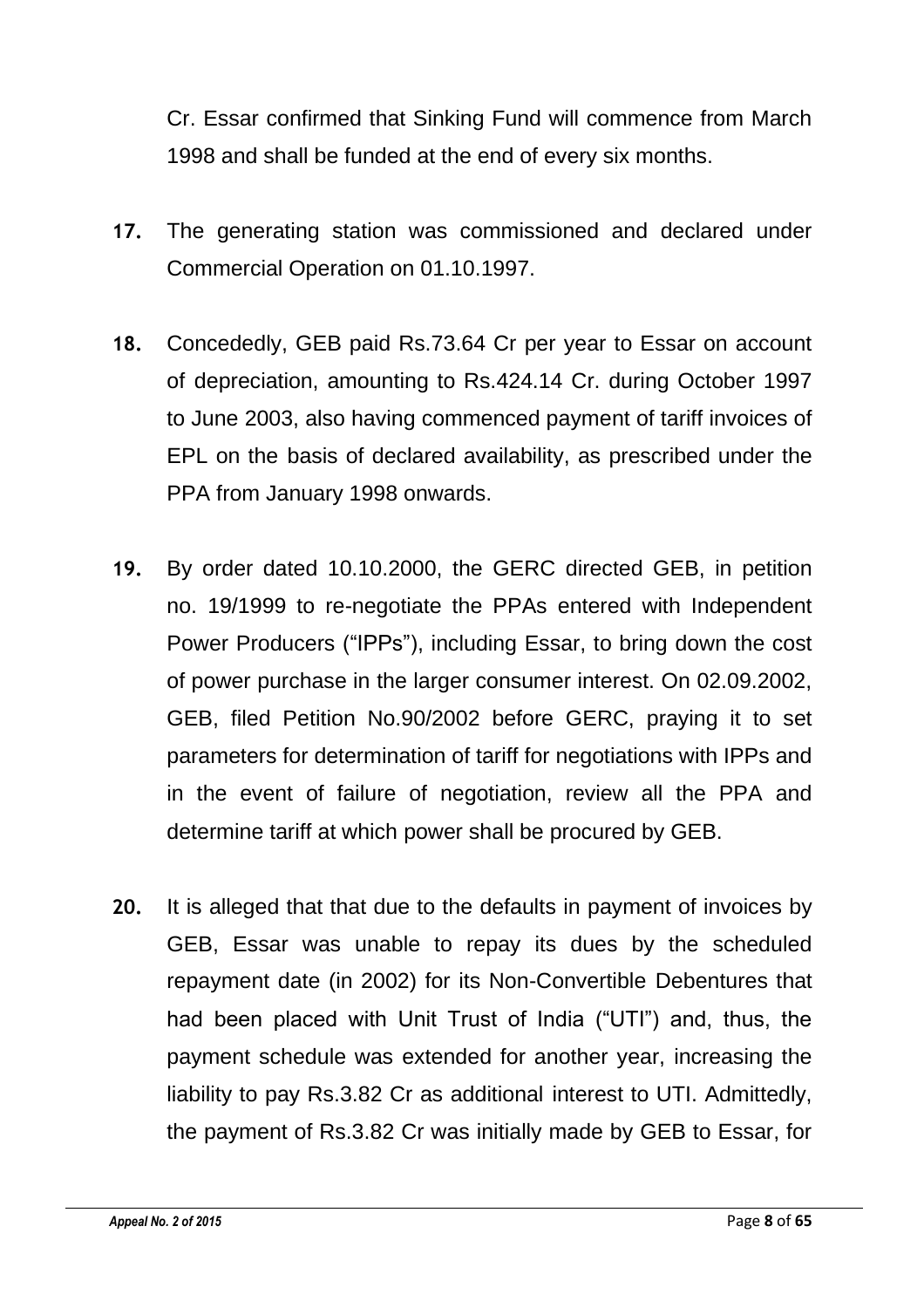the additional amounts paid to UTI, but subsequently deducted with additional interest.

- 21. In 2002, Government of Gujarat constituted a committee ("1<sup>st</sup> Negotiation Committee") for re-negotiation of PPA entered into by GEB with all IPPs with respect to the cost of power purchase, in the larger interest of the consumer. In order to resolve the differences that had arisen between them the parties entered into the Supplementary Agreement on 18.12.2003. On 19.12.2003, a Letter issued by GEB along with the Supplementary Agreement recorded the settlement reached on the outstanding issues during the renegotiation of the PPA, GEB having agreed to pay the outstanding dues of Rs.289.40 Cr, if Essar agreed to 40% reduction of DPC up to September 2003. It is the stand of the appellant that the issue relating to rebate had been considered as a one-time settlement and not an amendment to any basic provision of the PPA, the letter concluding with observation *"(w)ith the issuance of this letter, all the outstanding issues between GEB and EPOL in relation to the Power Purchase Agreement dated 30- 5-1996 stand as fully and finally resolved.*"
- **22.** It is stated that Essar, by its letter dated 14.06.2004 to GEB, requested them to reconfirm the acceptance of Delayed Payment Surcharge and Rebate claims as refundable so that the invoices raised in that regard could be processed.
- **23.** On 07.07.2004, Essar repaid the entire US\$ denominated loan at the exchange rate of Rs.45.9295/ US\$, as against the base foreign exchange rate Rs.35.17/ US\$. This meant that GEB was liable to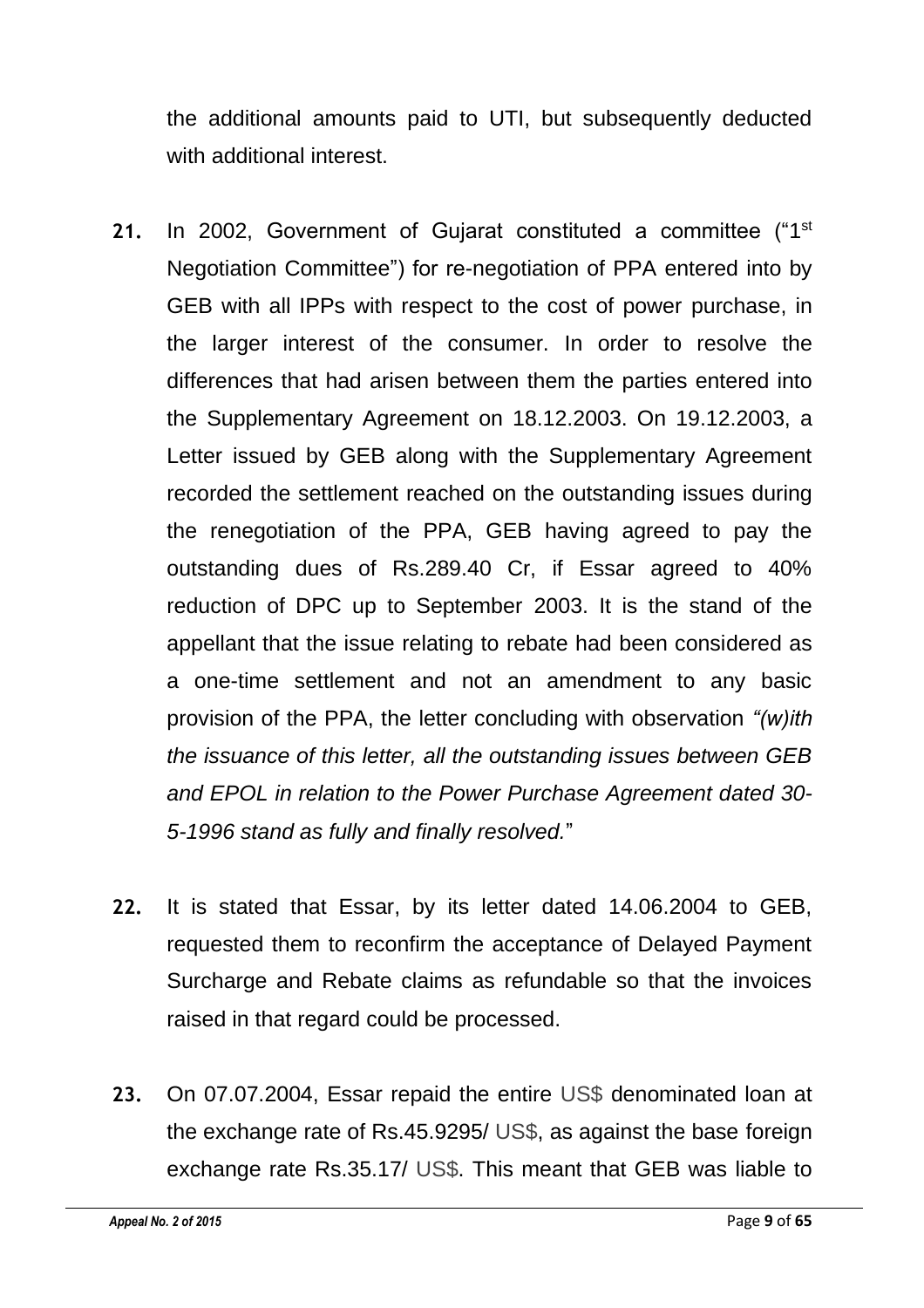pay Rs.78.27 Cr towards the foreign exchange rate variation. Essar raised an invoice accordingly on 14.07.2004 for payment of Rs.78.27 Cr towards the foreign exchange rate variation for repayment of its external commercial borrowing.

- **24.** The Government of Gujarat constituted another Negotiation Committee chaired by Mr. SK Shelat ("2<sup>nd</sup> Negotiation Committee") on 20.08.2004 for further negotiation with all the IPPs to reduce the cost of power purchase. Essar admittedly did not participate in any negotiations/discussions before the 2<sup>nd</sup> Negotiation Committee. Instead, by its letter dated 22.09.2004, it requested GEB to release the excess amount of Rs.32 Crore on account of depreciation which had been withheld. GEB, by its response dated 08.10.2004, refuted the claims of Essar and stated that the actual amount refundable was Rs.26.39 Cr. Admittedly, on 30.09.2004, GEB had made payment of Rs.26 Cr to Essar towards Delayed Payment Charges.
- **25.** On 15.10.2004, Essar, by its letter to GEB, conveyed its disagreement with the working and basis of recomputing the depreciation amount stating that the depreciation amount agreed upon after renegotiation of the PPA was Rs.4084.85 lakhs per annum for the period  $1<sup>st</sup>$  July 2003 to  $1<sup>st</sup>$  July 2013. On 31.12.2004, GEB made a payment of Rs.39.10 Cr to Essar, against the invoice of Rs.78.27 Cr raised by Essar on 14.07.2004, contending that the interest accrued from the Sinking Fund would cover the balance amount of Rs.39.17 Cr, despite the fact that no Sinking Fund was formed due to the non-payment of invoices by GEB.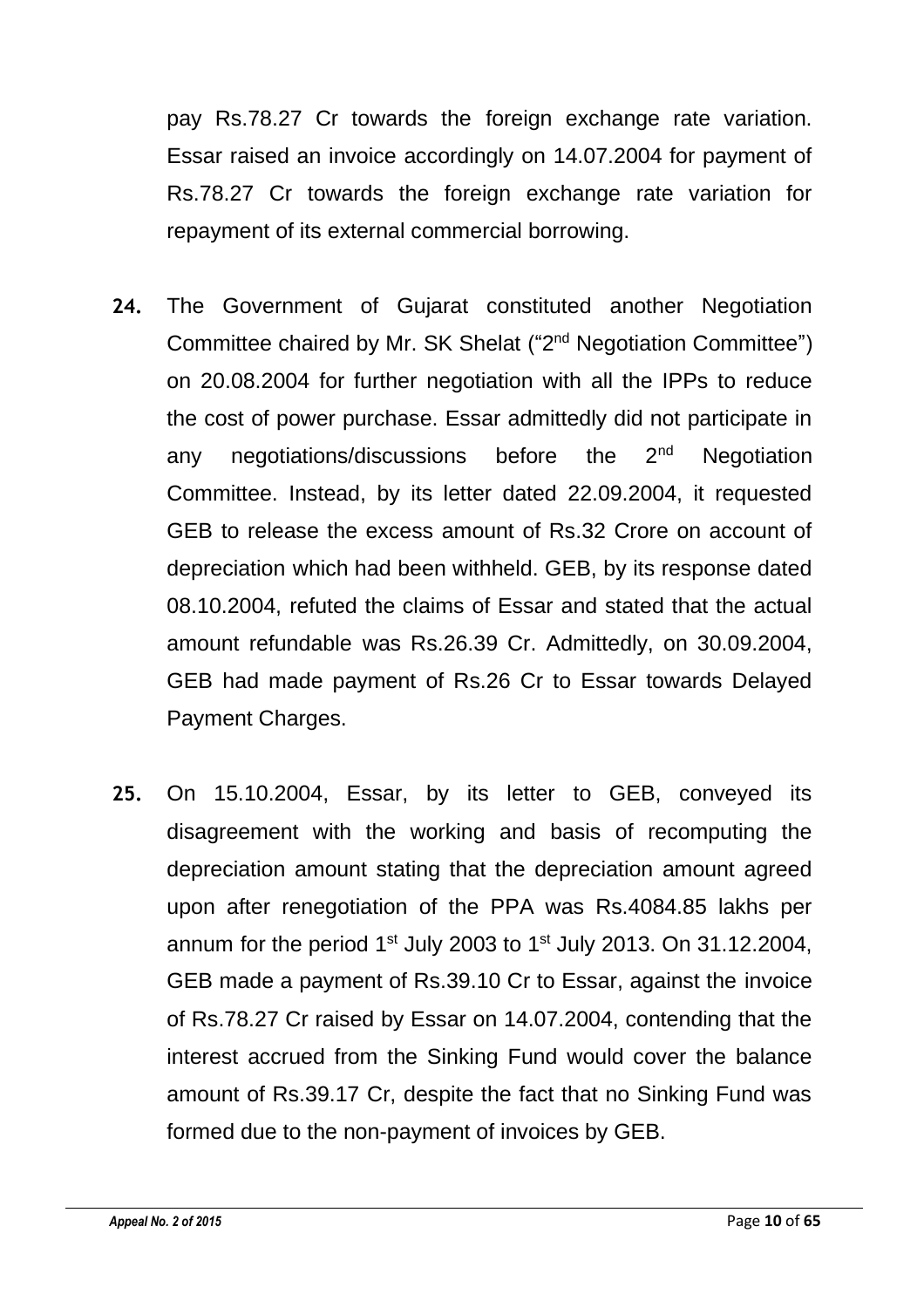- **26.** On 19.01.2005, GEB, by its letter to Essar, informed them about the reversal of Rs.26.73 Cr as per the view of the  $2^{nd}$  Negotiation Committee, also deducting payments of Rs.5.40 Cr that had been paid towards the additional interest that had been paid to UTI (Rs.3.82 Cr + Rs.1.58 Cr further interest), and deducted Rs.10.48 Cr towards interest on working capital. On 27.01.2005, Essar, by its letter to GEB, submitted its objections to the reversal of payment.
- **27.** During May 2005 to March 2013, the appellant deducted rebates of 1% and 2.5% from all the invoices raised by Essar, the second latter taking exception on the ground that the payments had not been made within the prescribed timelines to avail such rebate. Essar, by its letter dated 06.08.2005 demanded payment for various Monthly/Supplementary invoices raised by EPL under various heads.
- 28. Disputes between the parties persisted and Essar raised claims in regard to admissible depreciation, it being the stand of the appellant that the amount of Rs.73.63 Crores per annum had been computed by Essar on a wrong basis such mistake having been carried forward in the computation of Rs.40.85 Crores at the time of signing of Supplementary Agreement. It is stated that error was conceded by Essar and GUVNL's stand that depreciation amount to be paid over the life of the PPA should be limited to 90% of the project cost allocated to Gujarat Electricity Board was accepted by letter dated 22.9.2004 of Essar. It is stated that vide letter dated 22.9.2014, GUVNL had offered the amount payable as depreciation as per the accepted principles, the revised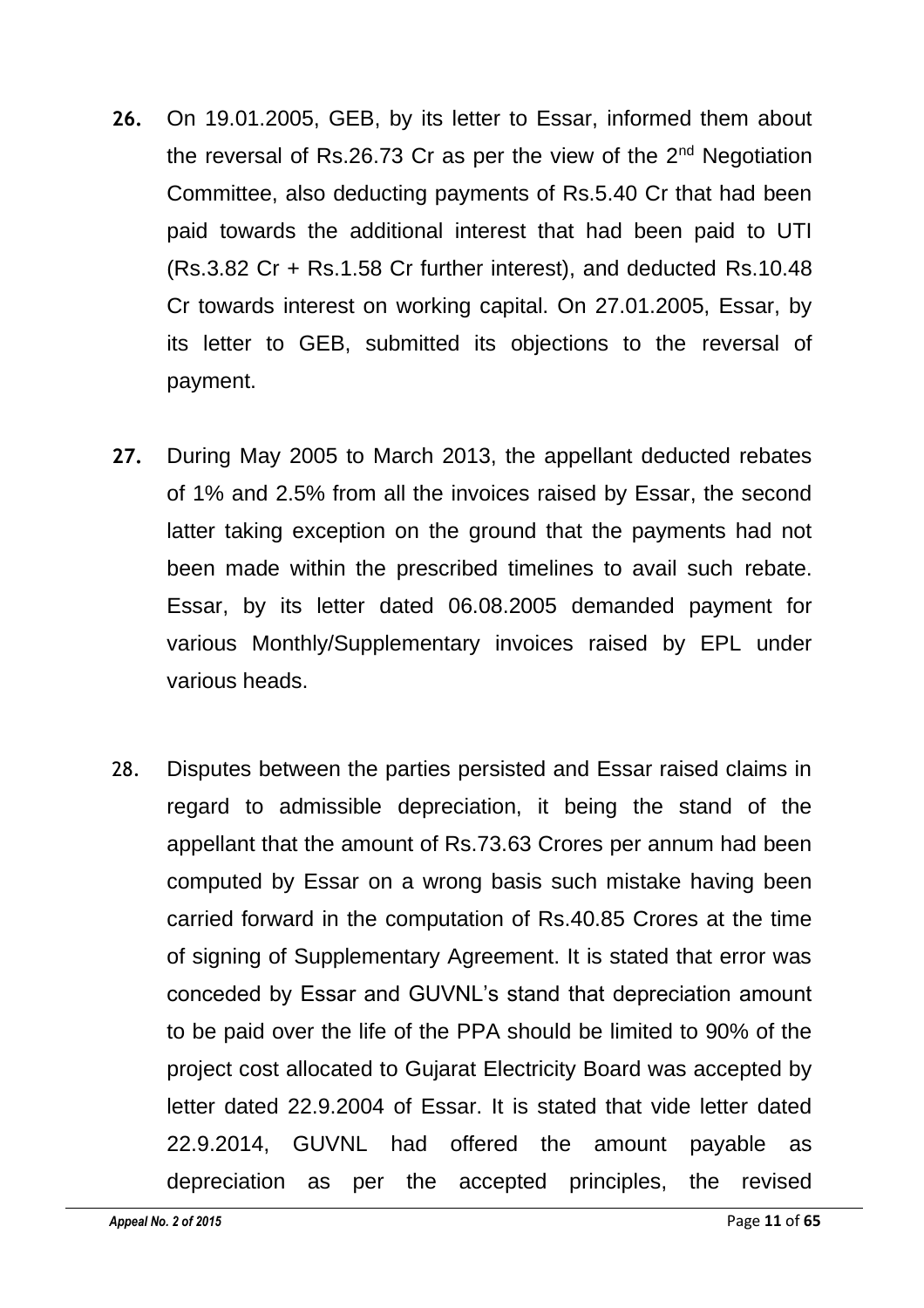computation made by GUVNL having been agreed by Essar vide their letter dated 15.10.2004.

**29.** On 21.07.2005, the State Government decided that the disputes and differences raised by the respective parties should be settled through adjudicatory process of the State Commission under the Electricity Act, 2003. On 14.9.2005, the appellant filed a Petition (No. 873 of 2006) before the State Commission under Section 86 (1) (f) of the Electricity Act, 2003 seeking adjudication of disputes under the PPA dated 30.5.1996 on the issues of (i) Diversion of Capacity allocated to the Appellant and (ii) the admissibility of Deemed Generation Incentive. In the said proceedings, Essar contended that the State Commission did not have jurisdiction and invoked the arbitration clause of the PPA and sought arbitration under the Arbitration and Conciliation Act, 1996. It sent a notice of arbitration on 14.11.2005 to GUVNL under the Arbitration and Conciliation Act, 1996 and initiated proceedings under Section 11 of the Arbitration and Conciliation Act,1996 before the Hon'ble High Court of Gujarat on 08.02.2006. The request was resisted by the appellant pleading that the adjudication of disputes should be under Section 86 (i)(b) of the Electricity Act, 2003 and not under the Arbitration & Conciliation Act, 1996. The High Court allowed the petition and referred the dispute to arbitration as per arbitration clause in the PPA. GUVNL challenged the decision of the Hon'ble High Court before the Hon'ble Supreme Court. On 13.3.2008, the Hon'ble Supreme Court in the case entitled *Gujarat Urja Vikas Nigam Limited v. Essar Limited* (2008) 4 SCC 755 held that the adjudication of dispute is between the procurer and the generator and should be under Section 86(1) (f) of the Electricity Act, 2003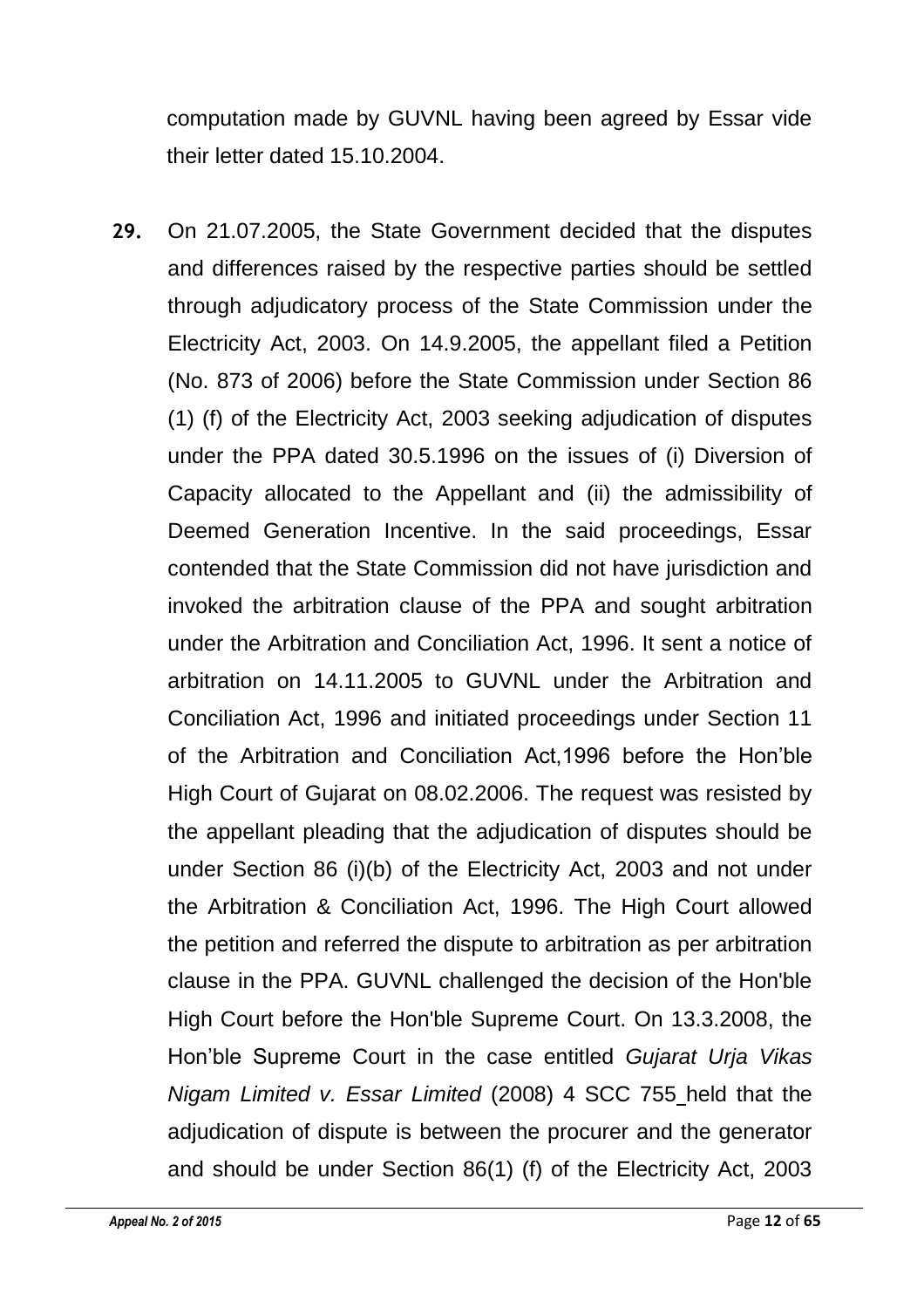and not by way of reference under the Arbitration and Conciliation Act, 1996.

- 30. After the above decision by Supreme Court on 13.3.2008, the State Commission took up the hearing the Petition No. 873 of 2006 filed by the appellant. The request of Essar by an application for reference to arbitration was rejected by the State Commission by Order passed on 20.11.2008 in Petition No 873 of 2006.
- 31. Concededly, the second Respondent did not raise any issue or file any counter claim in the said proceedings on Petition No. 873 of 2006 which was decided by the State Commission decided on 18.2.2009. The rejection of the claims of the appellant beyond three years prior to the date of filing of the petition before the State Commission on the ground that they were barred by time was unsuccessfully challenged by the appellant first before this tribunal by appeal (No. 77 of 2009) decided by Order dated 22.02.2010 and later before Supreme Court by second appeal (No. 3454 of 2010) decided by Order dated 02.09.2011.

# *THE CLAIM PETITION*

32. On 29.01.2010, the second respondent Essar filed the Petition (no. 1002 of 2010) in which impugned order was passed before the State Commission raising certain disputes and sought adjudication thereof, the grievance raised being that the appellant had unilaterally and illegally withheld or deduced monies from the tariff payable under the PPA, without any express understanding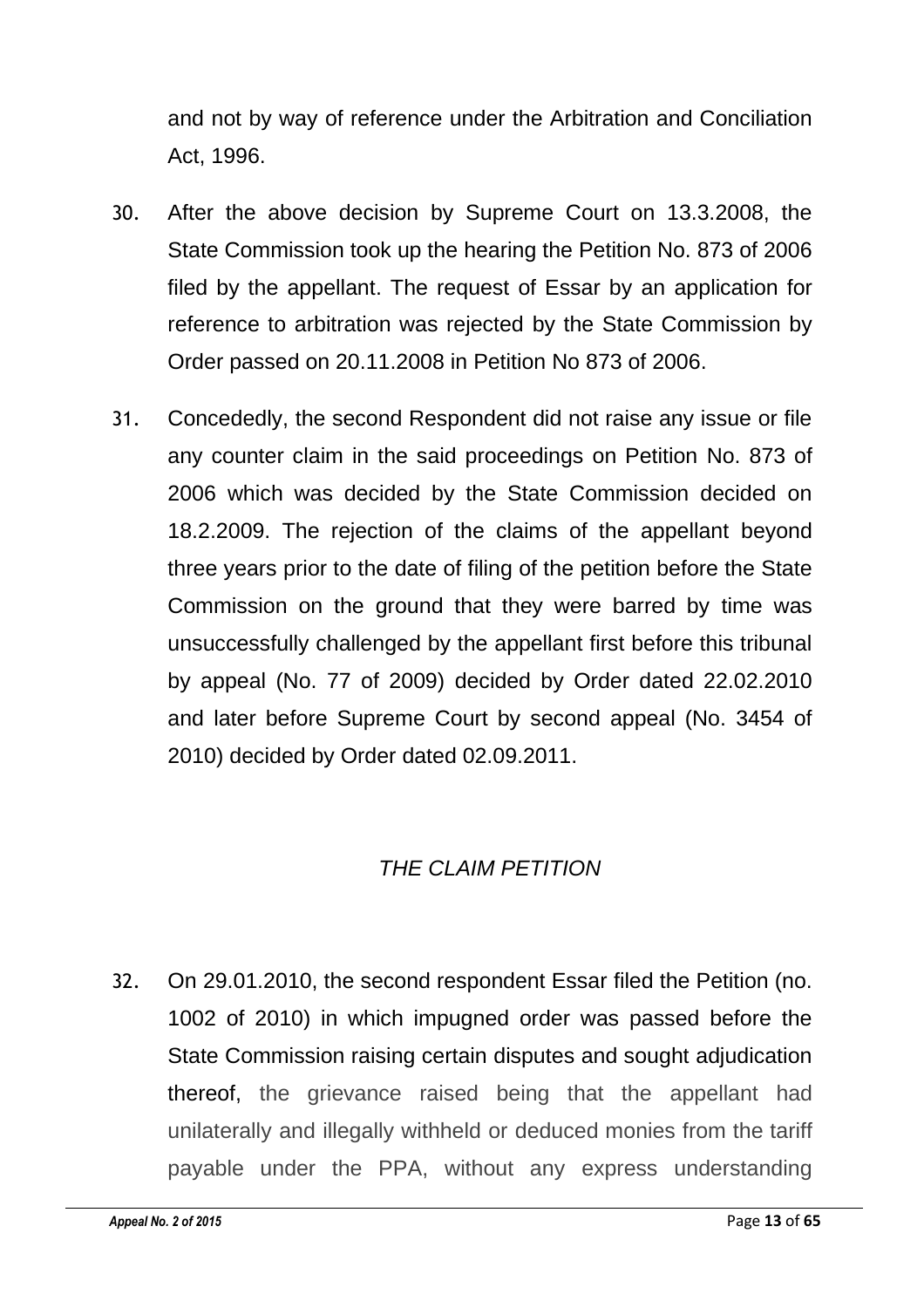between the parties, invoking Section 86 of the Electricity Act, 2003 for recovery of the withheld amounts, the claims being in respect of Delayed Payment Surcharge, Depreciation, Foreign Exchange Variation, Interest on UTI Non-Convertible Debentures, Discounting Charges, Wrongful Deduction of Rebate, and Interest on Working Capital. Essar explained the delay in lodging the said claims beyond the period of three years before the filing of the petition by pleading that it (Essar) had been prosecuting a proceeding under the Arbitration and Conciliation Act, 1996 before the Hon'ble High Court and before the Hon'ble Supreme Court seeking the exclusion of the period spent till the decision of the Hon'ble Supreme Court (on the aspect of jurisdiction of the State Commission) vide Order dated 13.3.2008 on the principle of Section 14 of the Limitation Act. The petition was entertained by the Commission allowing the prayer for exclusion of the period under Section 14 of Limitation Act and allowed by order dated 22.10.2014 granting reliefs to Essar.

- 33. The impugned order dated 22.10.2014 was followed by a corrigendum order issued on 21.11.2014. It is submitted by the appellant that the Corrigendum modified the conclusions in Para 22 of the Impugned Order relating to Interest on Working Capital, the State Commission having deleted the findings on deduction of 1/5<sup>th</sup> spares which had not been raised agreeing with the contention of GUVNL on methodology of computation of one year requirement of maintenance spares and two months' average billing.
- 34. It is submitted by the second respondent Essar that by the impugned decision, the GERC has allowed its claims from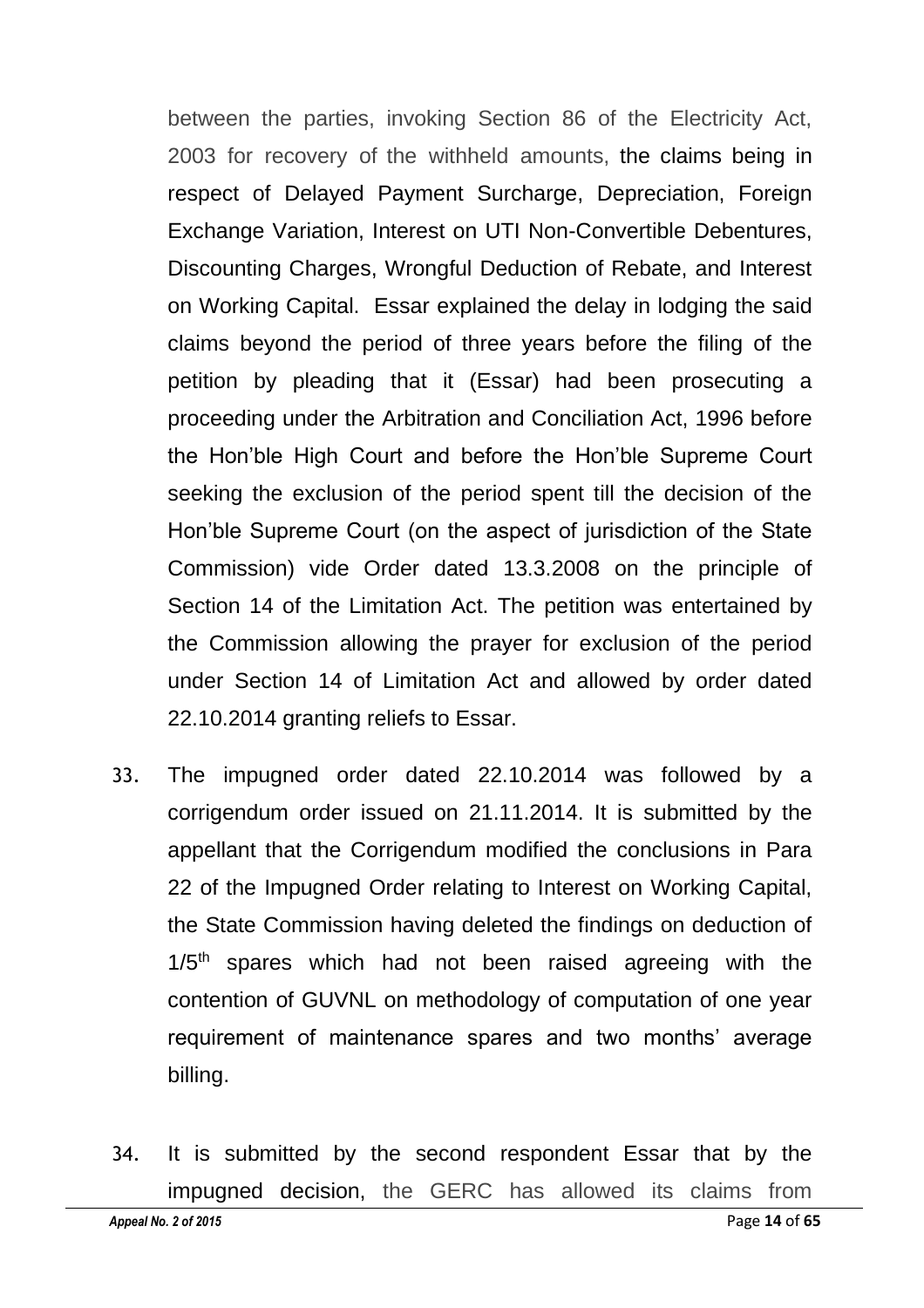29.09.2004 onwards, holding that the claims prior to that date to be time barred. It is submitted that wrongful withholding monies due under the PPA and express understanding of the parties has resulted in the appellant unjustly enriching itself for a period of over 15 years at the cost of Essar which has complied with all its obligations.

- 35. It appears that the Commission had directed the parties to compute the amounts payable in terms of the principle decided and submit the same before the Commission within a month of the impugned order. It is stated that post the impugned decision, the second respondent (Essar) by its letter dated 12.11.2014 to GUVNL, informed them that they have computed an amount of Rs.653 Cr. which GUVNL is liable to pay them as per the principles laid down by GERC in its order dated 22.10.2014 requesting for a time-bound (seven days) response, this being reiterated by another latter dated 25.11.2014. By a subsequent communication dated 28.11.2014, Essar provided to the appellant a recomputed amount with regard to the interest on working capital as per the corrigendum issued by GERC dated 21.11.2014 and stated that the revised computation of the total amount receivable by Essar is Rs.663 Cr., this being submitted to the GERC on 01.12.2014.
- 36. Pursuant to directions, the appellant and the second respondent had submitted their respective calculations (as on the date of the impugned order i.e. 10.12.2014) before this tribunal in their pleadings, the differences having been depicted by Essar in a tabular form as under: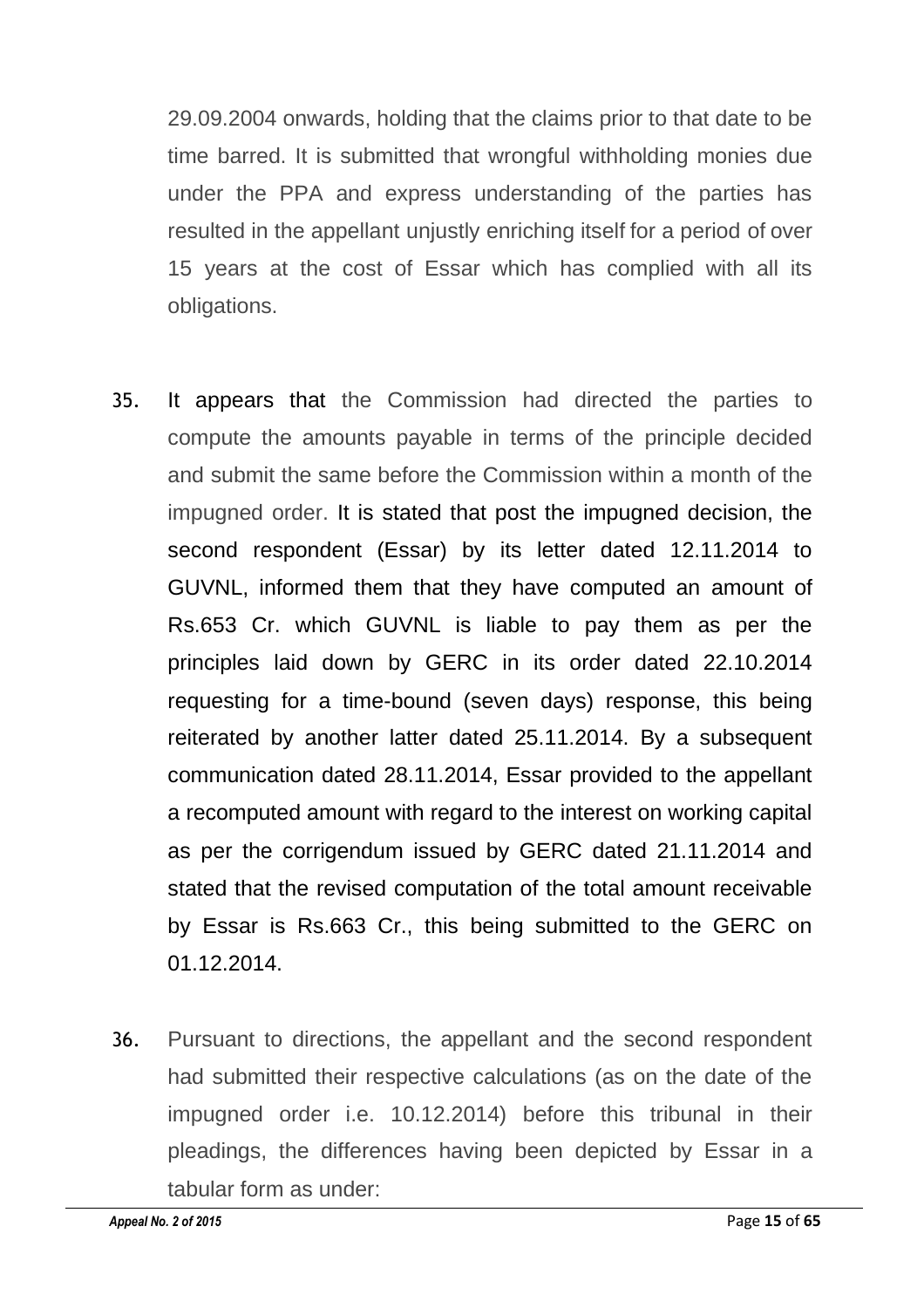| Claim amount in terms of Impugned Order as on 10.12. 2014 |                                   |                                    |                   |  |  |  |
|-----------------------------------------------------------|-----------------------------------|------------------------------------|-------------------|--|--|--|
| <b>Heads</b>                                              | <b>EPOL</b><br><b>Calculation</b> | <b>GUVNL</b><br><b>Calculation</b> | <b>Difference</b> |  |  |  |
| Depreciation                                              | 98.17                             | 39.40                              | 58.77             |  |  |  |
| Rebate                                                    | 79.92                             |                                    | 79.92             |  |  |  |
| <b>Bill Discounting</b>                                   | 0.55                              | 0.55                               |                   |  |  |  |
| <b>FERV</b>                                               | 39.17                             | 39.17                              |                   |  |  |  |
| UTI - NCD                                                 | 5.40                              | 5.40                               |                   |  |  |  |
| Interest on Working Capital                               | 9.23                              | 8.13                               | 1.10              |  |  |  |
| Interest on Working Capital<br>on Depreciation            | 1.33                              |                                    | 1.33              |  |  |  |
| <b>Sub Total</b>                                          | 233.77                            | 92.66                              | 141.11            |  |  |  |
| <b>Delayed Payment Charges</b>                            | 446.89                            | 92.99                              | 353.90            |  |  |  |
| <b>Total Amount</b>                                       | 680.65                            | 185.65                             | 495               |  |  |  |

37. It is submitted by Essar that the variance is primarily on account of difference in computation of amount due qua 'depreciation' and 'rebate', it also pressing for levy of delayed payment charges as per Article 5.3.4 of the PPA on the differential.

## *INTERIM ORDER*

38. The appeal at hand was filed against the above backdrop and, on application of the appellant, this tribunal, by order dated 29.01.2015 directed as under:

> *"We are, therefore, of the opinion that the Appellant should pay an amount of Rs.100 Crores to the 2nd respondent within a period of four weeks from the date of receipt of this order. Needless to say that this amount would be subject to the*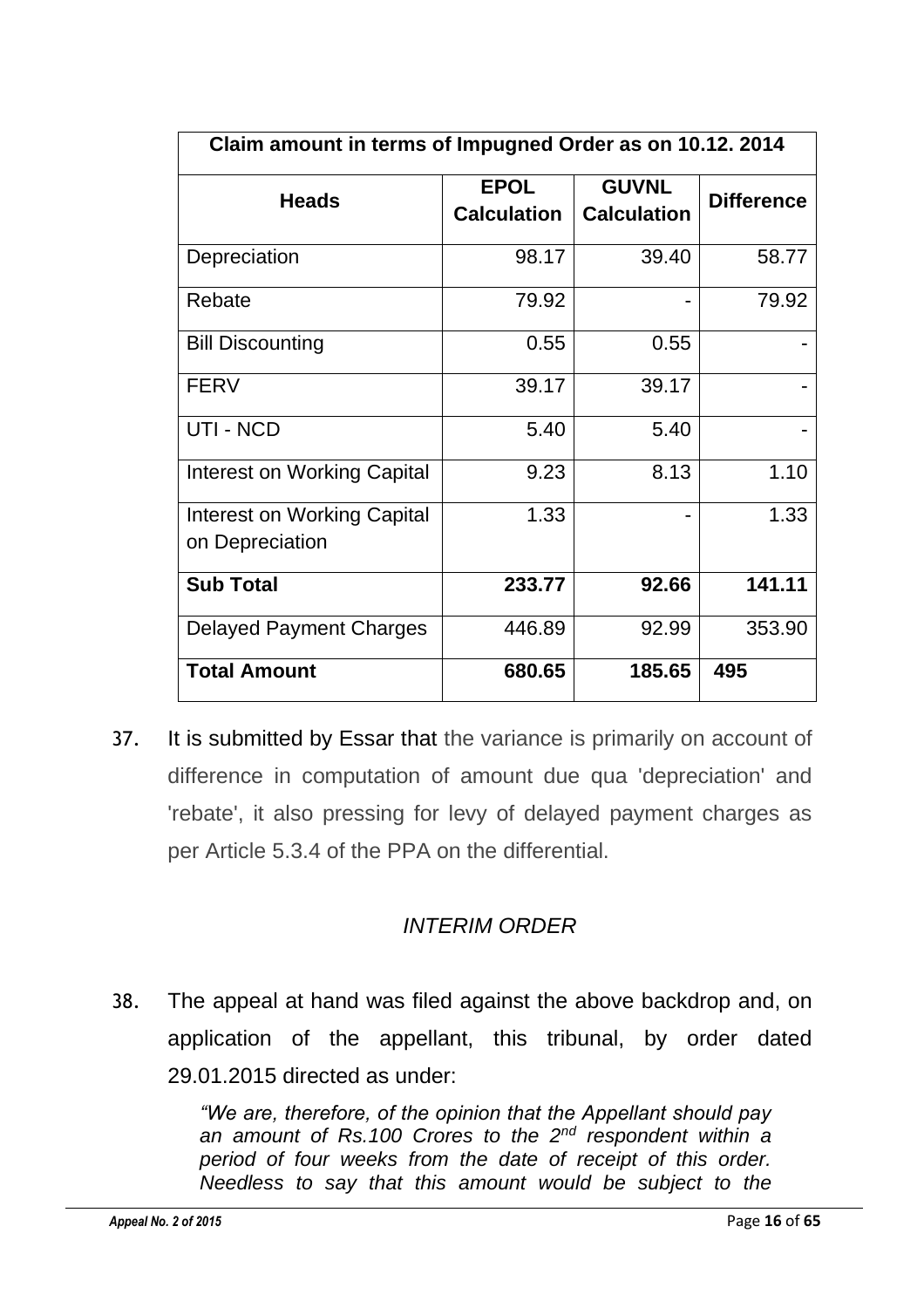*outcome of this appeal. Further, this payment is subject to the 2 nd respondent furnishing a bank guarantee of a nationalized*  bank for the sum of Rs.100 Crores in favour of the appellant. It *is made clear that all observations and calculations in this order are prima facie observations and calculations."*

39. Indisputably, the above interlocutory order was complied with by each side.

# *THE CHALLENGE*

40. We now take up the issues pressed by the appellant to assail the impugned order of the Commission.

## *Limitation*

- 41. The State Commission has held that the petition was filed on 29.01.2010 and, therefore, as per Article 137 of Part - 2 of the Schedule to the Limitation Act, 1963, a claim period of three years applies. It further held that the time spent by Essar for prosecuting arbitration petition both before the Gujarat High Court and the Supreme Court should be excluded for the purpose of determining whether the claims involved are within the prescribed period of limitation or not. Accordingly, it concluded that the claims of Essar against the appellant under the PPA for the period commencing from 29.09.2004 are within time.
- 42. The petition was filed by Essar under Section 86 (1) (f) of the Electricity Act for adjudication by the State Commission of the dispute related to monetary claims under the PPA. Indisputably, law on limitation applies to such claims brought before the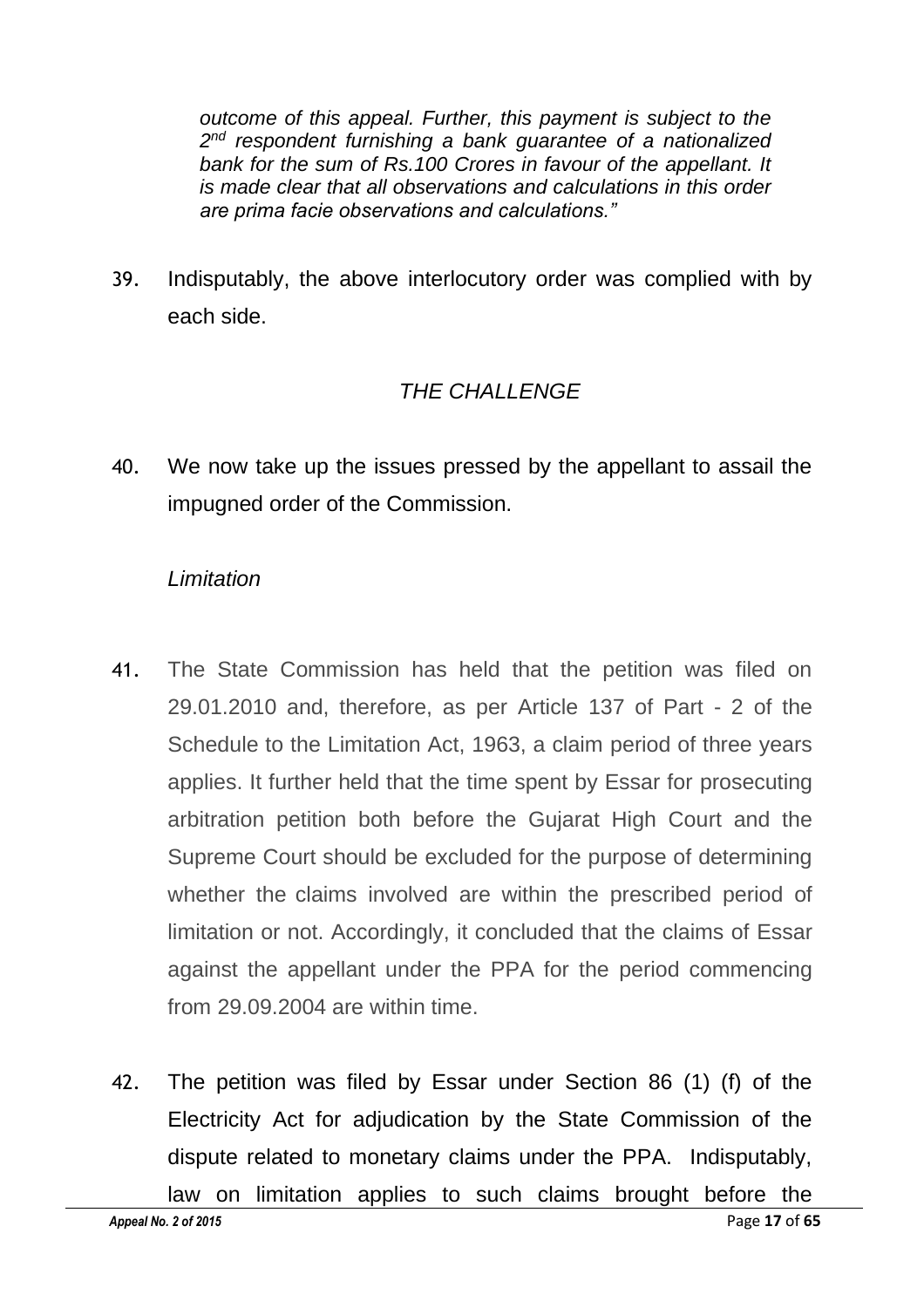regulatory authority under the statute for dispute-resolution. In *A.P. Power Committee & Others v, M/s Lanco Kondapalli Power Ltd & Others*, (2016) 3 SCC 468, the Supreme Court held as under:

"*29…. Since no separate limitation has been prescribed for exercise of power under Section 86(1)f) nor this adjudicatory power of the Commission has been enlarged to entertain even the time barred claims, there is no conflict between the provisions of the Electricity Act and Limitation Act to attract the provisions of Section 174 of the Electricity Act. In such a situation on account of provisions in Section 175 of the Electricity Act or even otherwise the power of adjudication and determination or even the power of deciding whether a case requires reference to arbitration must be exercised in a fair manner and in accordance with law. In the absence of any provision in the Electricity Act creating a new right upon a claimant to claim even monies barred by law of limitation, or taking away a right of the other side to take a lawful defence of*  limitation, we are persuaded to hold that in the light of nature of *judicial power conferred on the Commission, claims coming for adjudication before it cannot be entertained or allowed if it is*  found legally not recoverable in a regular suit or any other *regular proceeding such as arbitration, on account of law of limitation. We have taken this view not only because it appears to be more just but also because unlike Labour laws and Industrial Disputes Act, the Electricity Act has no peculiar philosophy or inherent under lying reasons requiring adherence to a contrary view.*"

43. That the Limitation Act, 1963 applies to the adjudicatory power of the Regulatory Commissions has been reiterated in *CLP India Private Limited v. Gujarat Urja Vikas Nigam Limited*, (2020) 5 SCC 185 and followed consistently by this tribunal in catena of judgments including Judgement dated 25.10.2018 in Appeal No. 185 of 2015 in the matter of *Kalani Industries Pvt. Ltd. v. Rajasthan Electricity Regulatory Commission (RERC) and Ors*. and Judgement dated 24.04.2018 in Appeal No. 75 of 2017 in the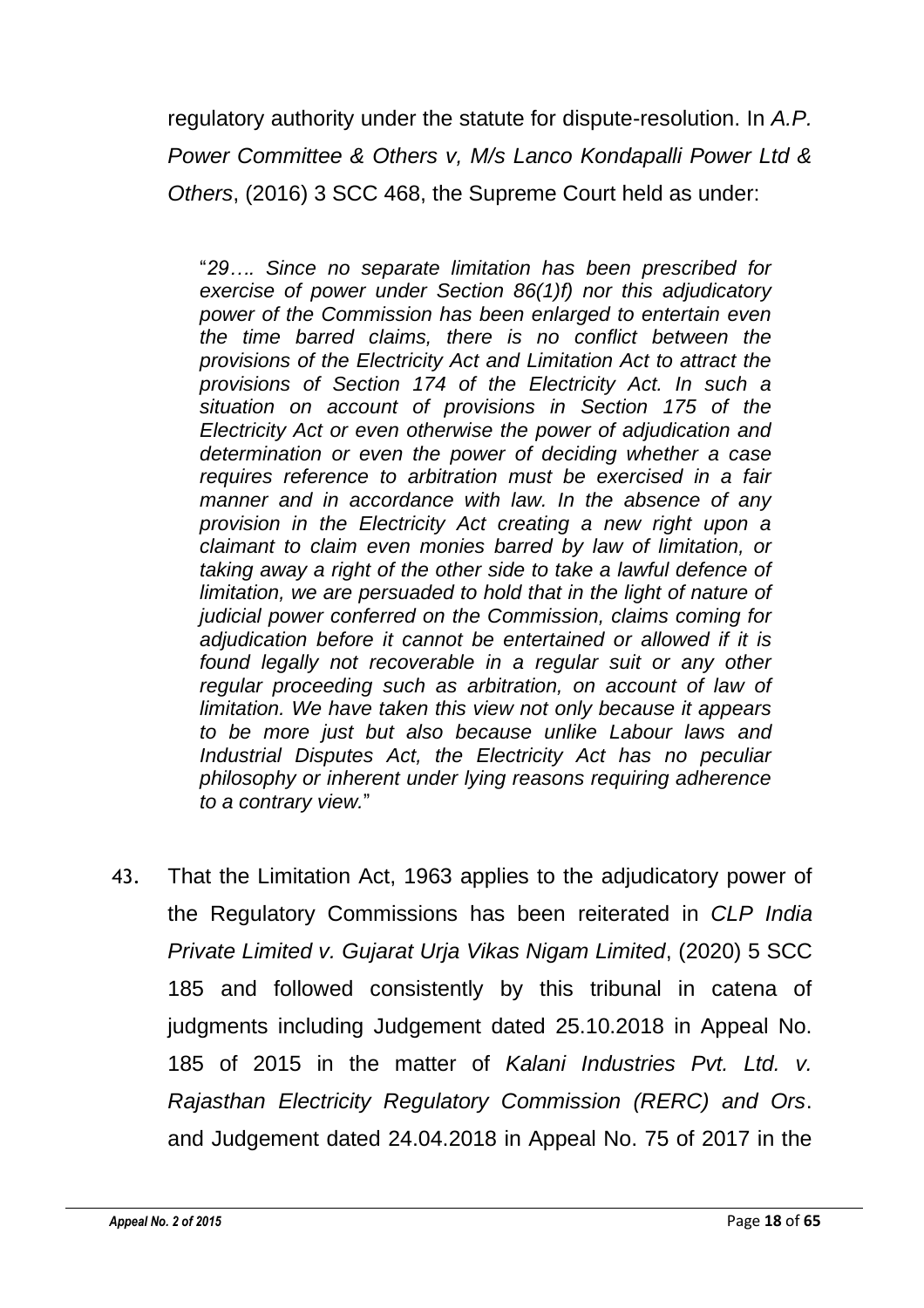matter of *Maharashtra State Electricity Distribution Co. Ltd. v. Maharashtra Electricity Regulatory Commission (MERC) and Ors*.

- 44. Pointing out that the Petition No 1002 of 2010 was filed by Essar on 29.01.2010 for reliefs on claims for the period prior to 30.01.2007, it is the plea of the appellant that reliance on Section 14(2) of the Limitation Act, 1963 is inappropriate because it cannot be said that Essar had been prosecuting with due diligence another civil proceeding.
- 45. Section 14 of the Limitation Act, 1963 reads as under:

*"14. Exclusion of time of proceeding bona fide in court without jurisdiction –*

*1. In computing the period of limitation for any suit the time during which the plaintiff has been prosecuting with due diligence another civil proceeding, whether in a court of first instance or of appeal or revision, against the defendant shall be excluded, where the proceeding relates to the same matter in issue and is prosecuted in good faith in a court which, from defect of jurisdiction or other cause of a like nature, is unable to entertain it.*

*2. In computing the period of limitation for any application, the time during which the applicant has been prosecuting with due diligence another civil proceeding whether in a court of first instance or of appeal or revision against the same party for the same relief shall be excluded, where such proceeding is prosecuted in good faith in a court which, from defect of jurisdiction or other cause of a like nature, is unable to entertain it."* 

[Emphasis Supplied]

46. It is well settled that there are two conditions provided under Section 14, viz. that the other proceeding should have been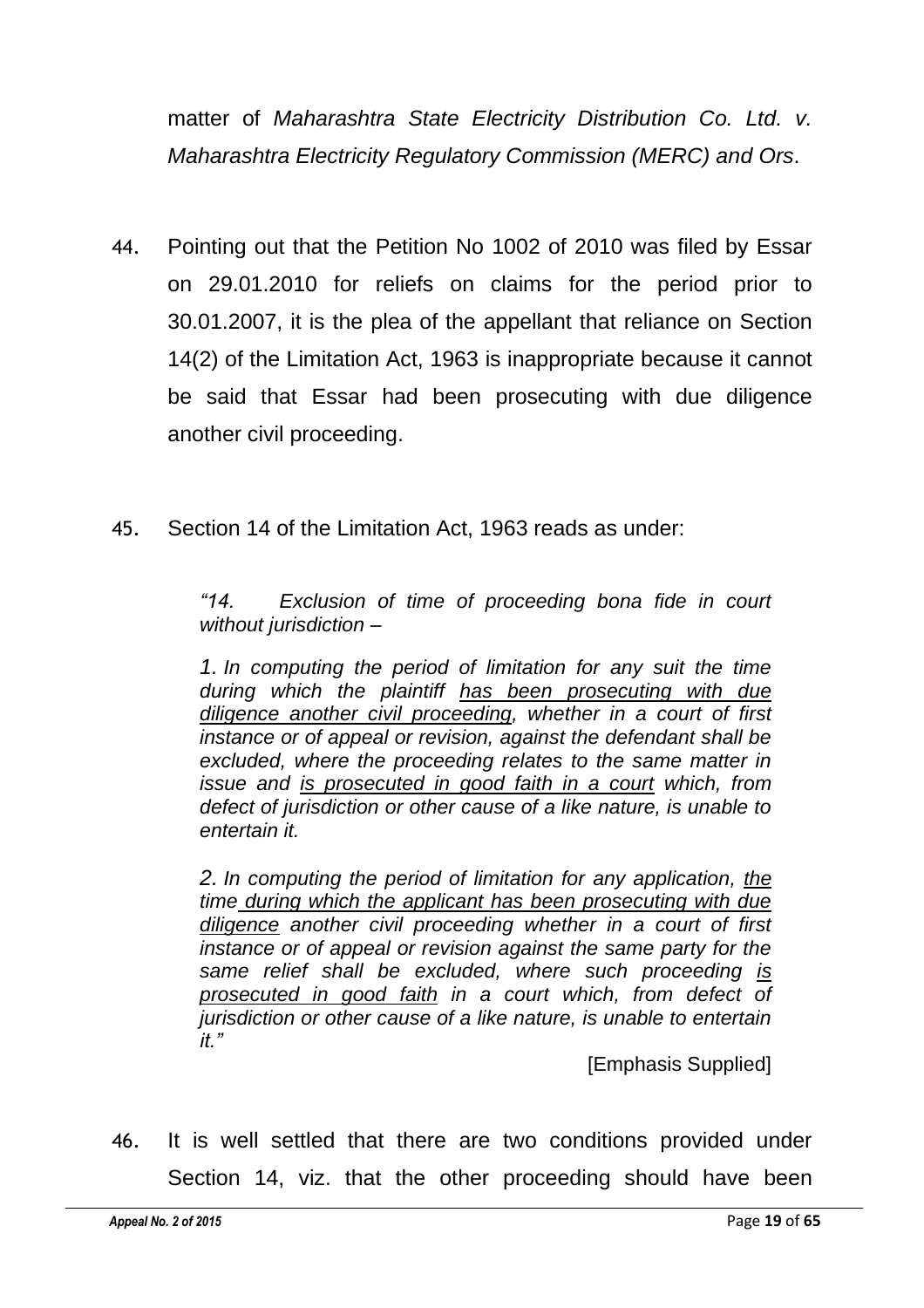prosecuted *with due diligence* and *in good faith*. The person claiming the application of Section 14 is required to establish to the satisfaction of the concerned Court or Tribunal that the other proceedings were pursued by it in a bona fide manner and good faith. In this context reference may be made to rulings in *Rabindra Nath Samuel Dawson v. Sivkasi & Ors* (1973) 3 SCC 381, *Surendra Nath Bhuyan v. Official Liquidator, Puri Bank Ltd*, AIR 1961 Orissa 57 and *M.P. Steel Corporation vs. Commissioner of Central Excise* (2015) 7 SCC 58.

47. In *Rabindra Nath Samuel Dawson* (supra), it was observed that:

*"… benefit of the section are not available to a plaintiff who persisted in his earlier suit and appeal in spite of the repeated objection of the party."*

*… the objection as to the maintainability of the suit was taken at the very initial stage but that was re-agitated and GUVNL invited a decision of the District munsif. Even at the stage of revision against that order in the High Court he took the risk of proceeding with the suit. This is therefore not a case of prosecuting the previous proceedings bonafide. But on the other hand, he deliberately did so may be for obvious reason that if he had to withdraw the suit he would have to give notice under section 80 of C.P.C to the Government, wait for the expiry of the period of notice of two months and thereafter file a fresh suit"*

48. In *M.P. Steel Corporation vs. Commissioner of Central Excise* (supra), the previous judgments on the issue were noted and it was observed that Section 14 of the Limitation Act is to be interpreted liberally, the relevant part of the orderreading thus:

> *42. Section 14 has been interpreted by this Court extremely liberally inasmuch as it is a provision which furthers the cause of justice. Thus, in Union of India v.*

*…*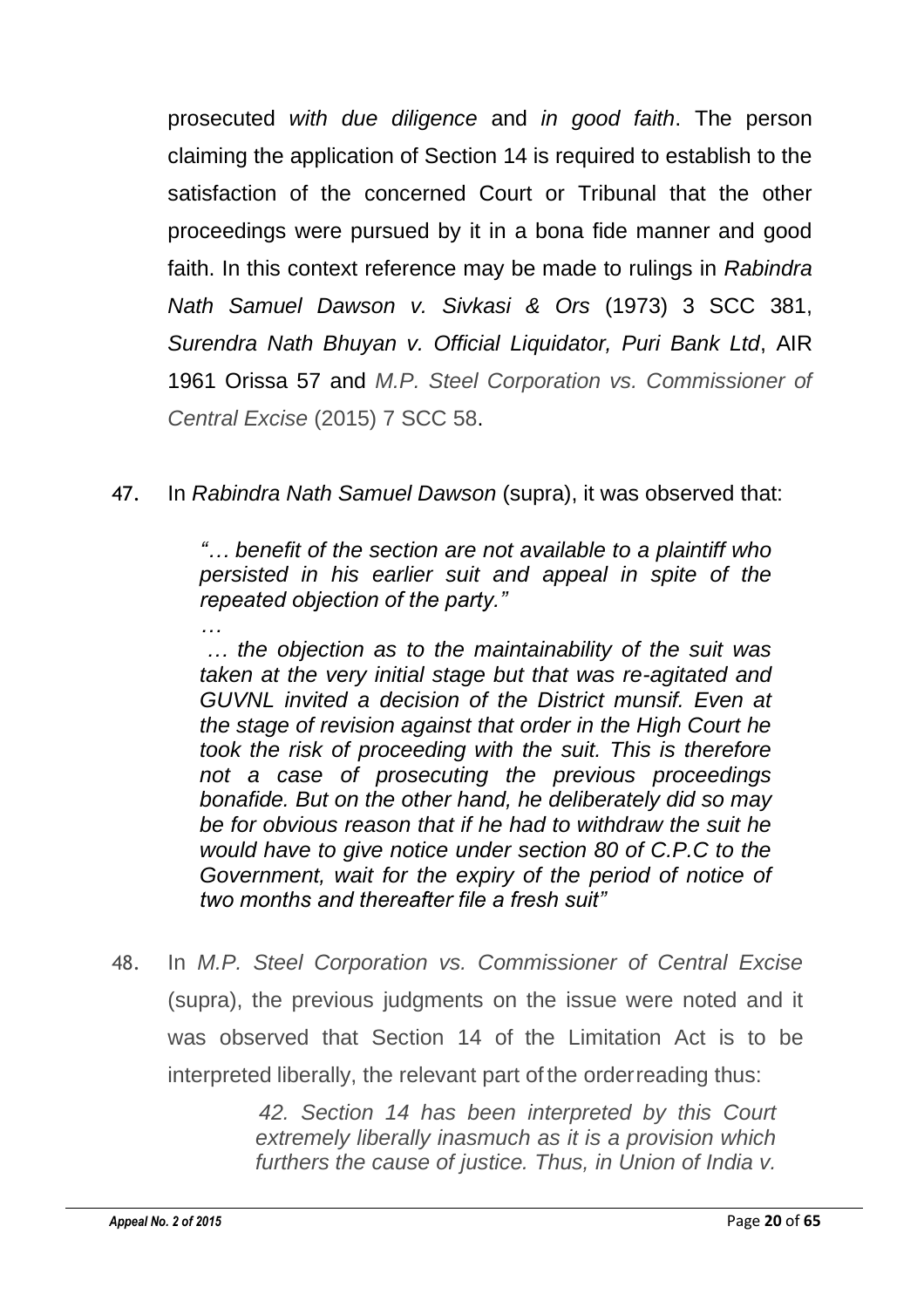*West Coast Paper Mills Ltd (2004) 3* SCC *458, this Court held:*

*14...In the submission of the learned Senior Counsel, filing of civil writ petition claiming money relief cannot be said to be a proceeding instituted in good faith and secondly, dismissal of writ petition on the ground that it was not an appropriate remedy for seeking money relief cannot be said to be 'defect of jurisdiction or other cause of a like nature' within the meaning of Section 14 of the Limitation Act. It is true that the writ petition was not dismissed by the High Court on the ground of defect of jurisdiction. However, Section 14 of the Limitation Act is wide in its application, inasmuch as it is not confined in its applicability only to cases of defect of jurisdiction but it is applicable also to cases where the prior proceedings have failed on account of other causes of like nature. The expression 'other cause of like nature' came up for the consideration of this Court in Roshanlal Kuthalia v. R.B. Mohan Singh Oberoi (1975) 4* SCC *628 and it was held that Section 14 of the Limitation Act is wide enough to cover such cases where the defects are not merely jurisdictional strictly so called but others more or less neighbours to such deficiencies. Any circumstance, legal or factual, which inhibits entertainment or consideration by the court of the dispute on the merits comes within the scope of the section and a liberal touch must inform the interpretation of the Limitation Act which deprives the remedy of one who has a right.*

- 49. It is the submission of the appellant that Essar has not made any attempt whatsoever to show that the proceedings fulfil the above requirements.
- 50. The appellant argued that Essar had initiated on 14.11.2005 the arbitration proceedings for adjudication of disputes under the Arbitration and Conciliation Act, 1996 which were contested initially before the Hon'ble High Court of Gujarat and thereafter before the

 *Appeal No. 2 of 2015* Page **21** of **65** Hon'ble Supreme Court wherein it was eventually held on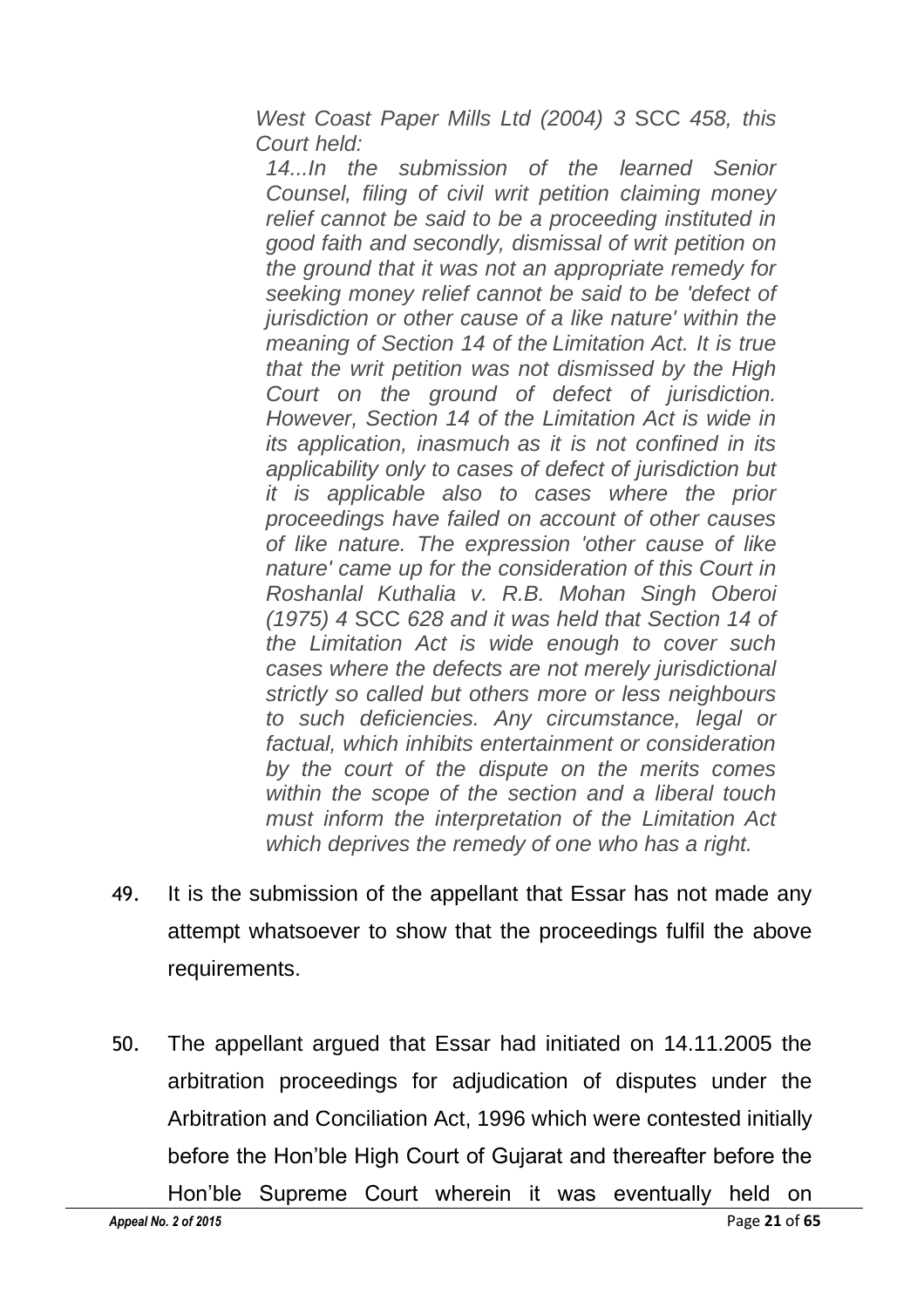13.03.2008 that the adjudication of dispute between GUVNL and Essar should be under Section 86(1)(f) of the Electricity Act, 2003 and not by way of reference under the Arbitration and Conciliation Act, 1996. Per the appellant, the proceedings referred to by Essar are the time between 14.11.2005 when it had sent the notice of arbitration or 26.01.2006 when it filed the proceedings in the High Court of Gujarat and 13.03.2008 when the Hon'ble Supreme Court decided the case. It is submitted that the facts and circumstances of the case establish that the proceedings initiated by Essar with the issue of notice for arbitration dated 14.11.2005 and filing of the Petition under Section 11 of the Arbitration and Conciliation Act, 1996 before the High Court of Gujarat was a counter blast to GUVNL pursuing its claim before the State Commission, the design being to delay and/or deflect the petition filed by GUVNL, there being nothing *bona fide*.

51. The learned counsel for the appellant dilated on the above argument by submitting that the cause of action for claiming the amount by Essar from GUVNL was in February 2003 and on 19.01.2005. At the relevant time, the parties were in discussions and the matter was before the Committee appointed by the Government of Gujarat. The State Government finally decided on 27.07.2005 that the disputes and differences raised by the respective parties should be settled through adjudicatory process of the GERC under the Electricity Act, 2003 and resultantly GUVNL filed its claim before the State Commission on 14.09.2005 in Petition No. 873 of 2005 immediately whereafter Essar by letter dated 14.11.2005 sought reference of the disputes to arbitration under the Arbitration clause contained in the PPA. The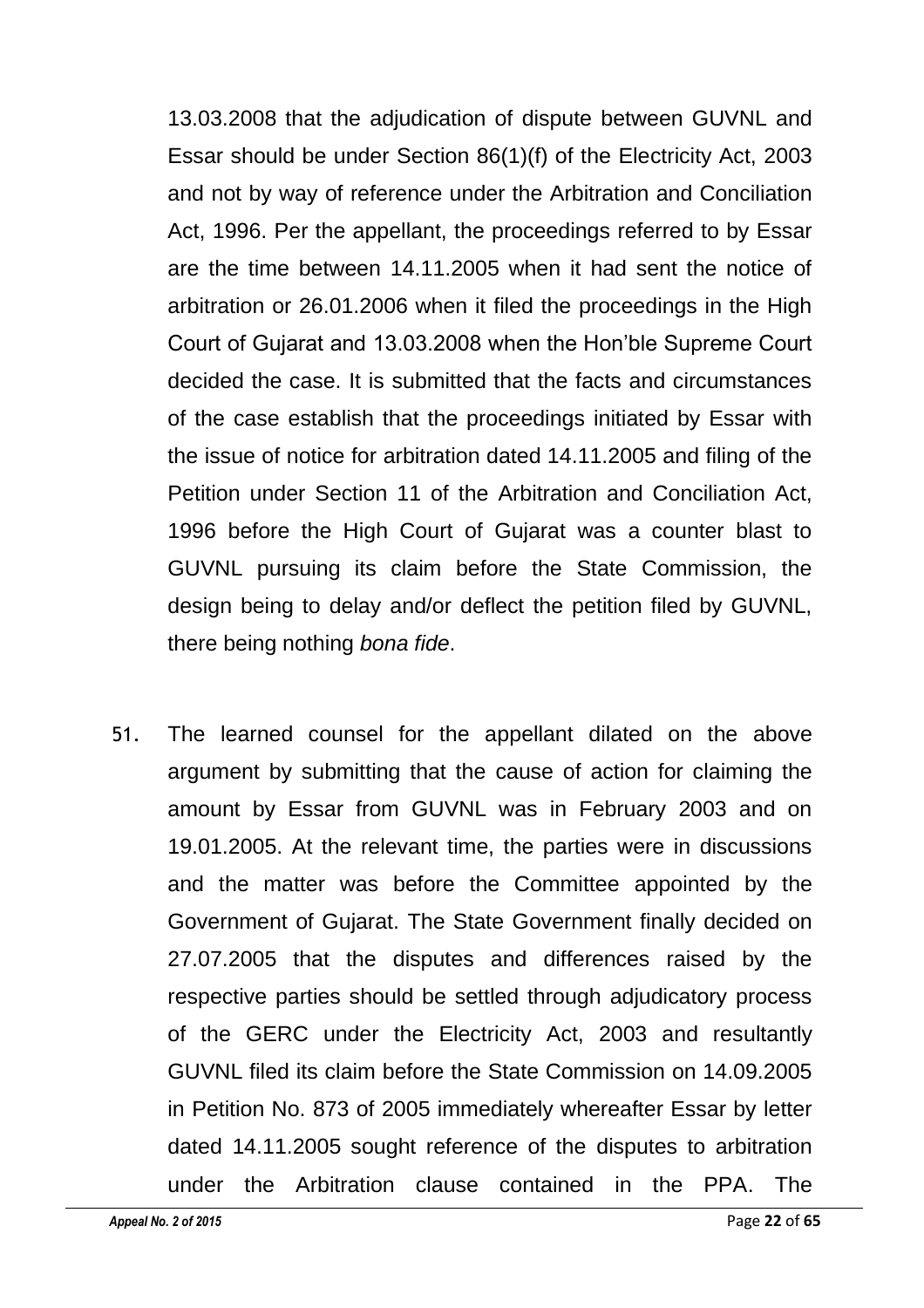proceedings initiated in that nature by Essar culminated in the Order dated 13.03.2008 passed by Supreme Court rejecting the contention of Essar about arbitrability.

- 52. It is pointed out that when GERC began the proceedings on the petition filed by GUVNL, Essar had the opportunity to raise its counter claim but failed to avail of it before the State Commission. Instead, it again sought to prevent the adjudication of the claim by the State Commission by seeking reference of the dispute to arbitration under Section 158 of the Electricity Act, 2003 which was repelled. Essar, it is argued, did not file the petition raising its claim even after the above request of Essar for reference to arbitration was rejected by the State Commission by Order dated 20.11.2008 passed in Petition No 873 of 2005, having awaited decision on the said case (Petition No. 873 of 2005) which was rendered on 18.02.2009, the claims allowed by GERC by impugned order having been presented only on 29.01.2010.
- 53. It is argued that though Essar had opportunity to raise counter claims but it deliberately chose not to do so while the claims of the appellant were being adjudicated by the State Commission and since Essar was pursuing the proceedings before the High Court and Supreme Court in defence in regard to the claims of GUVNL and not with any intention to agitate its claim against GUVNL, such proceedings cannot be claimed as a proceeding followed in pursuance of its claim, much less *bona fide* proceeding in good faith to get its claims adjudicated as envisaged in Section 14 of the Limitation Act, 1963.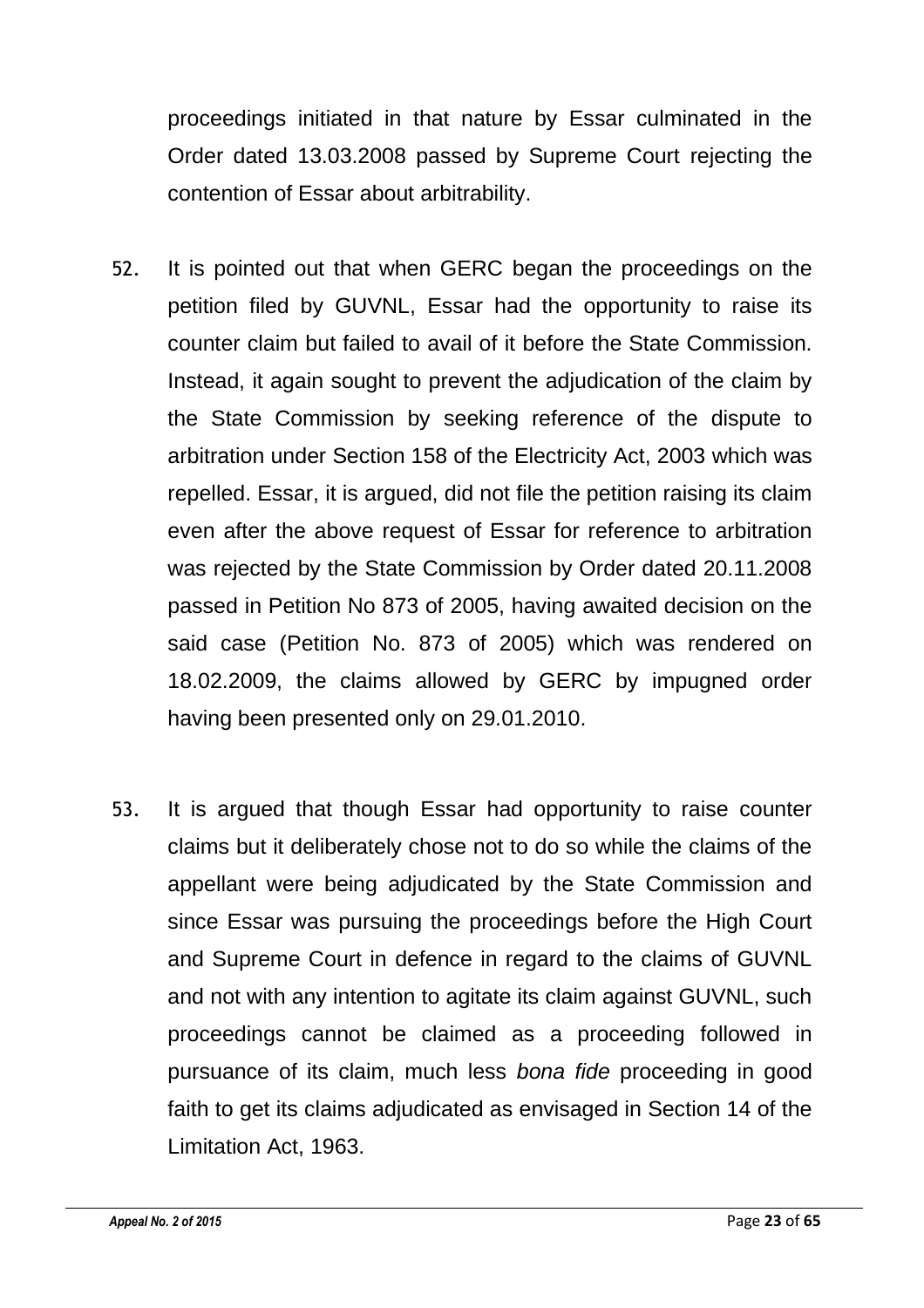- 54. It was argued that the entire claim of Essar is time barred for the reason none of the issues under subject matter of appeal were part of the Arbitration Petition being Petition No. 8 of 2005 initiated by Essar which was restricted to FERC (foreign exchange rate variation), as also concluded by GERC (in para 7.6) they having been raised for the first time in the Petition No. 1002 of 2010 and, therefore, there cannot be any consideration of the application of Section 14(2) of the Limitation Act, 1963 in relation to such issues. The appellant contends that the GERC has mechanically proceeded on the aspect of Section 14(2) without considering the basic conditions.
- 55. The factual narrative shows that upon disputes arising under the PPA between Essar and the appellant, the attempts to settle amicably, including with the intervention of the State Government, having failed, Essar had initiated steps, on 14.11.2005, for reference to arbitration, taking the matter to the Gujarat High Court under Section 11 (5) and (6) of the Arbitration and Conciliation Act, 1996. The Gujarat High Court, by its judgment dated 15.06.2006, allowed the said application of Essar and appointed a sole arbitrator which order was eventually set aside on appeal by Special Leave before the Supreme Court of India by judgment dated 13.03.2008. It is the said judgment which settled the law that such disputes as at hand between licensees (like GUVNL) and generating companies (like Essar) could only be resolved by the regulatory commission and that Section 86 (1) (f) of the Electricity Act, 2003 will prevail over Section 11 of the Arbitration and Conciliation Act, 1996. Since the matter was already pending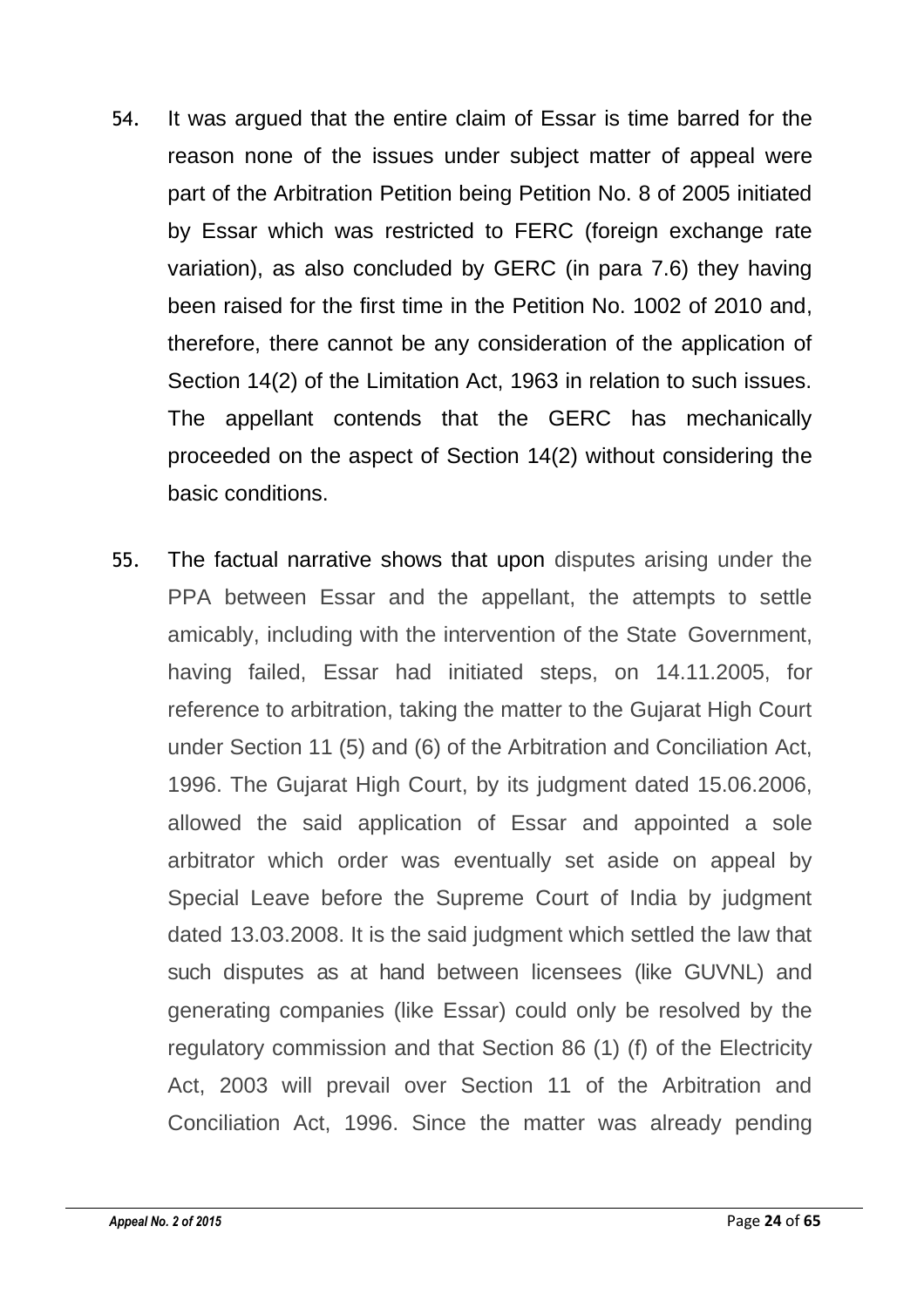before the GERC, the Hon'ble Supreme Court directed the GERC to dispose of the same as expeditiously as possible.

- 56. It is settled legal position that the words "sufficient cause" for condonation of delay must be viewed liberally to sub- serve the ends of justice [*M.P. Steel Corporation vs. Commissioner of Central Excise* (supra)]. Upon careful scrutiny we conclude that the finding of the GERC on the issue of limitation is just, proper and reasonable. The contention of the appellant that the claims of Essar are barred by limitation is completely devoid of any merit. The fact that the High Court had agreed with the contentions of Essar strengthens the argument that Essar was under a *bona fide*  belief that the arbitration agreement could be given effect to and disputes could be arbitrated.
- 57. The second respondent is right in pointing out that the subject claims (depreciation; Foreign Exchange Variation; Interest on UTI-Non-Convertible Debentures**;** Bill Discounting Charges; Interest on Working Capital; Delayed Payment Charges; and Rebate) brought for adjudication before GERC leading to impugned order were expressly discussed in the arbitration notice dated 14.11.2005 read with letter dated 06.08.2005, the submission to the contrary by the appellant being factually incorrect.
- 58. In view of the above, we find that the decision of GERC that the claims of the Essar prior to 29.09.2004 only are time barred in terms of the Limitation Act is correct, the objections raised by the appellant to the contrary for claims entertained by application of Section 14 being misconceived.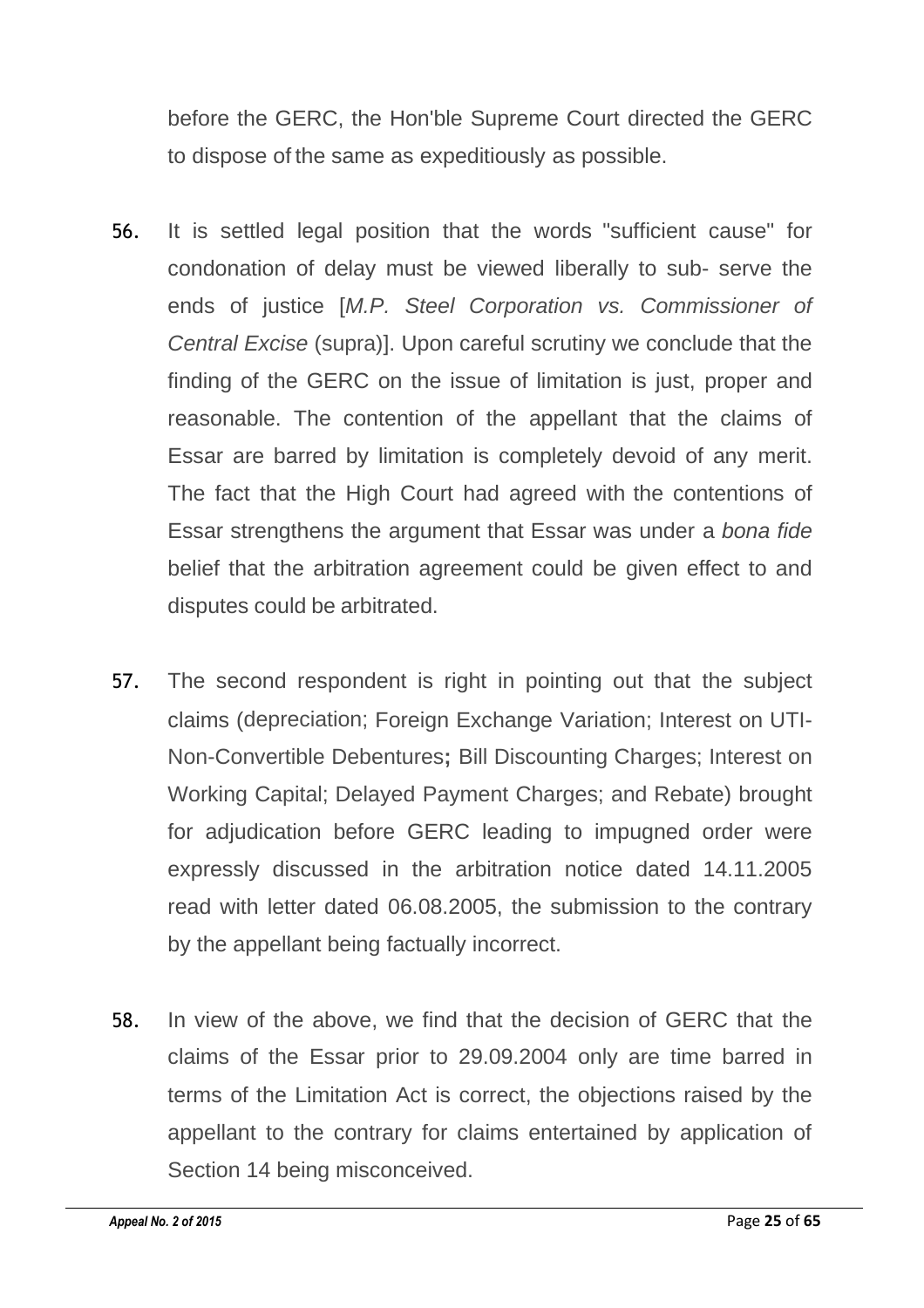### *Depreciation*

- 59. The issue before the State Commission was whether Essar should be allowed depreciation at the rate of Rs. 4084.85 lacs (Rs. 40.85 crores) per annum as mentioned in the Supplementary Agreement dated 18.12.2013 or only Rs 2902 lacs as contended by GUVNL stating that the amount of Rs 4084.85 lacs per annum contained in the Supplementary Agreement was by inadvertence and by mistake. It is argued that the crucial factor here is the project capital cost apportioned to 300 MW contracted capacity applicable to GUVNL i.e. whether it should be Rs. 1016 crores or Rs. 945 crores which was later increased to Rs.957.82 Crores due to exchange rate difference. The depreciation is related to the capital cost represented by Gross Value of the Capital Assets and the project capital cost allocated to the supply of 300 MW to GUVNL was Rs 945 crores only adjusted for FERV component to Rs 957.78 crores as confirmed by GERC in (Para 11.2) of the impugned Order**.** It is argued that since all the tariff elements for payment by GUVNL to Essar for 300 MW contracted capacity, viz. Return on Equity, O & M Expenses, Interest on Working Capital, Incentive have been claimed and paid by GUVNL on the above project cost of Rs 945 crores only at all times subject only to the adjustment of FERV component, there is no reason for the State Commission to have determined the depreciation in a manner other than recognizing Rs 945 crores.
- 60. The appellant contends that fundamental mistake made in the impugned order is non-consideration of the depreciation already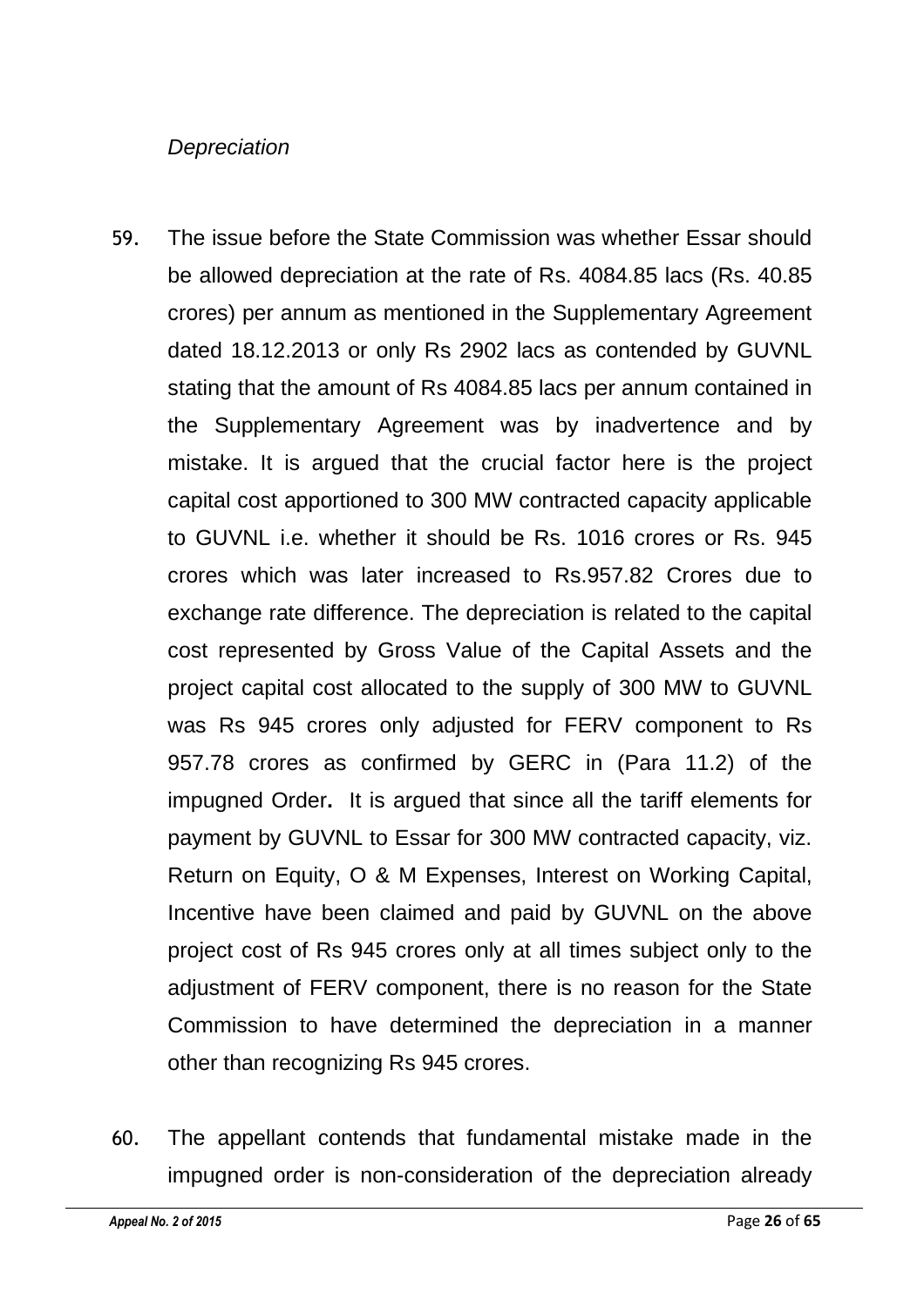accounted for and paid as a part of the tariff during generation and supply of electricity in the Open Cycle Operation, it being wrong impression that GUVNL is disputing the computation of depreciation in the Open Cycle Operation.

- 61. The depreciation amount to be computed in aggregate over the years should be to cover 90% of the allocated capital cost (excluding land cost) qua 300 MW capacity contracted under the PPA with GUVNL. Per the appellant, the said amount of capital cost to be considered is Rs. 726.42 crores and the depreciation amount based thereon for the balance period from 01.07.2003 would work out to Rs. 29.01 crores per annum and not Rs. 40.85 crores per annum. By mistake the amount of Rs. 40.85 crores was recorded in the Supplementary Agreement. If Rs. 40.85 crores per annum is considered and taken together with a depreciation already allowed in the open cycle operation of an amount of Rs. 61.41 crores, the aggregate amount qua depreciation would work out to Rs. 894.745 crores which would be 115.24% of aforesaid depreciable capital cost contrary to the basic principles on which the depreciation has to be computed.
- 62. The appellant submitted that the contention of Essar that depreciation was agreed to be paid on the proportion of 300:215 of the actual capital cost and not on the allocated capital cost of Rs. 945 crores (to be adjusted with FERV at Rs 57.78 crores) is wrong since it cannot be that various other tariff elements such as Return on Equity, etc will be accounted for and serviced at the allocated project capital cost as per the PPA entered into but depreciation would alone be allowed at a much higher capital cost.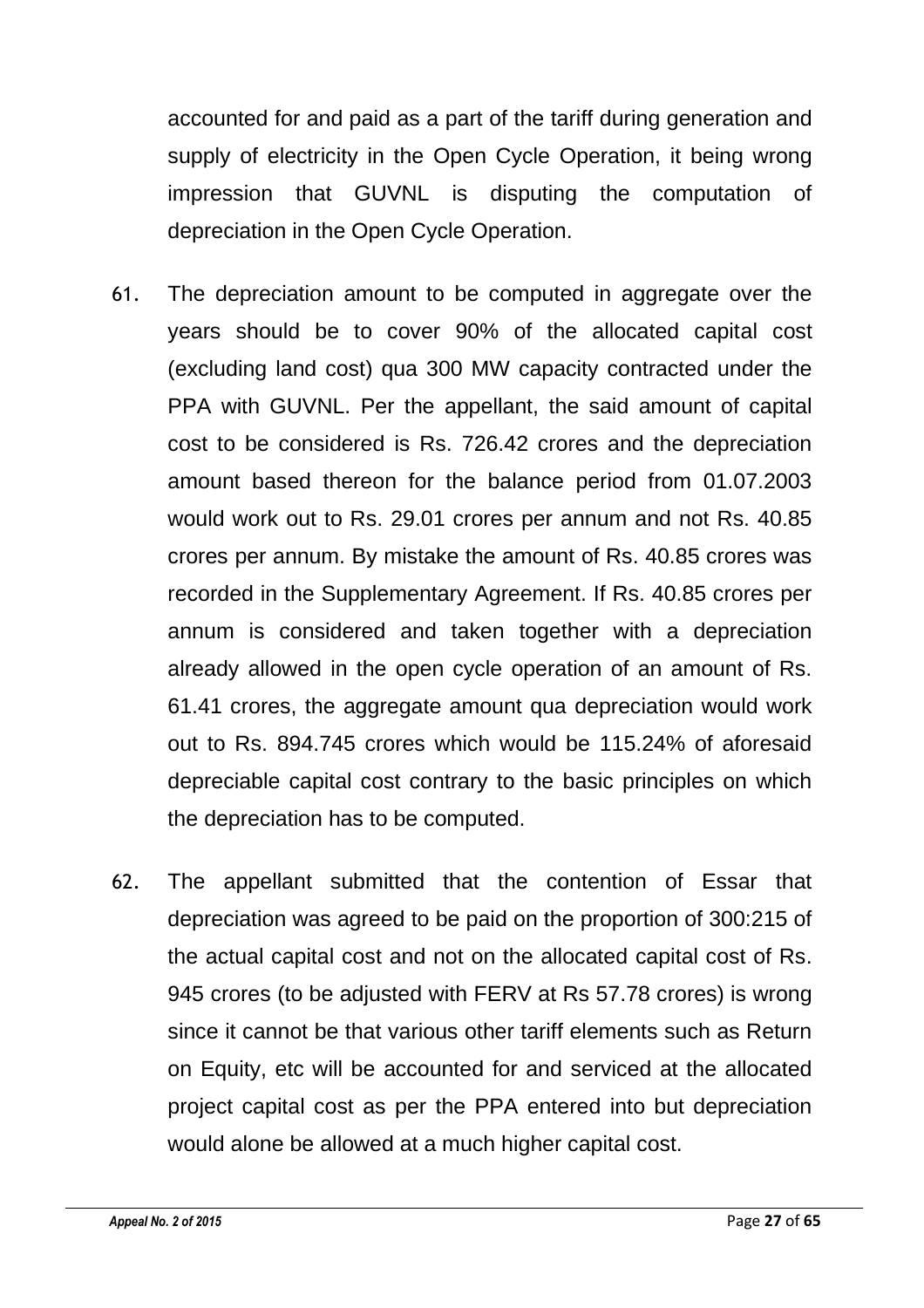- 63. Upon careful scrutiny, we find that the arguments of appellant are an attempt to wriggle out of contractual obligations so as to deny to Essar its claim under the head of depreciation founded properly in the PPA read with Supplementary Agreement which was executed after detailed negotiations between the parties and approval of the State Government.
- 64. The Electricity (Supply) Act, 1948 provided under Section 43A as under:

*"The tariff for the sale of electricity by a Generating Company to the Board shall be determined in accordance with the norms regarding operation and the Plant Load Factor as may be laid down by the Authority and in accordance with the rates of depreciation and reasonable return and such other factors as may be determined, from time to time, by the Central Government, by notification in the Official Gazette... "*

65. Depreciation is one of the heads of capacity charge payable to Essar, calculated in terms of Article 7.1.1 (c) of Schedule VII of the Original PPA, the said clause reading thus:

#### *"7.1.1 Annual Fixed Charges: Computation and payment. …… (c) Depreciation: -*

*Depreciation will mean the depreciation as notified by the Government of India from time to time and provided under the Electricity (Supply) Act, I 948 and shall be first computed on the assets of the Generating Station and thereafter apportioned for the purposes of the determining the Annual Fixed Charges as a proportion of the Allocated Capacity over the Nominal Installed Capacity.* "

66. The material on record shows that the parties had held detailed discussions on the subject of calculation of the amount of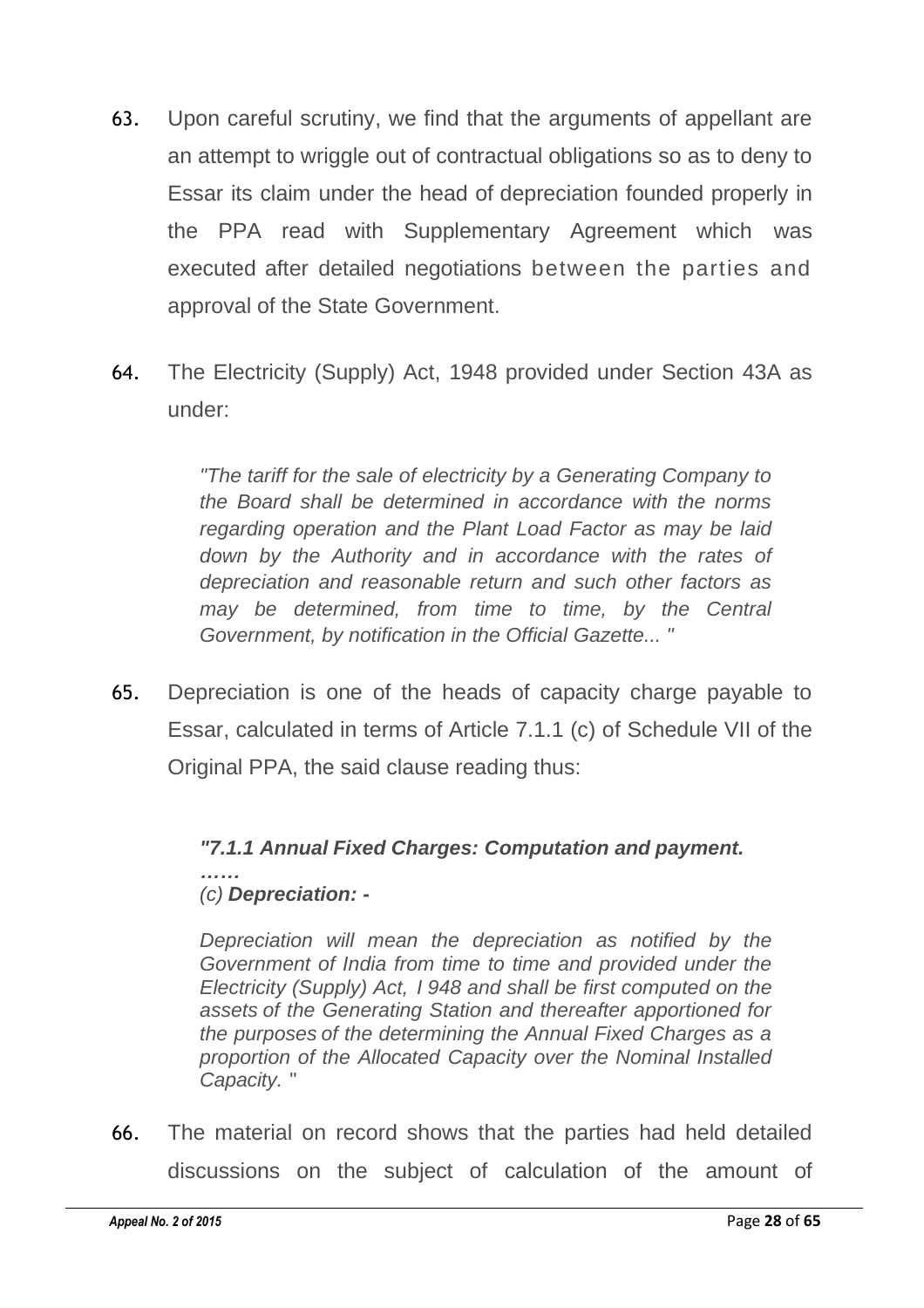depreciation in accordance with the provisions of the Electricity (Supply) Act, 1948, and the appellant by its letter dated 10.09.1997 had agreed that Depreciation shall be computed on the basis of Project Cost arrived at by subtracting the cost of land, working capital margin and cost of leased assets and then apportioned to the allocated capacity in terms of the PPA, Essar having submitted by its letter dated 06.10.1997 its calculation of Depreciation to the tune of Rs. 73.64 crores per annum. The appellant accordingly paid Depreciation amount of Rs. 73.64. crores per annum from October 1997 to June 2003, the total amount thus paid being Rs. 424.14 crores towards Depreciation. It was pursuant to the directions of GERC that the appellant and the Government of Gujarat had entered into discussions with Essar, seeking a review of the PPA and a reduction of Annual Fixed Charges, the State Government having constituted the First Negotiating Committee to discuss with the stake holders and suggest modifications in the Original PPA to reduce the power purchase cost. The prolonged discussions involving both parties and the State Government resulted in agreement, actuated by considerations inclusive of the interests of consumers and uninterrupted generation of electricity, whereupon certain terms of the Original PPA were revised by execution of the Supplementary Agreement on 18.12.2003 reducing the Depreciation from Rs. 73.64 crores per annum to Rs. 40.8485 crores per annum (payable in equal monthly instalments) from 01.07.2003 up to 01.07.2013, the modified clause of Supplementary Agreement reading thus:

*"7.1.1. Annual Fixed Charges: Computation and payment.*

*(c) Depreciation:-*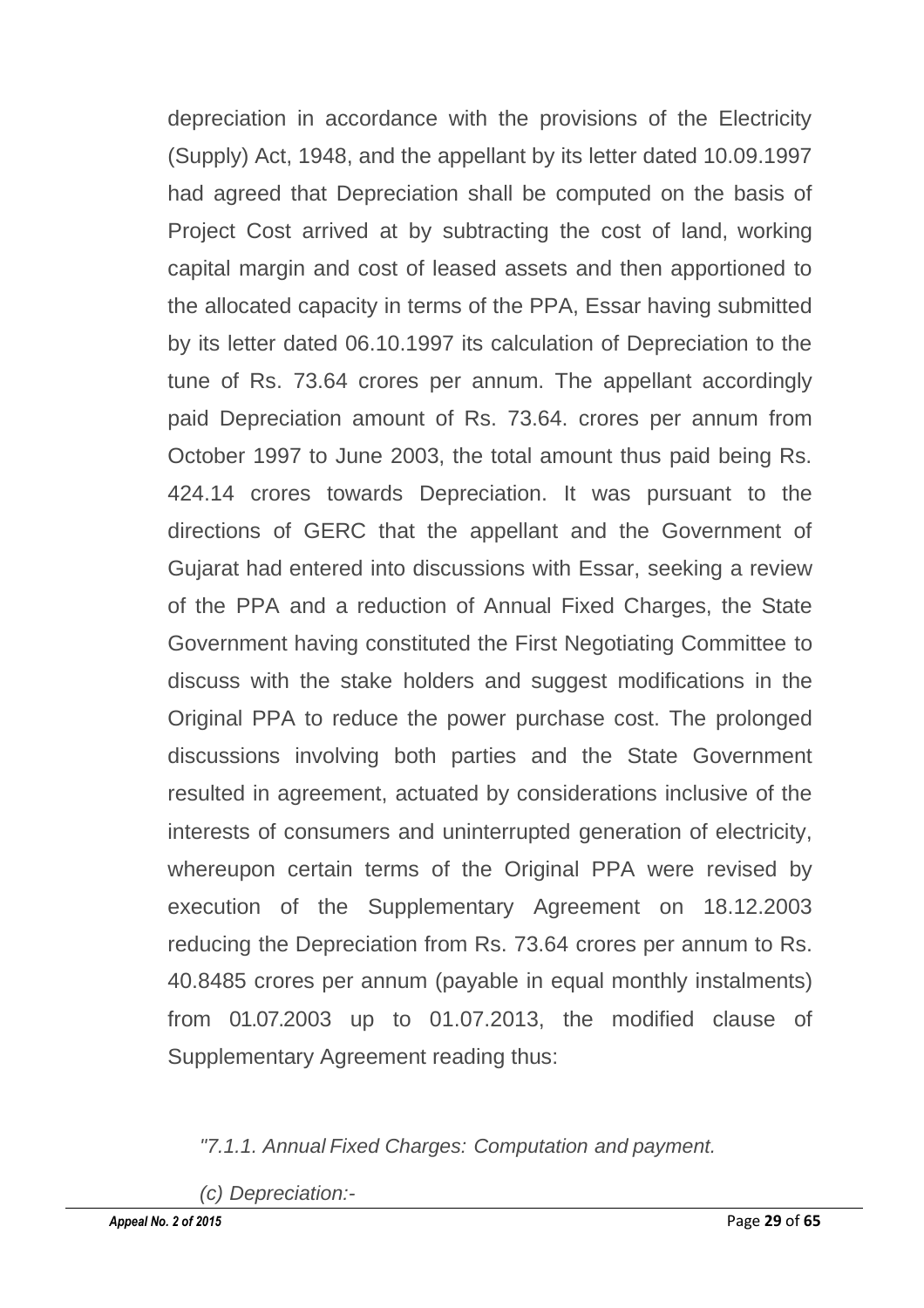*Depreciation will mean the depreciation as notified by the Government of India from time to time and provided under the Electricity (Supply) Act, 1948 and shall be first computed on the assets of the Generating Station and thereafter apportioned for the purposes of the determining the Annual Fixed Charges as a proportion of the Allocated Capacity over the Nominal Installed Capacity. Depreciation for the period 1st July 2003 to 1st July 2013 shall be paid at the rate of Rs.4084.85 lakhs per annum."*

67. The above was expressly confirmed by GEB (the predecessor of the Appellant)by its letter dated 19.12.2003, reading thus:

> *"The draft of Supplementary Agreement submitted by you, along with your letter dated 8th November 2003 is approved by the competent authorities. The same is separately signed and delivered.*

> *With the issuance of this letter, all the outstanding issues between GEB and EPoL in relation to the Power Purchase Agreement dated30-05-1996 stand fully and finally resolved*."

68. It cannot be ignored that while agreeing to a lower Depreciation, Essar had also conferred other substantial monetary and commercial benefits on GUVNL by the Supplementary Agreement, some such benefits gained by the appellant being inclusive of reduction in the percentage of return on equity from 16% to 13%, increase in the level of generation of electricity to be achieved from 68.49% to 70% for the purpose of payment of Fixed Charges, Delayed Payment Charges to be computed from the 61<sup>st</sup> day (as opposed to the earlier agreed period of  $31<sup>st</sup>$  day) from the date of notice, and increase of the period for payment of Depreciation by four years resulting in reduction of monthly instalment amount of Depreciation.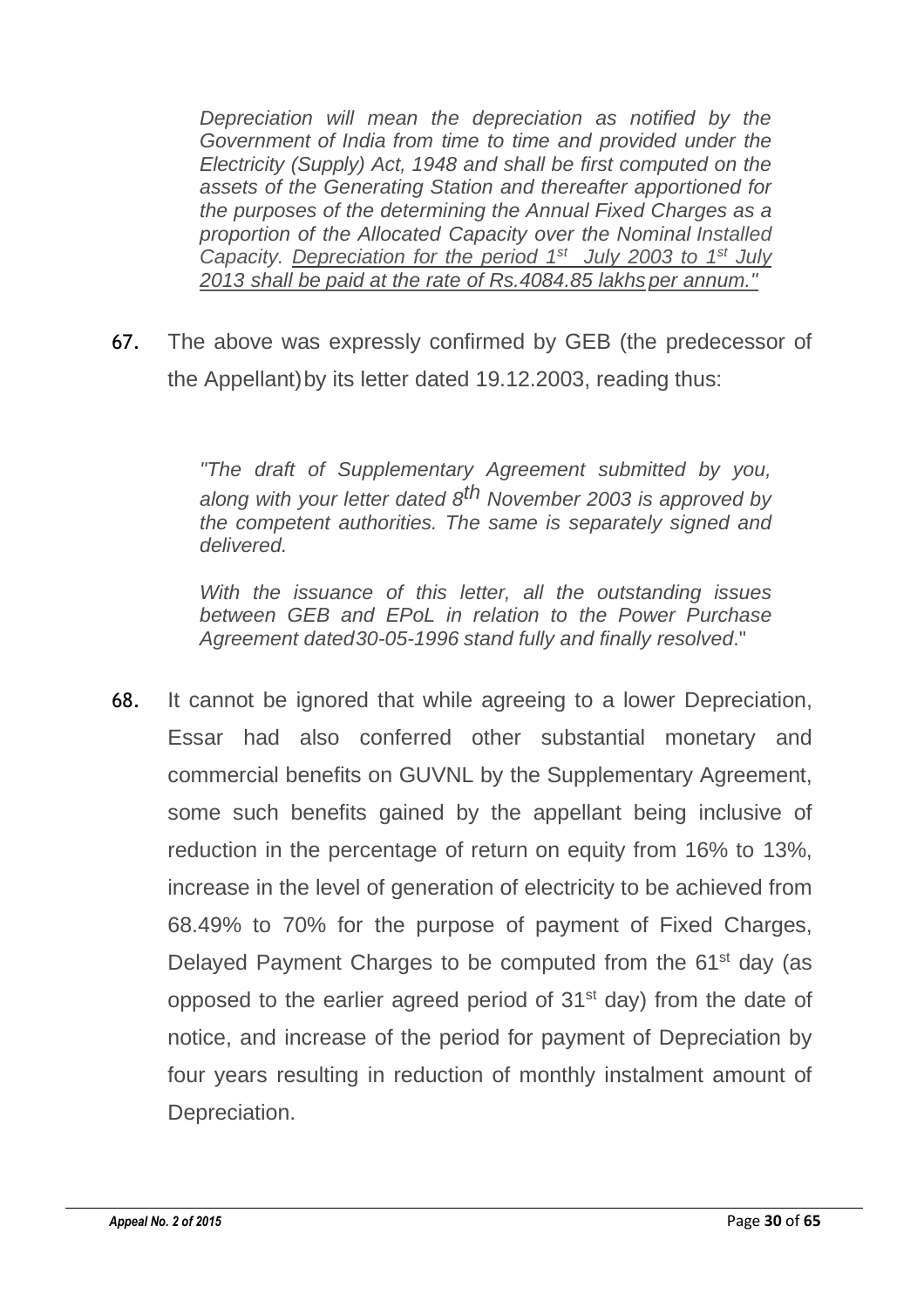- 69. The appellant paid the reduced Depreciation @ Rs. 40.85 Crores from 01.07.2003 to 31.08.2004 to Essar in terms of Supplementary Agreement. However, by letter dated 20.08.2004 it again sought reopening the issue of Depreciation which, we agree, was impermissible since any re-negotiation of the contract duly signed could happen only by mutual agreement. By its letter dated 08.10.2004, the appellant informed Essar that instead of Rs. 40.85 crores as mutually agreed upon under the Supplementary Agreement, it was liable to pay depreciation of only Rs. 29.02 crores per annum also stating that it would therefore pay Rs. 2.42 crores per month from September 2004 on the plea that it had also paid during the open cycle mode of operation (1996 to 1997) before the plant was commissioned on the combined cycle mode. The second respondent protested against unilateral attempt to amend the PPA pointing out, by letter dated 15.10.2004 that Rs 40.8485 Crores per annum rate of depreciation was part of the amended PPA which had been executed after negotiations and agreement between the parties and the State Government. The letter dated 15.10.2004 of Essar also mentioned that the depreciation payments had commenced only after commissioning of the combined cycle operation of the power plant. The payments during open cycle operation were made on parameters for combined cycle mode without compensating for the actual fuelcost which statedly was substantially higher, all such considerations having been factored in to form the basis of the Supplementary Agreement.
- 70. We agree with the second respondent that the appellant having acted upon the Supplementary Agreement for almost one year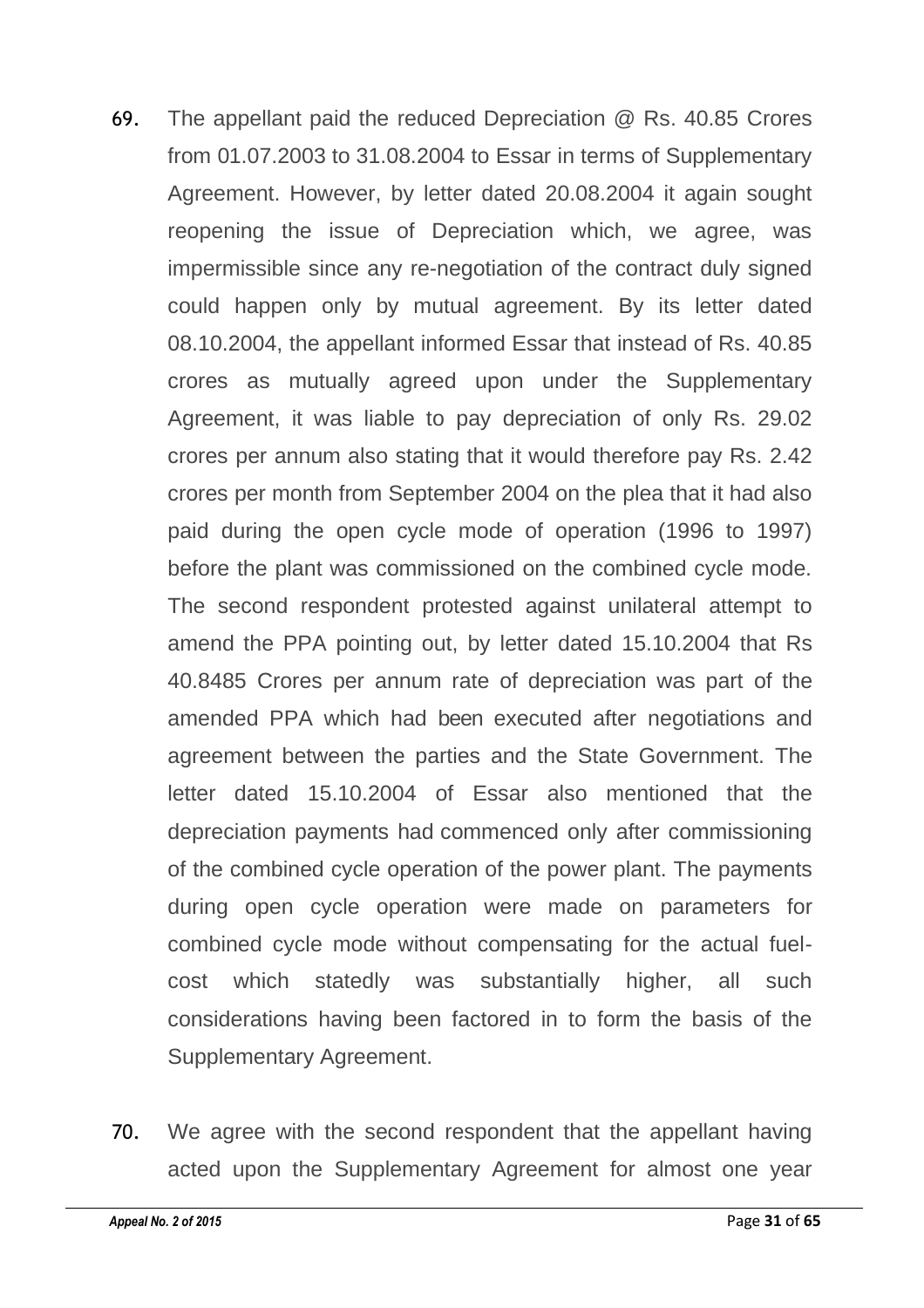without any objections was estopped and could not have altered the contractual terms unilaterally in the manner sought to be done. It was not open for the GUVNL to decide on its own that there was an error in calculation of the amount of depreciation payable by it (GUVNL) to Essar particularly when the subject had already been settled by way of the Supplementary Agreement, a product of detailed negotiations.

71. It is trite law that the sanctity of the contract is paramount and its terms are binding. In *CITI Bank N.A. v. Standard Chartered Bank*, (2004) 1 SCC 12, the Supreme Court ruled thus:

> *"47. Novation, rescission or alteration of a contract under Section 62 of the Indian Contract Act can only be done with the agreement of both the parties of a contract. Both the parties have to agree to substitute the original contract with a new contract or rescind or alter. It cannot be done unilaterally. The Special Court was right in observing that Section 62 would not be applicable as there was no novatio of the contract. Further, it is neither Citi Bank's nor CMF's case nor even SCB's case that there was a tripartite arrangement between the parties by which CMF was to accept the liability. Such a case of novatio does not arise for consideration. ..."*

72. In *DDA v. Joint Action Committee Allottee of SFS Flats,* (2008) 2 SCC 672, the Supreme Court observed as under:

> *"62. It is well-known principle of law that a person would be bound by the terms of the contract subject of course to its validity With a view to make novation of a contract binding and in particular some of the terms and conditions thereof, the offeree must be made known thereabout. A party to the contract cannot at a later stage, while the contract was being performed, impose terms and conditions which were not part of the offer and which were based upon unilateral issuance of office orders, but not communicated to the other party to the contract and which were not even the subject- matter of a public notice. Apart*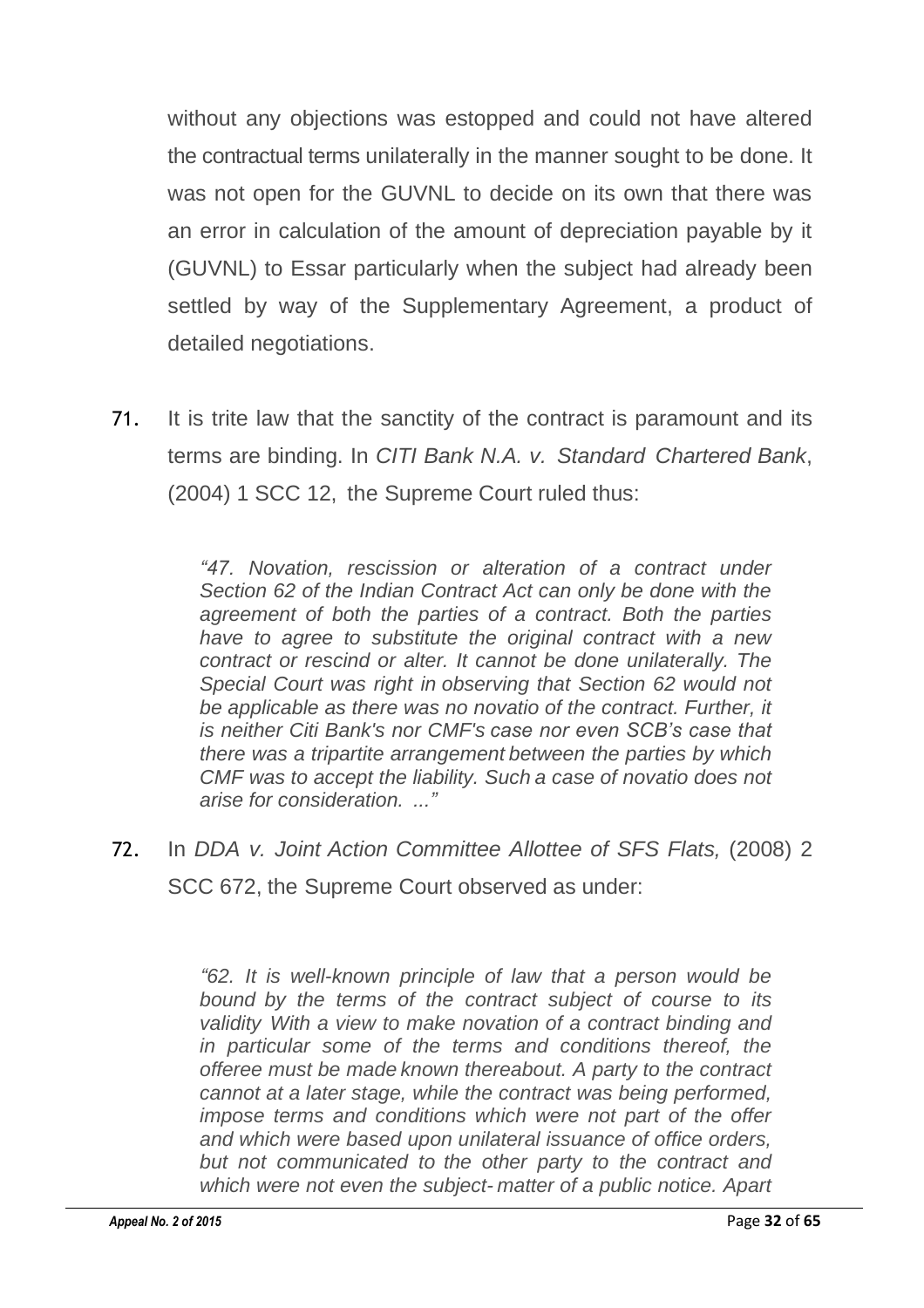*from the fact that the parties rightly or wrongly proceeded on the basis that the demand by way of fifth instalment was a part of the original Scheme, DDA in its counter- affidavit either before the High Court or before us did not raise anycontra plea. …*

*66. The stand taken by DDA itself is that the relationship between the parties arises out of the contract. The terms and conditions therefor were, therefore, required to be complied with by both the parties. Terms and conditions of the contract can indisputably be altered or modified. They cannot, however, be done unilaterally unless there exists any provision either in contract itself or in law. Novation of contract in terms of Section 60 of the Contract Act must precede the contract-making process. The parties thereto must be ad idem so far as the terms and conditions are concerned. If DDA, a contracting party, intended to alter or modify the terms of contract, it was obligatory on its part to bring the same to the notice of the allottee. Having not done so, it, relying on or on the basis of the purported office orders which are not backed by any statute, new terms of contract could (sic not be) thrust upon the other party to the contract. The said purported policy is, therefore, not beyond the pale of judicial review. In fact, being in the realm of contract, it cannot be stated to be a policy decision as such.*

... *When a contract has been worked out, a fresh liability cannot be thrust upon a contracting party."*

73. The law on contracts as noted above leaves no scope for argument that the unilateral attempt of the appellant was within its rights. The second respondent thus rightly challenged the aforesaid action of GUVNL by filing Petition no. 1002 of 2010 before the GERC seeking declaration that GUVNL is liable to make a payment of Rs. 98.03 crores towards outstanding depreciation, as on 31.12.2012, the claimed amount being based on the figure of Rs 40.8485 crores per annum as agreed upon in the Supplementary Agreement dated 18.12.2003. The said claim was upheld by GERC holding by the impugned order thus: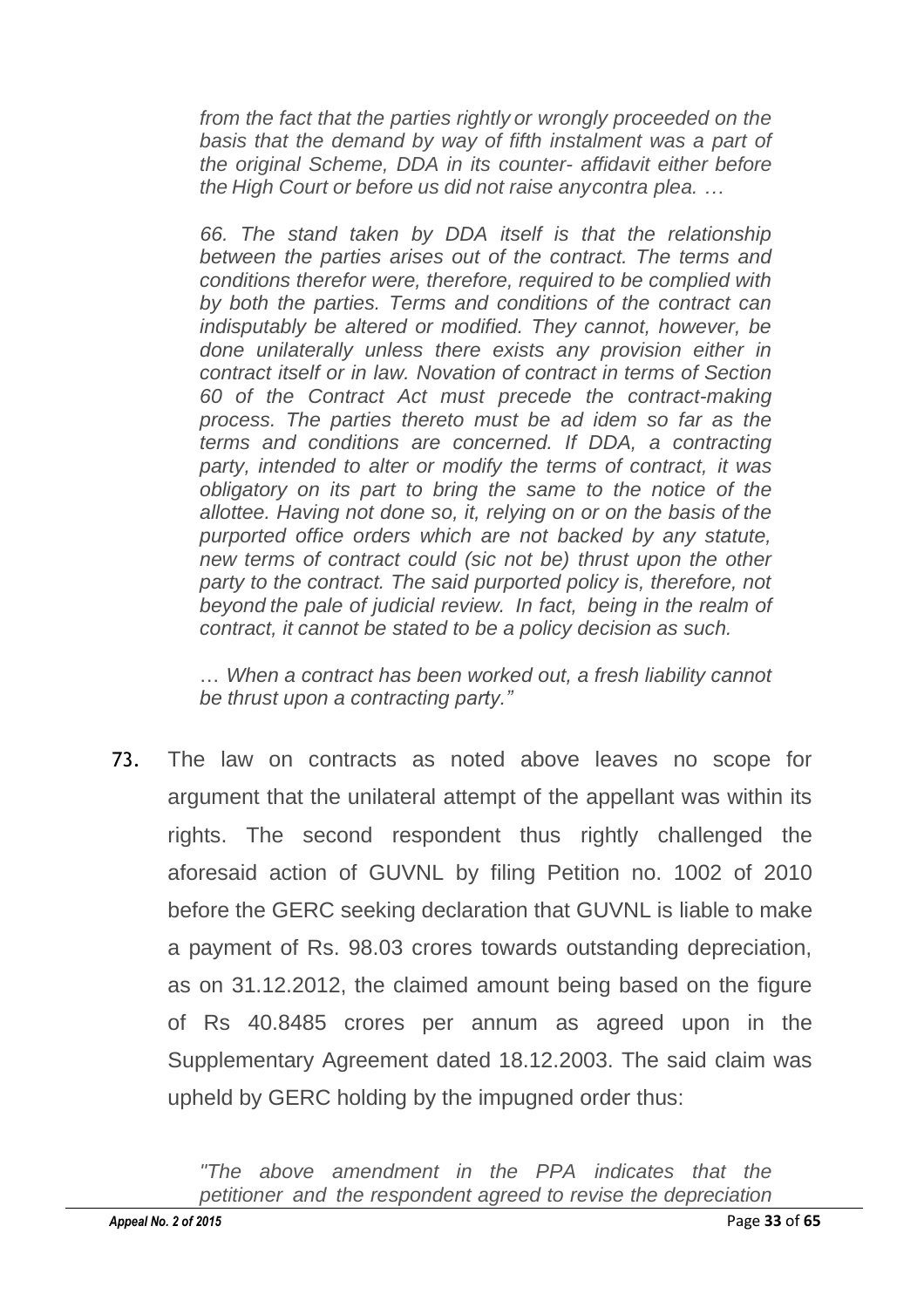*amount payable by the respondent as Rs. 4084.85 lacs per annum for the period 1 st July, 2003 to 1 s t July 2013. There is no document on record specifying that how the above amount was agreed between the parties and derived by them. Once both the petitioner and the respondent based on the negotiation came to the conclusion and agreed for the depreciation amount of Rs. 4084.85 lacs per annum, it is the duty of the parties to adhere to the same. If any amendment or modification is desired by the parties it has to be carried out through the agreement or by way of raising the dispute and decided by the appropriate authority. In the precent case the respondent had unilaterally reduced the depreciation amount from 40. 85 cores per annum to 29.02 crores. The above action of the Respondent is arbitrary and also in contravention to the amendment made in PPA dated 18.12.2003."*

(Emphasis supplied)

74. It is clear from the material on record that as per the terms of the approval of financing plan, depreciation was to be computed on allocated project cost reduced by cost of land and working capital margin. Since the project cost could be arrived at only after commissioning of the steam turbine or in other words combined cycle plant i.e. on 01.10.1997, there is no question of any payments against depreciation during the operation in open cycle mode. Furthermore, GEB's letter dated 10.09.1997 read with the letter dated 06.10.1997 of Essar leaves no room for doubt that depreciation was to be computed on actual project cost whereas other tariff parameters were agreed on a negotiated project cost. The letter dated 10.09.1997 of GEB reflects the Negotiated Project Cost as Rs.945 Crores. However, the subsequent letter of Essar dated 06.10.1997 depicting the breakup of the depreciation amount payable clearly indicates the total cost of the Project as Rs.1745 Cror*es* and the Depreciated Project Cost as Rs.1588 Crores. By the letter of 06.10.1997, Essar had specifically depicted the Project Cost and Depreciated Cost as such and had not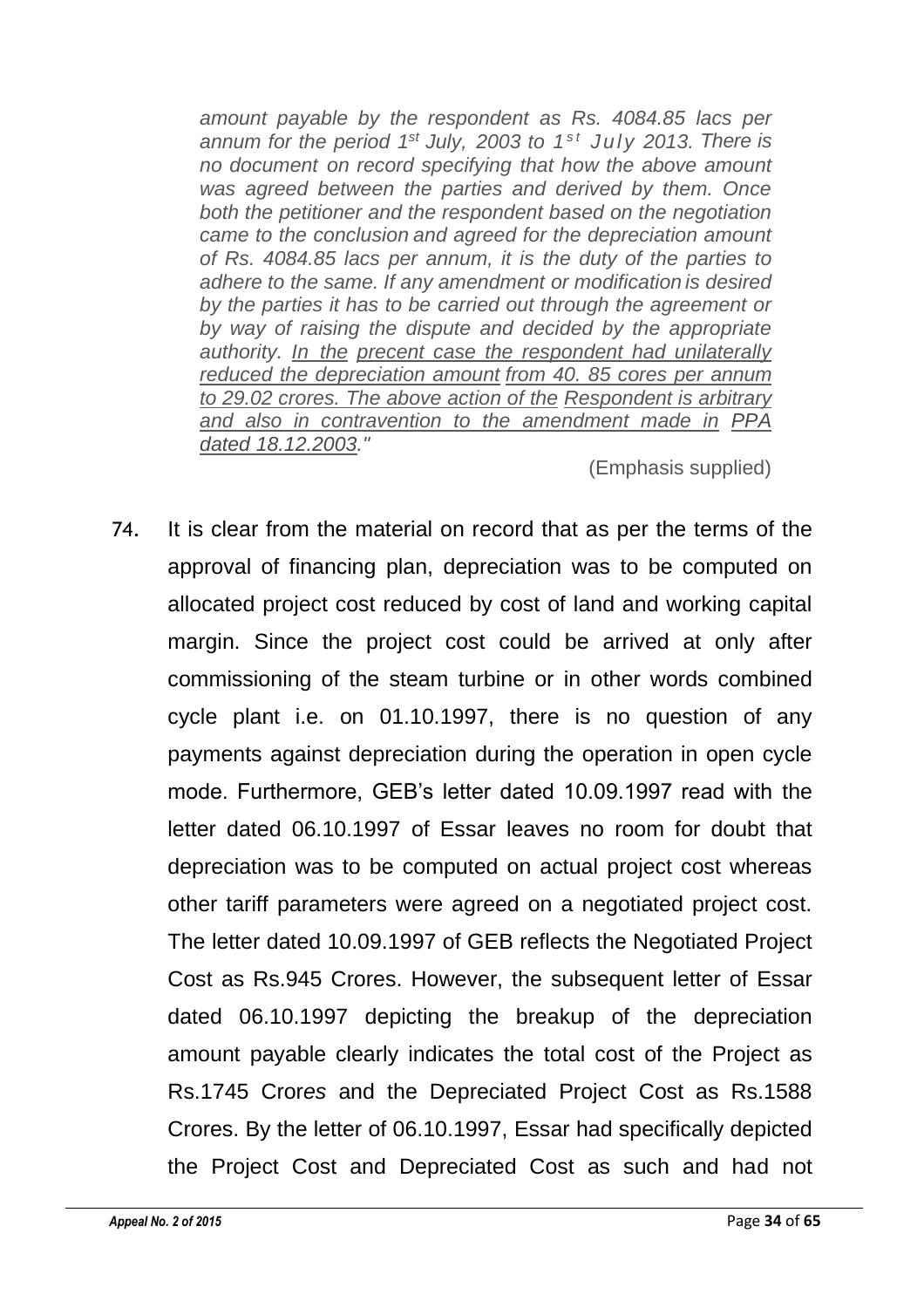agreed to or consented to Negotiated Project Cost of Rs.945 Crores. Both the parties have thereafter acted pursuant to this letter and accordingly the depreciation for the allocated capacity to the appellant was arrived at Rs.73.63 Crores and it had been making the payments as per this calculation from October 1997 to June 2005, at Rs.73.63 Crores per annum. Subsequently, this quantum was further agreed to be reduced to Rs.40.85 Crores on basis of understading before the negotiation committee and a supplementary Agreement was executed, recording in sub-clause 7.1.1 of Schedule VII that "*depreciation for the period 1st July 2003 to 1st July 2013 shall be paid at the rate of Rs.4084.85 lakhs per annum*".

75. The appellant has relied on letter dated 22.09.2004 of Essar to argue that the understanding under the Supplementary PPA was modified with consent of Essar. We cannot accept this in view of the letter dated 15.10.2004 whereby Essar categorically stated that "*at the time of renegotiation of the PPA, the Depreciation amount was re-set at Rs.4084.85 lakhs per annum during the period 01.07.2003 to 01.07.2013 aggregating Rs. 408.485 Crores*" and that "*(t)his amount of Rs 408.485 Crores was arrived at by deducting from the total eligible amount of Depreciation to be paid by GUVNL during the tenor of the PPA i.e. Rs. 832.66 Crores being 90% of Rs. 925.18 Crores being the proportion of Capital Cost on which Depreciation is to be computed based on the proportion of capacity allocated to GUVNL".* This letter dated 15.10.2004 specifically refers to depreciation being paid at 90% of Rs. 925.18 Crores i.e., Depreciated Project Cost allocated to the appellant vide letter dated 06.10.1997.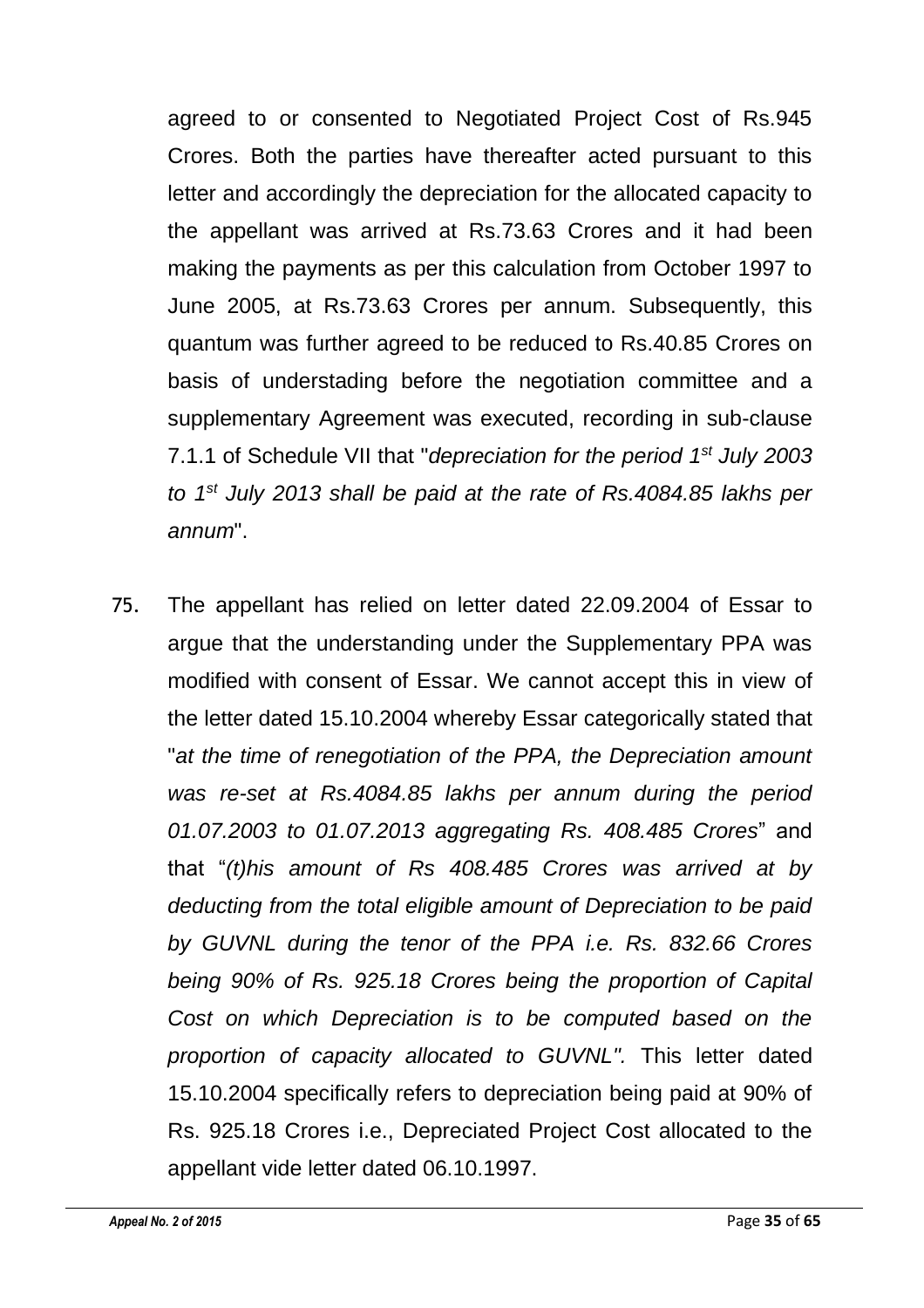- 76. We are satisfied that the decision of the State Commission is based on the express provisions of the PPA. Neither party to a contract can be allowed to take a plea on some imaginary and unfounded claim that the numbers in the agreement would not be followed in future as the amount agreed to be paid was due to a mistaken calculation. Therefore, the submission of the appellant that Depreciation amounts of Rs. 61.41 Cr. which it purportedly paid to Essar during the "open cycle" mode in the year 1996-1997 is baseless and is only an after-thought intended to deprive Essar of its legitimate dues. The amount of Depreciation was finalized vide letter dated 06.10.1997 and payment on basis of availability started only after commercial operation of the combined cycle generating station. There can be no question of any payment qua Depreciation during the open cycle mode operation (i.e. July 1996 to September 1997). The decision of GERC is based on the settled principle of law that a contract cannot be unilaterally modified by a party and, therefore, must be upheld.
- 77. The monthly payable depreciation based on pro-rata monthly normative depreciation @ Rs. 40.85 Cr. per annum adjusted for cumulative monthly PLF as provided by Essar from July, 2003 to March, 2013 works out to Rs. 98,16,75,302 which was wrongly withheld by the appellant and, therefore, must be immediately paid along with Delayed Payment Charges.
- 78. We decide the issue accordingly.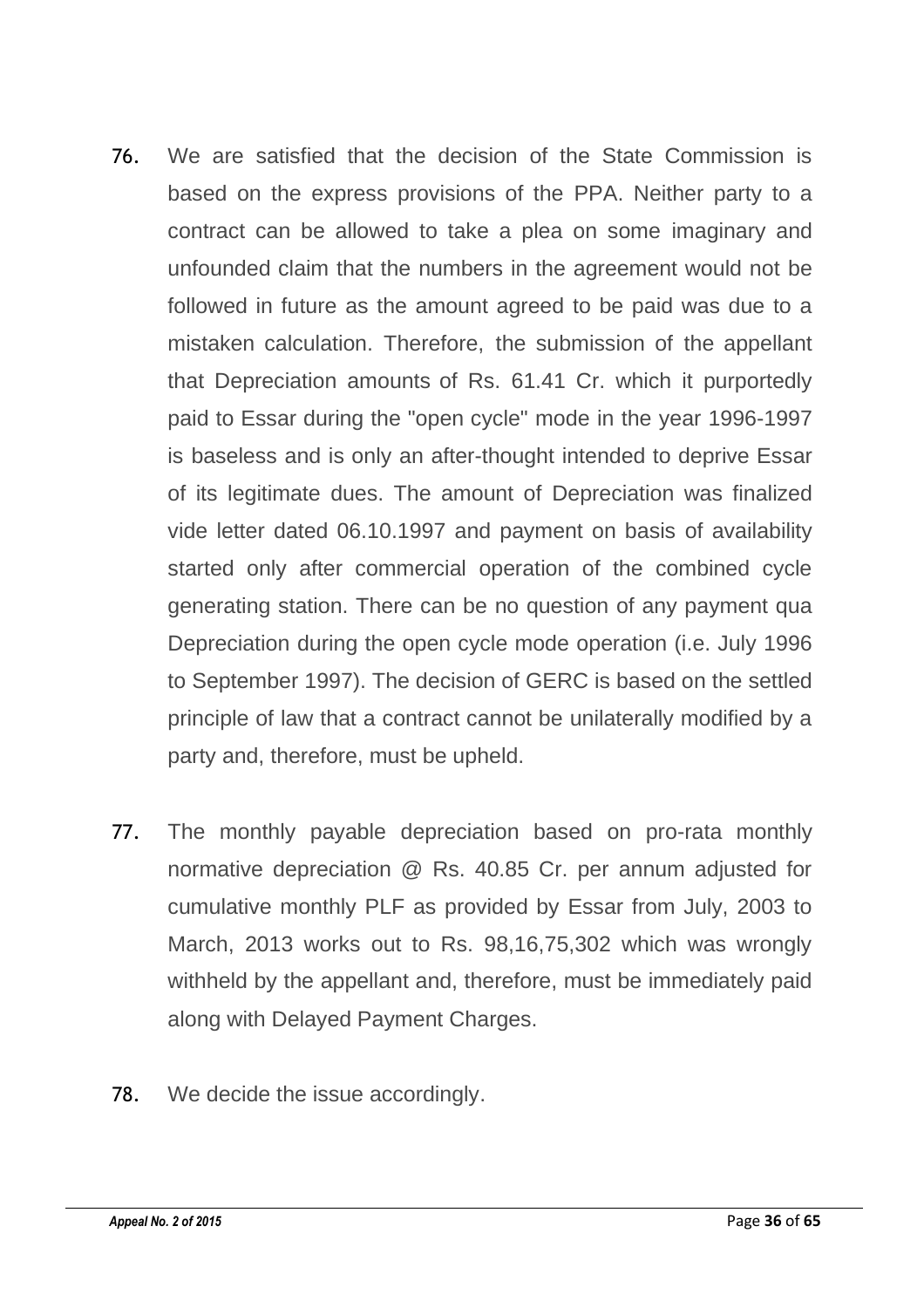*Foreign Exchange Rate Variation / Sinking Fund*

- 79. The second respondent (Essar) admittedly had raised foreign currency loan by way of external commercial borrowings with the condition that the loan shall be repaid by making bullet payment at the end of the seventh year. The PPA by Article 1 and Schedule VII provided for approval of financing plan by GUVNL. By letters dated 12.03.1997, 18.03.1997, 10.09.1997 and 06.10.1997 exchanged between the parties the Financing Plan was approved. The said correspondence envisaged creation of a Sinking Fund by Essar which would also earn interest in foreign currency so as to reduce the foreign currency risk as the bullet repayment would involve higher burden of foreign exchange outflow both towards interest and repayment. The obligation of GUVNL in regard to Foreign Exchange Variation was as per the provisions of the PPA read with the approved Financing Plan provided in Clauses 7.1.1 (a) and 7.1.1 (g) of Schedule VII of the PPA.
- 80. Particular reference is made to the following part of letter dated 06.10.1997 of Essar:

"*We confirm that the Sinking Fund Account will commence from March 1998 and shall be funded at the end of every six months in the US Dollars to the extent of 1/13th of the ECB amount. We shall, thus, save GEB from exchange fluctuation on the portion of ECB loan that is funded in the Sinking Account*".

81. Concededly, Essar did not create the sinking fund. It is the grievance of the appellant that the State Commission has allowed Essar to benefit from its own wrong and deviating from the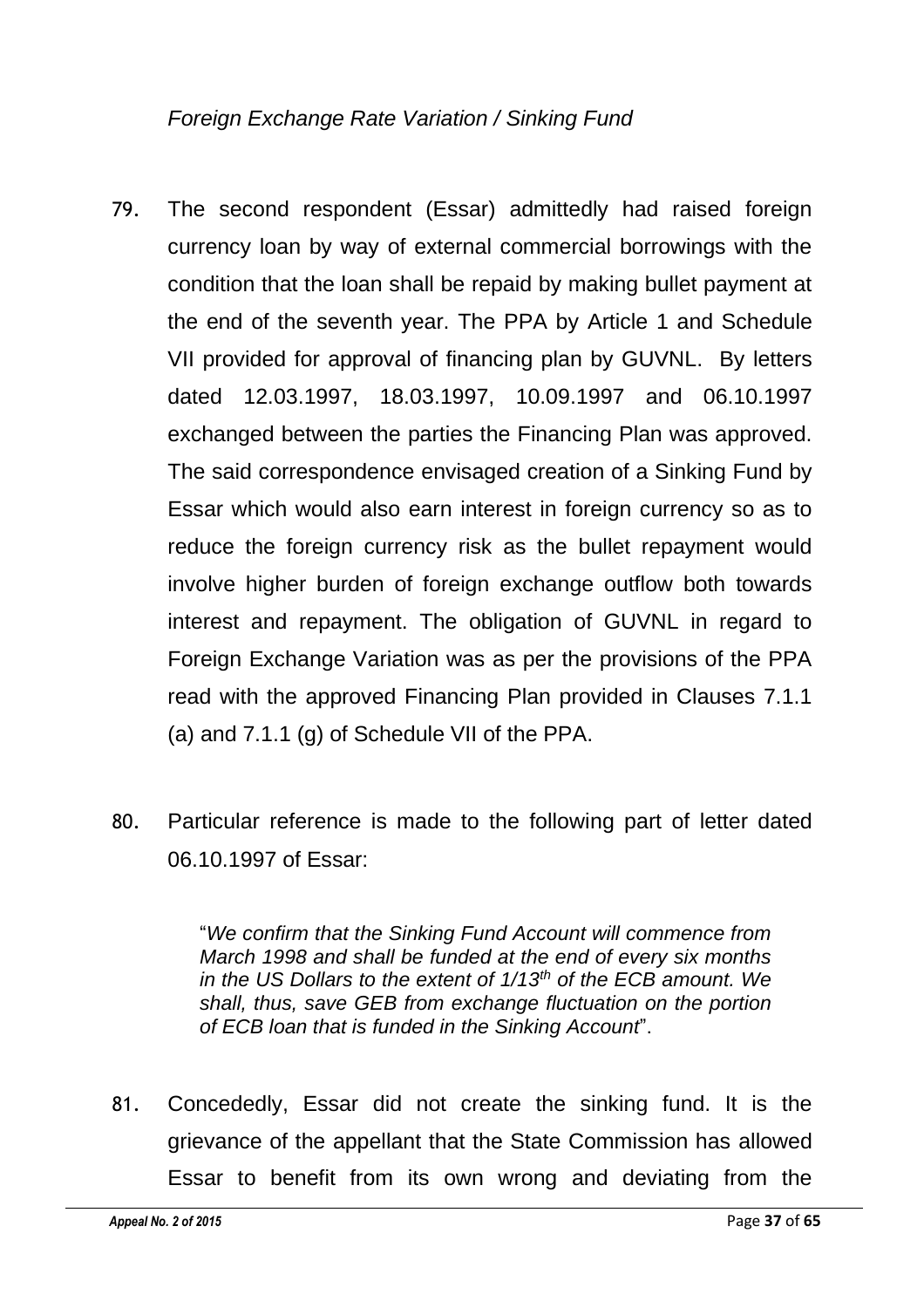Financing Plan agreed to between the parties, having mixed up issues of creation of sinking fund by Essar and the delay in making payment of monthly bills by GUVNL. It is argued by the appellant that Essar has wrongly claimed that it (GUVN)L had delayed payments of monthly bills and therefore Essar did not create the sinking fund. It is submitted at the same time that there was no delay in payment of the monthly bills by GUVNL, this stand having been noted in the impugned order thus:

*"v. The reason for default in payment by the Respondent claimed by the petitioner is without any basis which seems from the following tables:*

| Year         | Amount of Outstanding |               | No. of days |
|--------------|-----------------------|---------------|-------------|
|              | <b>Bills</b>          | at the end of | outstanding |
|              | processed             | the year (Rs  |             |
|              | (Rs. Crores)          | Crores)       |             |
| 2000-01      | 366.00                | 17.00         | 17          |
| 2001-02      | 465.16                | 35.08         | 27          |
| 2002-03      | 505.97                | 100.43        | 72          |
| 2003-04      | 424.52                | 149.40        | 128         |
| 2004-05      | 282.84                | 32.58         | 28          |
| (upto $30th$ |                       |               |             |
| Nov          |                       |               |             |
| 2004)        |                       |               |             |

*vi. Further, the 60 days time lag in the above table has to be ignored on account of working capital available with the Petitioner and no delayed payment surcharge being payable for such period.*

- 82. The appellant argued that Essar has not submitted any evidence or proof about GUVNL not making payments against the tariff invoices
- 83. At the same time, it is also argued that the obligation of GUVNL to make timely payments is not linked to the creation of the sinking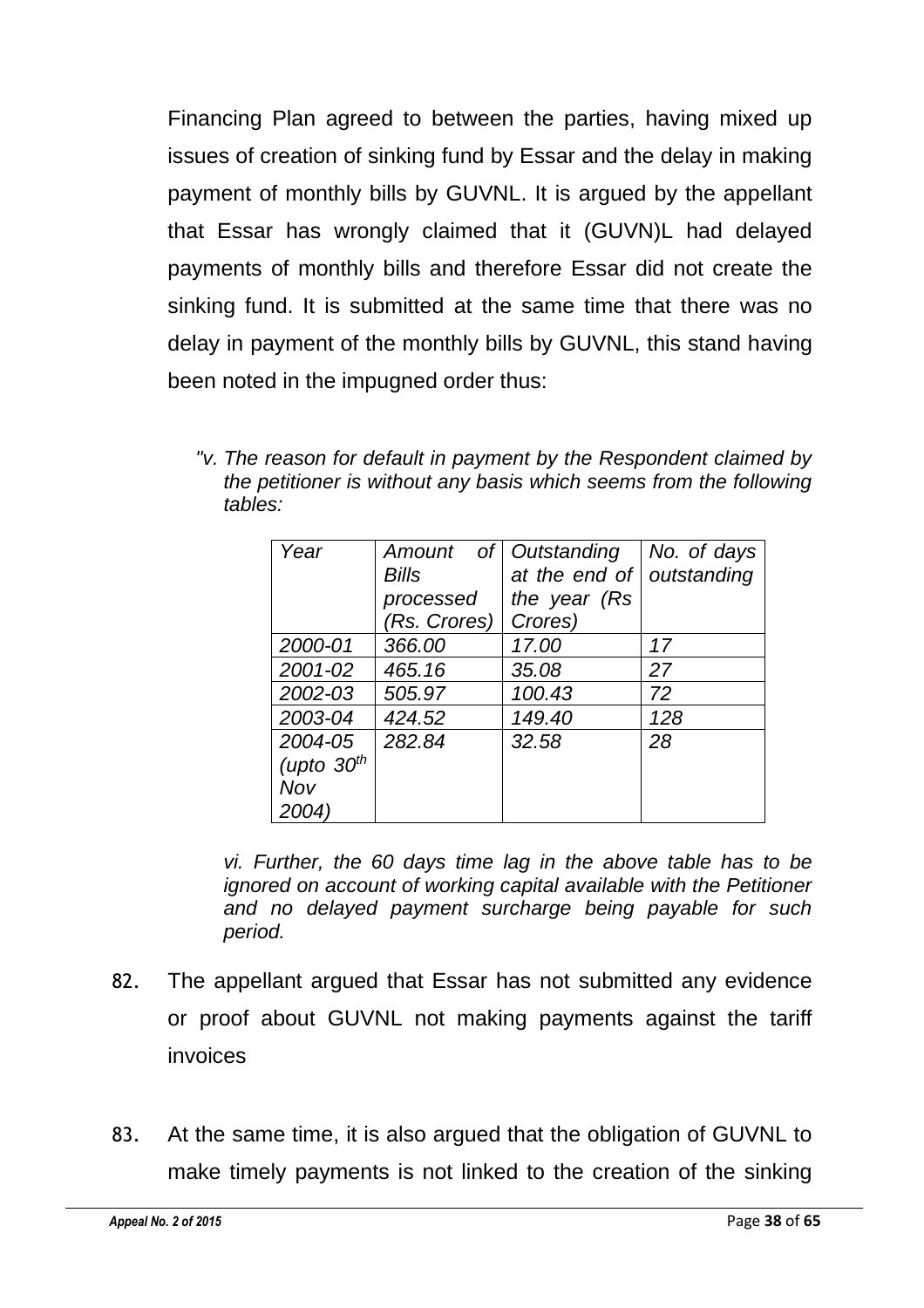fund the obligation towards the Sinking Fund being a pre-condition for approval of the Financing Plan. The appellant also contends that the submission of Essar that the sinking fund was to be funded by it (GUVNL) every six months is unfounded, there being not even a whisper in the letters dated 10.09.1997 exchanged between the parties for such Supplementary Invoices to be raised on creation of the sinking fund. Per the appellant, the intention of the creation of the sinking fund was to reduce the burden on GUVNL and the same cannot be achieved by requiring GUVNL to fund such creation by additional outlay.

- 84. It is also submitted by the appellant that Essar has wrongly alleged that it had never raised any Supplementary Invoice to fund the sinking fund because GUVNL had not made payment against the tariff invoices. The argument is that the failure to raise invoices at the appropriate time clearly demonstrates that there was no such understanding between the parties.
- 85. Placing reliance on the letter dated 06.10.1997 of Essar (referred to earlier), assuring to the appellant that "*Sinking Fund Account will commence from March 1998 and shall be funded at the end of every six months in the* US\$ *to the extent of 1/13th of the ECB amount*", the intent being to "*save GEB from exchange fluctuation on the portion of ECB loan*", it is argued that the fact that Essar had failed to even create the fund, not that it had created the fund but could not make timely payments every six months due to any default of GUVNL, demonstrates bad faith on its part.
- 86. It is the plea of the appellant that it had duly fulfilled its obligation towards payment of foreign currency variation on interest amount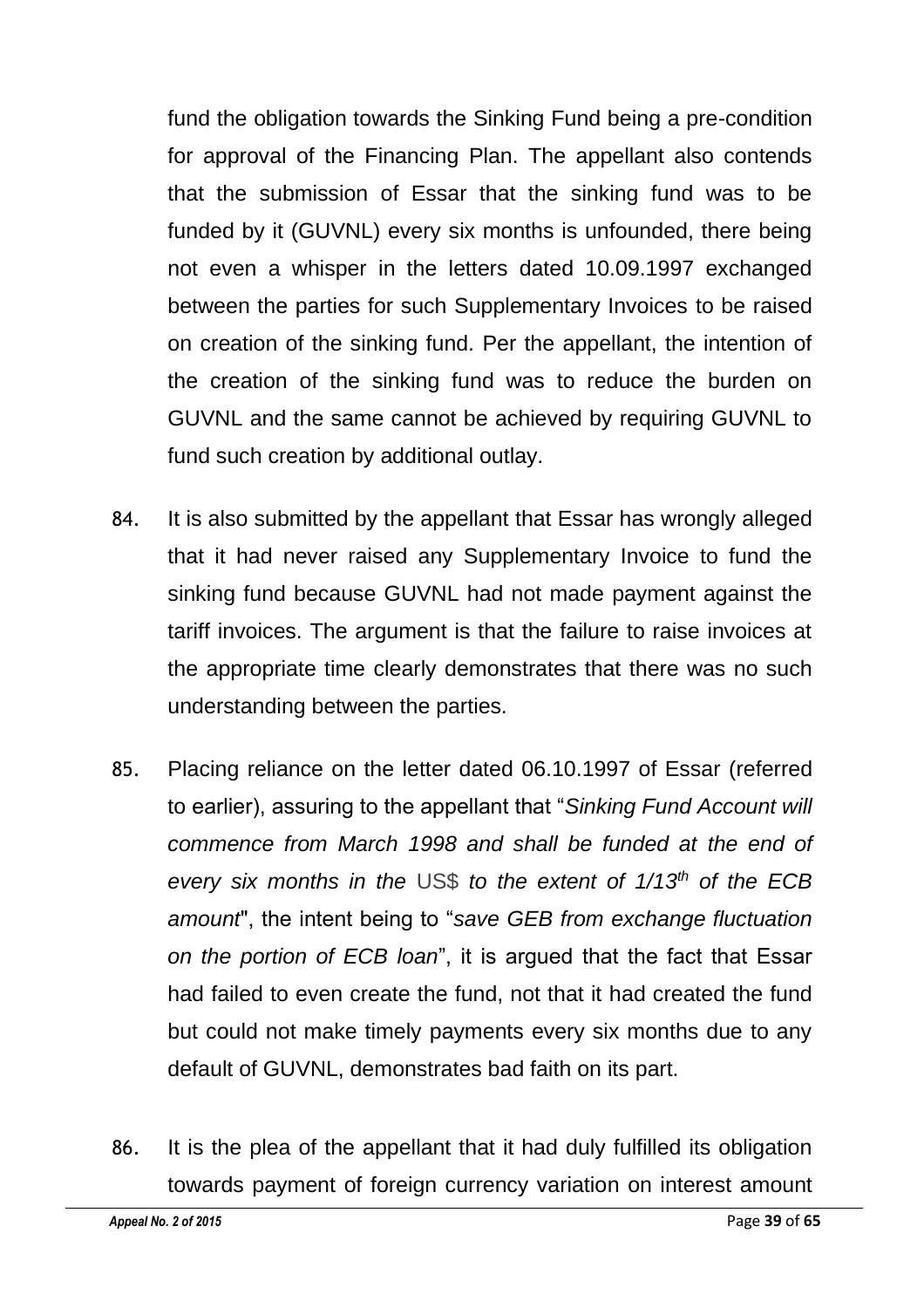paid against the monthly invoices. If the sinking fund had been created by Essar, as was the pre-condition for acceptance of Financing Plan by GUVNL, the same would have earned interest in foreign currency as confirmed by Essar in its letter dated 18.3.1997. The cumulative deposits in the sinking fund account including the interest would have contributed towards reduction in lump sum repayment liability in foreign currency. It is submitted that the delays in payments by the appellant or its predecessor cannot be mixed up with the discharge of the obligations assumed by Essar including in particular the creation of Sinking Fund since the PPA provides for payment of Delayed Payment Surcharge for the period of delay in the payment of the bills by GUVNL.

87. We note that under the PPA, the appellant was obliged to make payment towards the Foreign Exchange Rate Variation ("FERV") as and when the foreign currency loans were repaid, the relevant provision of the PPA being as under:

#### *"5.* 7 *SUPPLEMENTARYINVOICES FOR FOREIGN EXCHANGE VARIATION:*

*The Board shall also pay to the Company, the extra Rupee liability towards interest payments and loan repayments arising cm of foreign exchange rate variation over the Base Foreign Exchange Rate which have not been fully compensated under the invoice amount computed as per Schedule VII of this Agreement. Foreign exchange variation for Return on Foreign Equity (ROFE) shall also be borne by the Board to the extent of the variation in the exchange rate over the Base Foreign Exchange Rate. The Company shall raise a Supplementary Invoice on the Board as and when such amounts of exchange variation are determined, giving details thereof If the amount payable to the Company is determined to be less on account of foreign exchange variation, than the amount paid by the Board*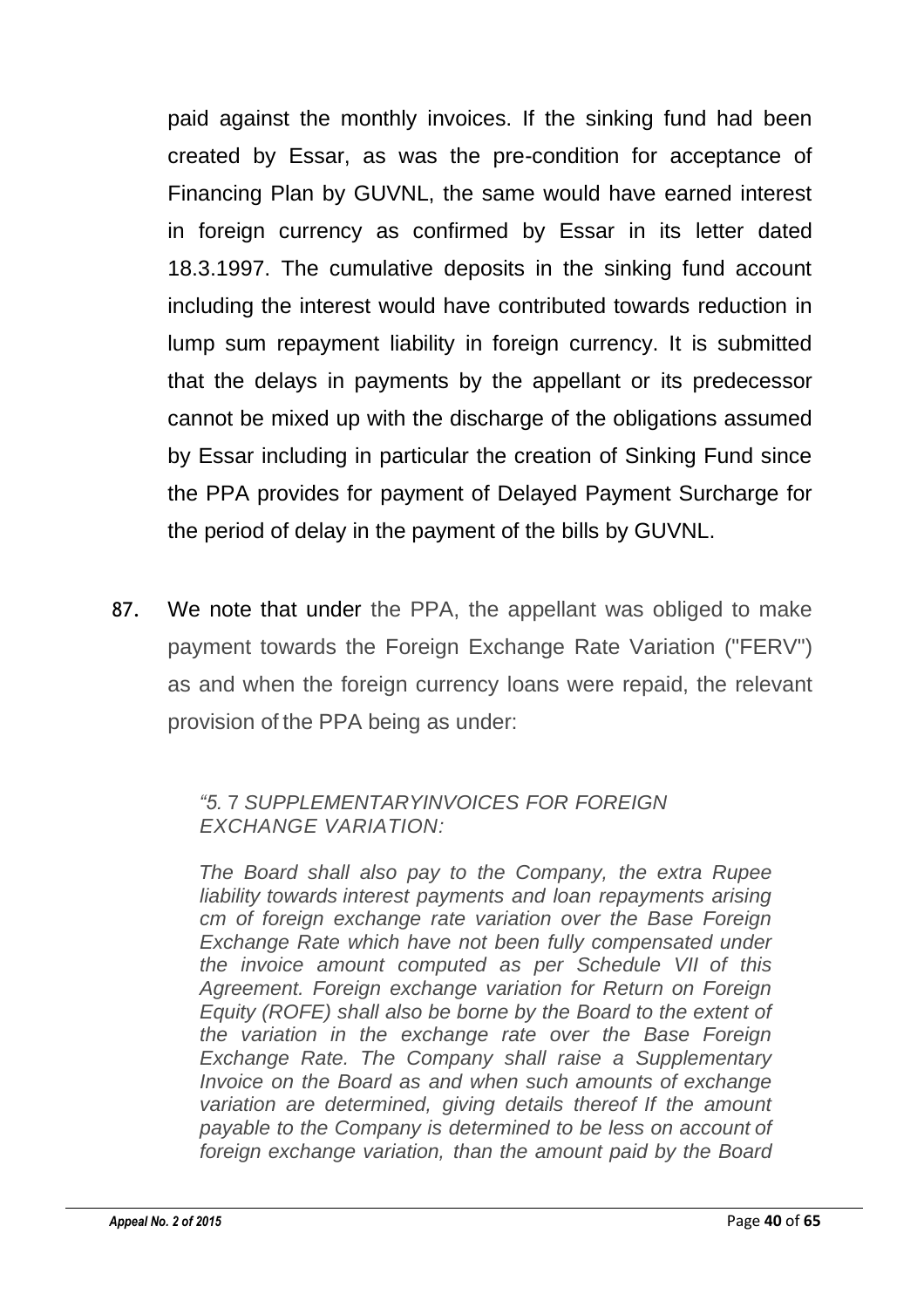*at the Base Exchange Rate, such difference shall be re-paid to the Board within14 days from the date of the determination.*"

- 88. While approving the financing plan, the appellant had suggested creation of the sinking fund account towards GUVNL's liability of FERV. The sinking fund was to be funded by the appellant every six months to the extent of  $13<sup>th</sup>$  of FERV of the US\$ denominated loan. The funding of the sinking fund to the extent of FERV was to be done through supplementary invoices. Pertinently, the second respondent (Essar), by its letter dated 06.10.1997, had expressly assured GEB that it would be saved from exchange rate fluctuation but qualified this by saying it would be to the extent of its contribution in the Sinking Fund ("... *We shall thus save GEB from Exchange Fluctuation on the portion of ECB Loan that is funded in Sinking Fund account"*).
- 89. Indisputably, Essar had taken foreign debt by way of external commercial borrowing in US\$ 138 Million out of which the share for the GUVNL was US\$ 72.74 Million availed with its prior approval. The entire US\$ denominated loan amount was repaid by Essar on 07.07.2004 at the exchange rate of Rs.45.9295 per US\$ as against the base foreign exchange rate of Rs.35.17 per US\$. This renders GUVNL liable to pay to Essar a sum of Rs.78.27 crore towards FERV.
- 90. It is clear from the material on record that tariff invoices were not paid as per their respective due dates. It is the explanation of the second respondent that no supplementary invoice to fund the FERV component of sinking fund could ever be raised. The appellant is stated to have paid only Rs.39.10 crores on the grounds that if the sinking fund had been created, its liability could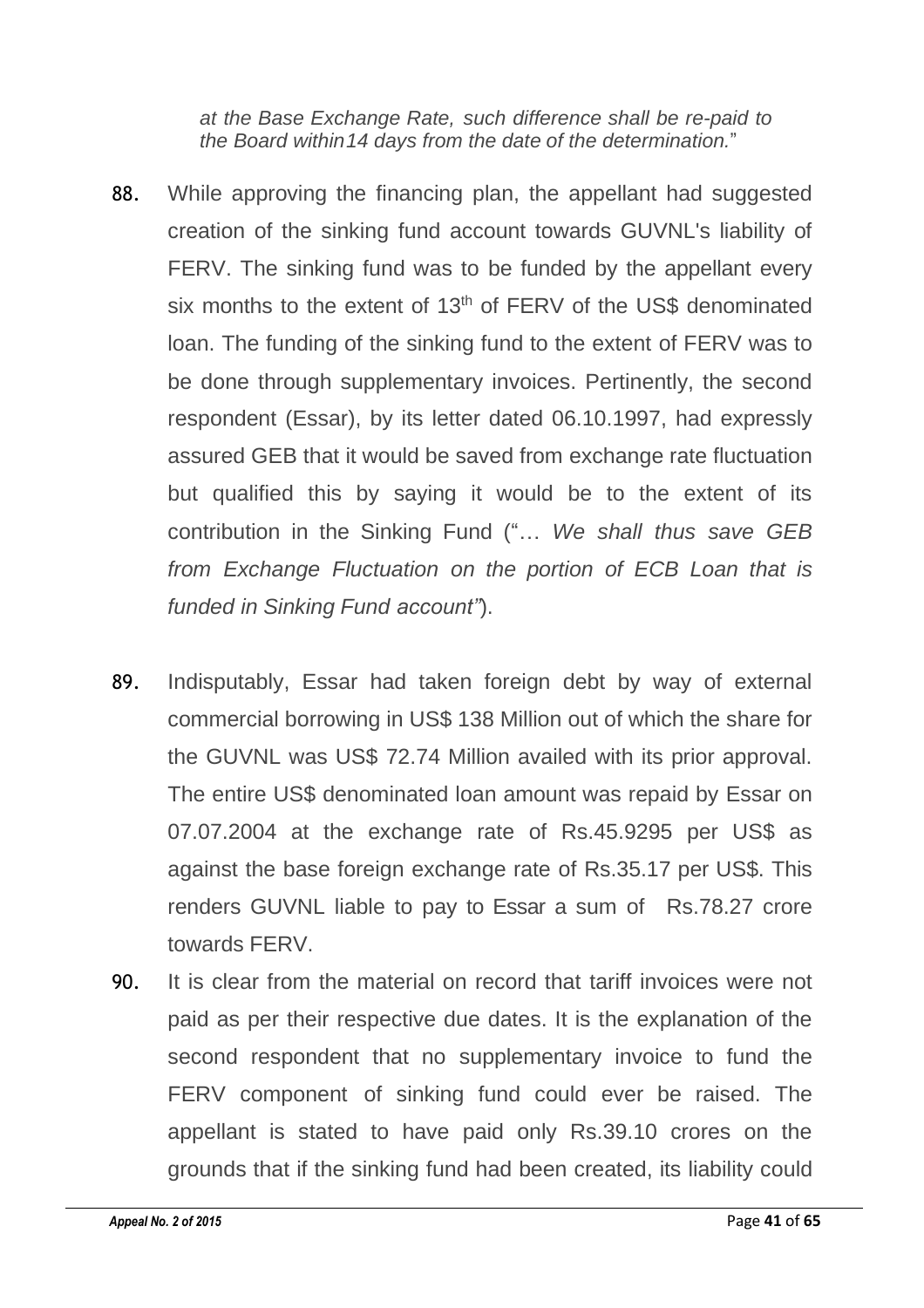not be Rs.78.27 Crores. By the impugned order, GERC has rejected the submissions of GUVNL holding that the creation of sinking fund cannot be seen independent of the other obligations of the appellant and there cannot be a notional computation of sinking fund. The following part of the impugned order needs to be quoted:

*"13.6 While the financing plan approved by the respondents mentions about creation of sinking funds to avoid foreign currency risk, it is incumbent on the respondent to pay the dues of the petitioner in time so that deposits can be made in the sinking funds. The delay in payment of the bills/invoices of the petitioner is evident from the table provided at para 8.1.2. The creation of sinking funds cannot be seen independent of the other obligations of the respondent under the PPA. Hence, the contention of the respondent cannot be accepted. There cannot be any notional computation of the sinking funds and interest thereon as contended by the respondent. Article 7.1.1 (g) clearly stipulates that the respondent shall pay to the petitioner the foreign exchanges variation on due date as a bullet payment. Hence, the deduction of Rs. 39.10 crore by the respondent from the actual foreign exchange variation of Rs. 78.27 crore is wrong and required to be refunded to the petitioner."*

- 91. We endorse the view canvassed by Essar that creation of sinking fund was contingent on GUVNL making payments towards the same and there cannot be reduction in FERV liability without GUVNL having contributed towards the corpus of the sinking fund. The alleged notional computation of interest on the corpus never contributed for is imaginary and obviously could not have been basis for reducing the actual FERV liability arising in terms of the provisions of the PPA.
- 92. The appellant has made bald statements that invoices were paid on time and there was no delay in payments. The material on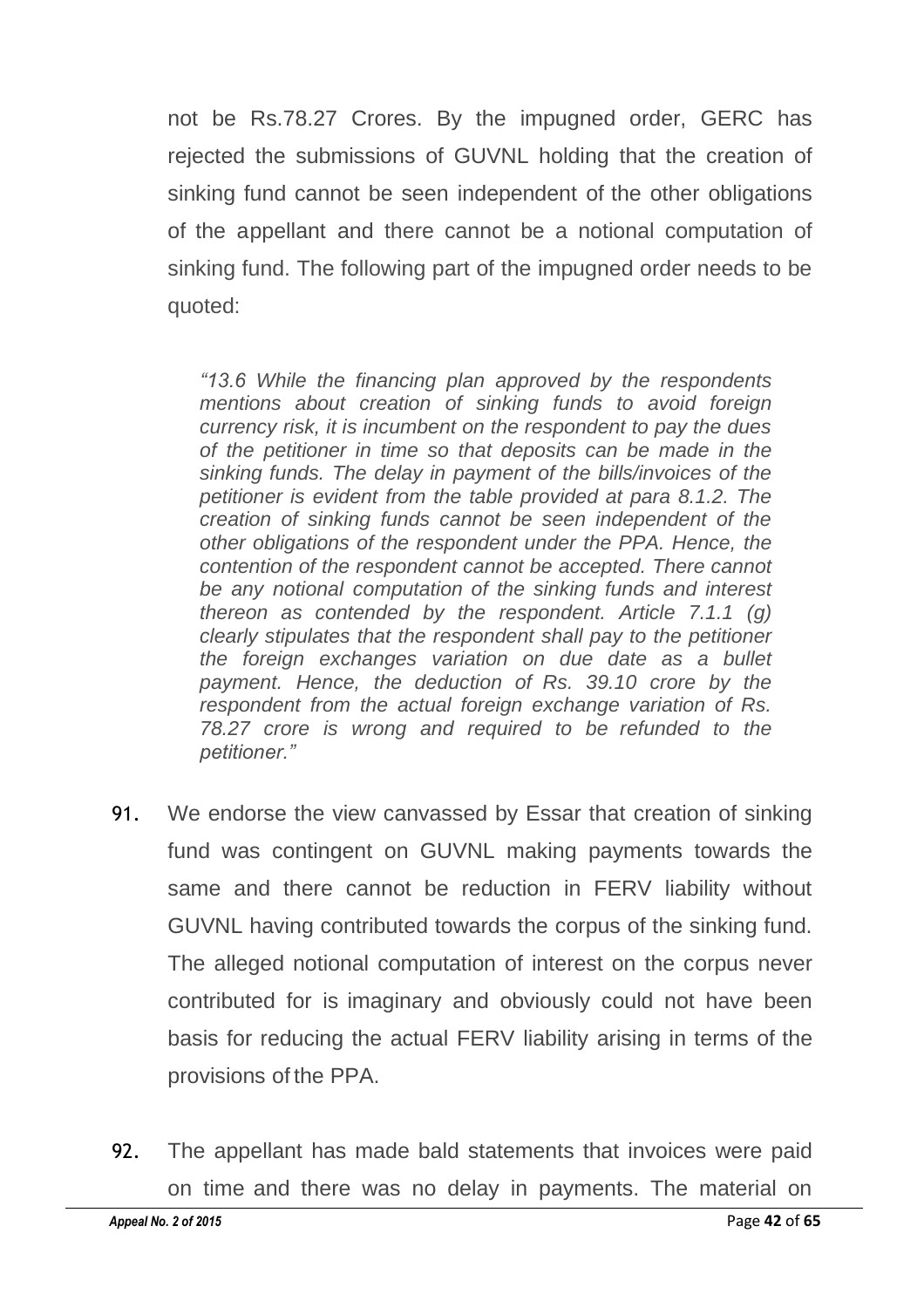record shows that even at the time of discussions before the first negotiation committee it had agreed to pay 40% of the Delayed Payment Charges. The Sinking fund was to be funded by the appellant and its such liability was over and above the tariff invoices, the second respondent having agreed to reduce the FERV liability only to the extent of actual *"contribution to Sinking Fund".* The entitlement of Essar for delayed payment surcharge cannot be a defence to the appellant for defaults on its part. There can be no artificial reduction of FERV without any contribution having ever being made towards it.

93. The challenge to the impugned decision of GERC is thus found devoid of substance and is consequently rejected.

## *Interest on Non-Convertible Debentures*

94. The second respondent Essar had issued Non-Convertible Debentures ("NCDs") to Unit Trust of India ("UTI") as a part of the Financing Plan, as envisaged in Clause 7.1.1 (g) of Schedule VII of the PPA in terms of which the servicing of the interest on NCDs was to be allowed in the tariff if the same are consistent with the Financing Plan. it is stated that Essar failed to make the repayment of the principal amount in time resulting in the payment of interest. The State Commission has allowed the claim of Essar for interest on the debentures on the basis that GUVNL had delayed the monthly bill payments for which reason it (Essar) had to make adjustments in its repayment schedule which was beyond its control.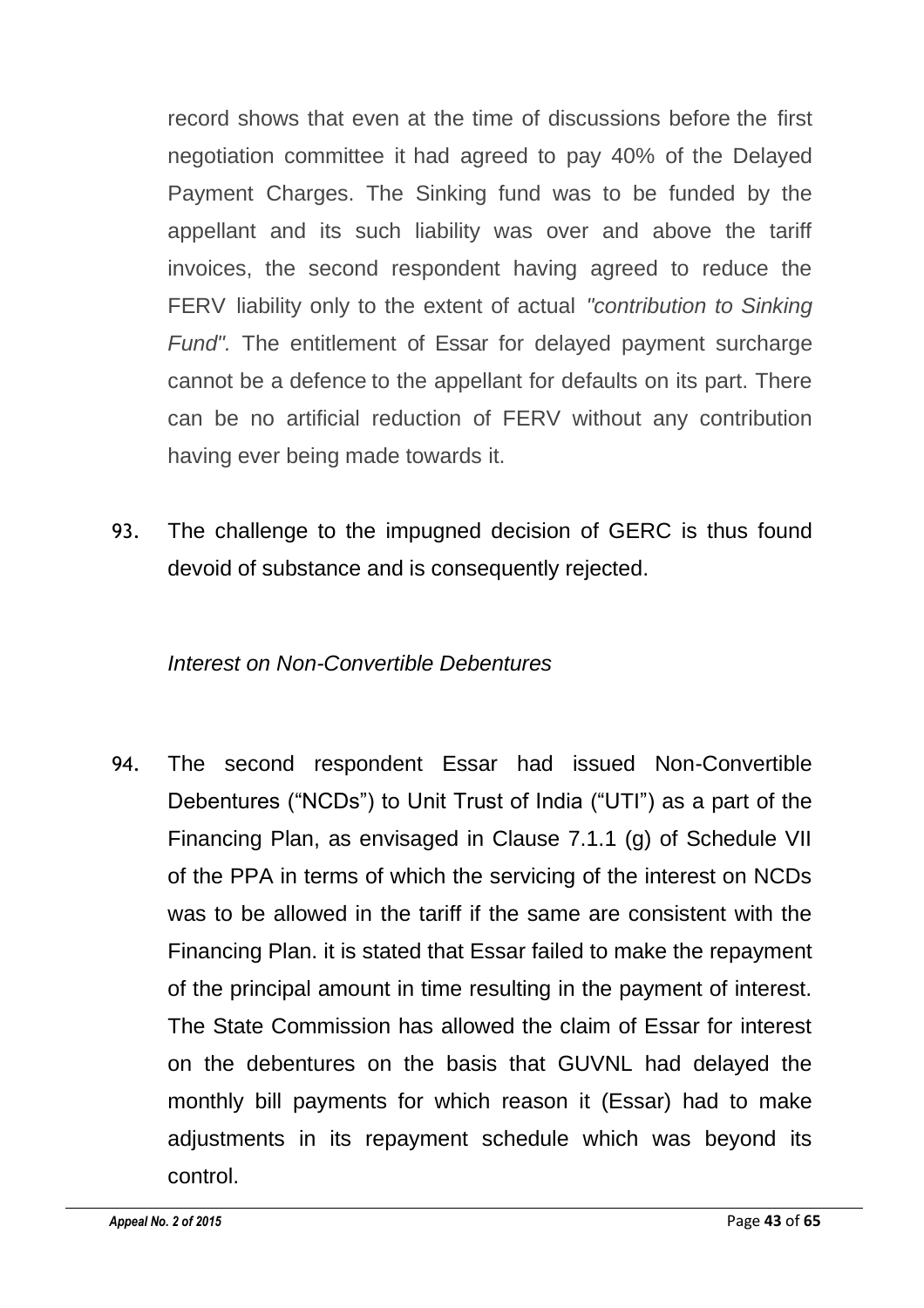95. The relevant part of the impugned order reads thus:

"*15.4 It is undisputed between the parties that the Respondent had paid an interest of Rs. 3.82 crores on UTI-NCD Debenture for extended period of one year which was recovered by the Respondent unilaterally with interest on it amounting to 1.58 crores based on the auditor remark.*

*15.5 We note that the petitioner had claimed the interest on UTI-NCD as a part of fixed charges as per the provision of clause 7.1.1(a) of schedule VII of the PPA. As it is observed in earlier para the respondent had delayed the monthly bills payment of the petitioner, the petitioner had to make adjustment in its repayment schedule which were beyond its control. The very fact that the respondent recognised additional interest of Rs. 3.82 Crores and paid to the petitioner is an evidence of having agreed to the extension of the UTI-NCD. As such, the action of the respondent to recover interest paid on UTI-NCD is illegal and contrary to the terms of the PPA.*

*15.6 Based on the above observations, we decide the above issue in favour of the petitioner with a direction that the petitioner and the respondent shall evaluate the amounts based on the principle decided in the above paragraph.*"

- 96. The appellant refutes the allegation that there was delay in payment of the bills by it (GUVNL) referring to its submissions to this effect before GERC which, it is argued, failed to deal with the said contention.
- 97. At the same time, it is argued that the State Commission and Essar had erroneously mixed up the issues of interest on UTI NCDs and the issue of delay in making payments by GUVNL, the argument being that the obligation of GUVNL to make timely payments is not linked to the repayment of UTI NCDs, the delay in payment of invoices by GUVNL being compensated fully by the Delayed Payment Charge ("DPC")/interest, such interest covering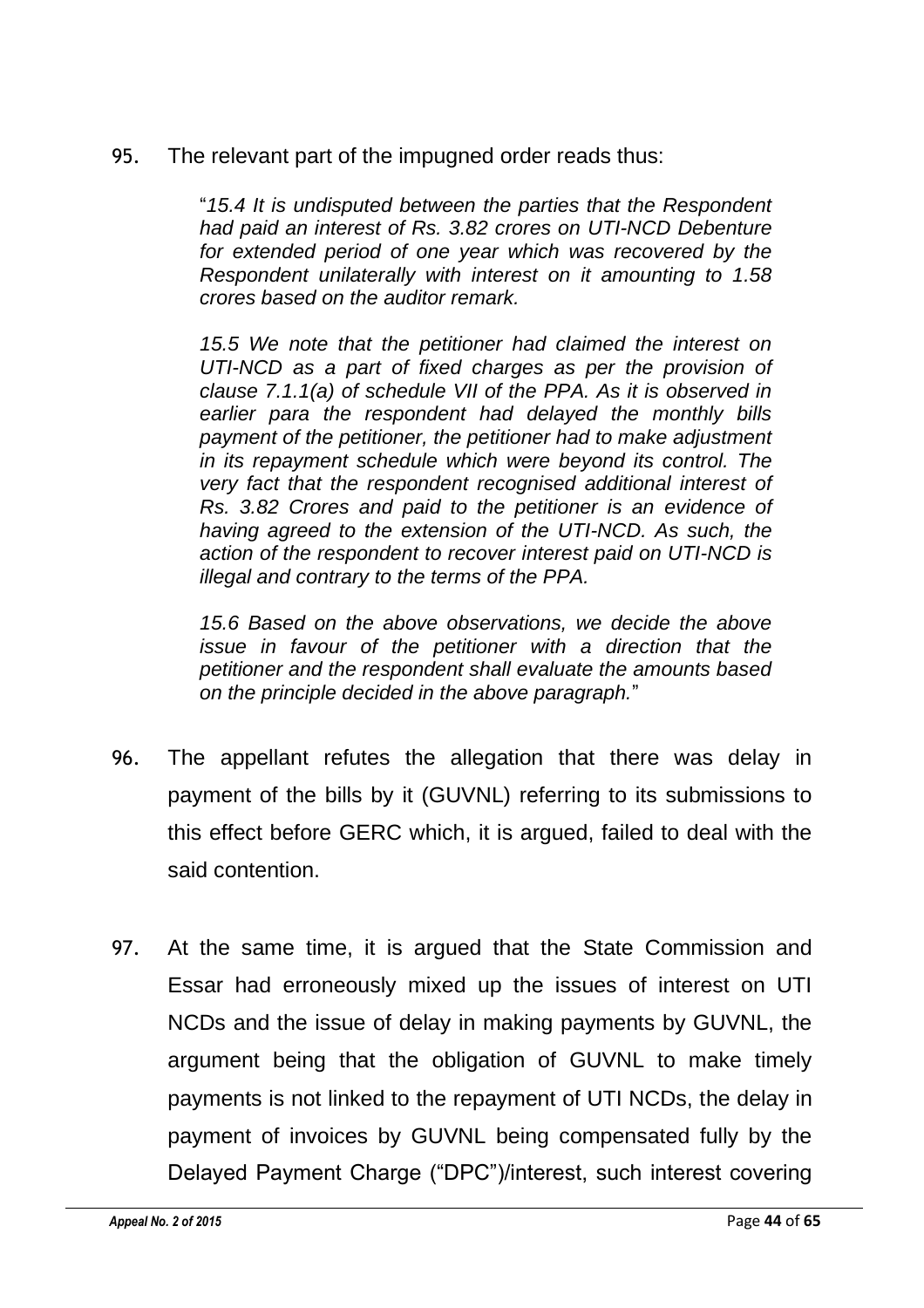the cost of arrangement of funds by Essar from outside sources for the period of delay in payment. It is argued that on payment of such interest or DPC, it is as if Essar had received the payments in time, it being impermissible for Essar to claim both DPC as well as claim that it could not repay UTI – NCDs since GUVNL cannot be charged interest twice for the same delay.

- 98. The appellant also points out that contrary to the above position now taken, Essar had earlier intimated to GUVNL by the letter dated 03.08.2005 that the non- payment was due to non-fulfilment of various conditions stipulated by the Lenders and, therefore, they had to source finance through short term basis.
- 99. We note that the second respondent had placed NCDs with UTI as per the approved financing plan, in terms of which the repayment was scheduled in year 2002. However, as noted in context of other issues there were consistent defaults in payment of tariff invoices by the appellant. Further, as pointed out by Essar firm supply during open cycle mode was treated as "infirm power" resulting in reduced revenues. Resultantly, the UTI NCDs could not be redeemed as per the original schedule and an extension of one year was sought and agreed upon by UTI, it having recovered interest on the outstanding NCDs for the additional year, the interest thus paid being recovered by Essar through tariff invoices. Indisputably, GUVNL paid the tariff invoices containing demand for interest on the UTI NCDs but, later on 19.01.2005, long after the expiry of the period prescribed by PPA for raising of dispute respecting an invoice, it questioned the liability to pay interest for the extended term of the UTI NCDs and unilaterally deducted Rs.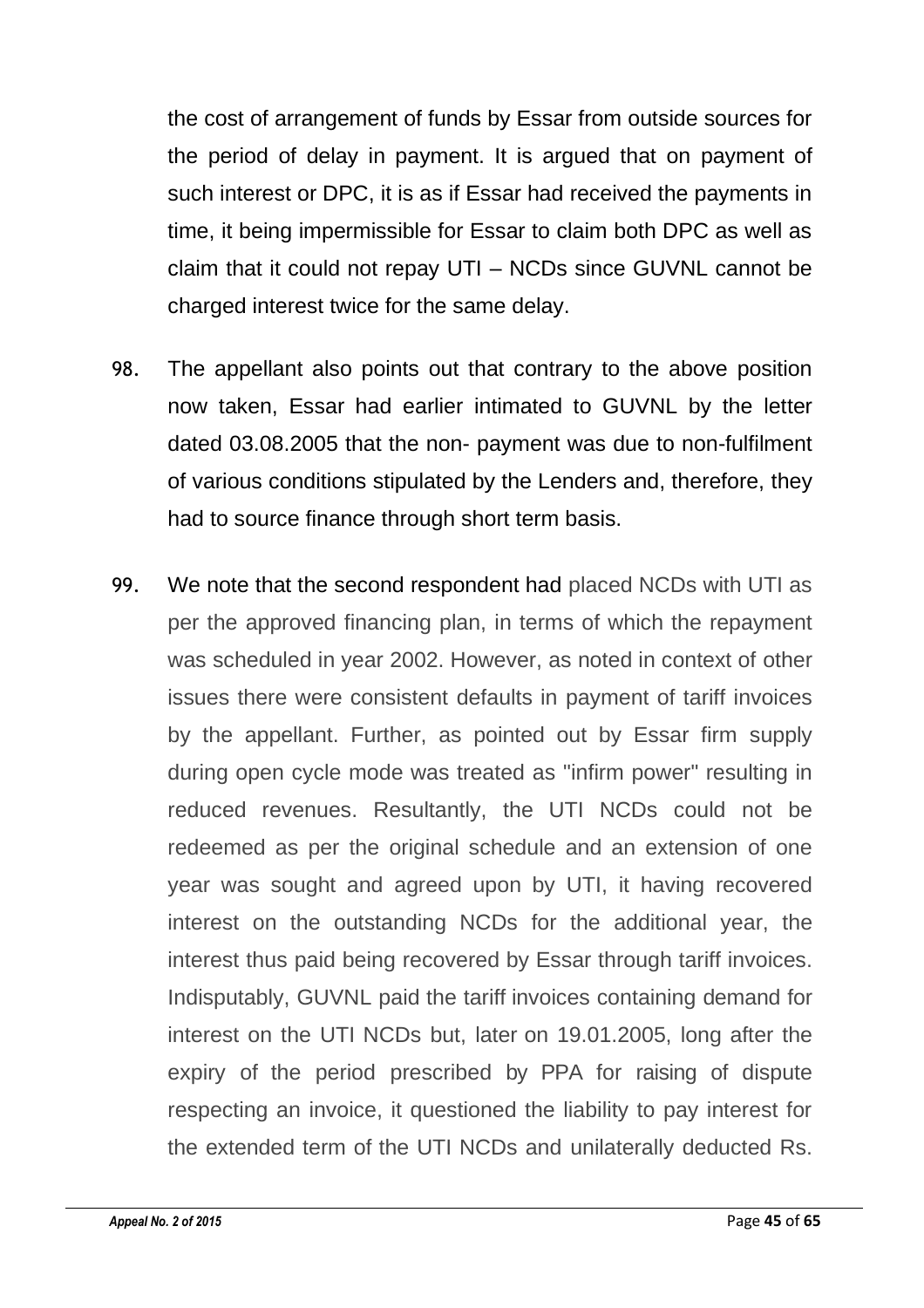5.4 Crore this inclusive of Rs.3.82 crore interest on UTI NCDs and Rs.1.58 crore further interest on such amount.

- 100. We agree that the payment of tariff invoices based on declared availability commenced only after the commercial operation of the combined cycle generating station and payments during open cycle operation did not account for the higher heat rate. Consequently, the assumptions of financing plan which included payment of tariff invoices as per the PPA were never realized. Therefore, the extension of term of UTI-NCDs is attributable to defaults on the part of the appellant. This naturally leads to the conclusion that Essar cannot be held liable to pay the interest for the extension term of NCDs.
- 101. The State Commission, by the impugned order, has held (para 15.5, quoted earlier) the unilateral recovery by the appellant to be illegal, the extension of the term of UTI NCDs being within its knowledge and being a direct consequence of default on its part in making timely payment of the tariff invoices.
- 102. With above observations, we reject the challenge by the appeal at hand to the conclusion of GERC on the captioned subject.

## *Bill Discounting Charges*

103. On the issues of Bill Discounting Charges, the State Commission has held that Essar had availed Bill Discounting facility only at the request of the appellant (GUVNL) and all applicable charges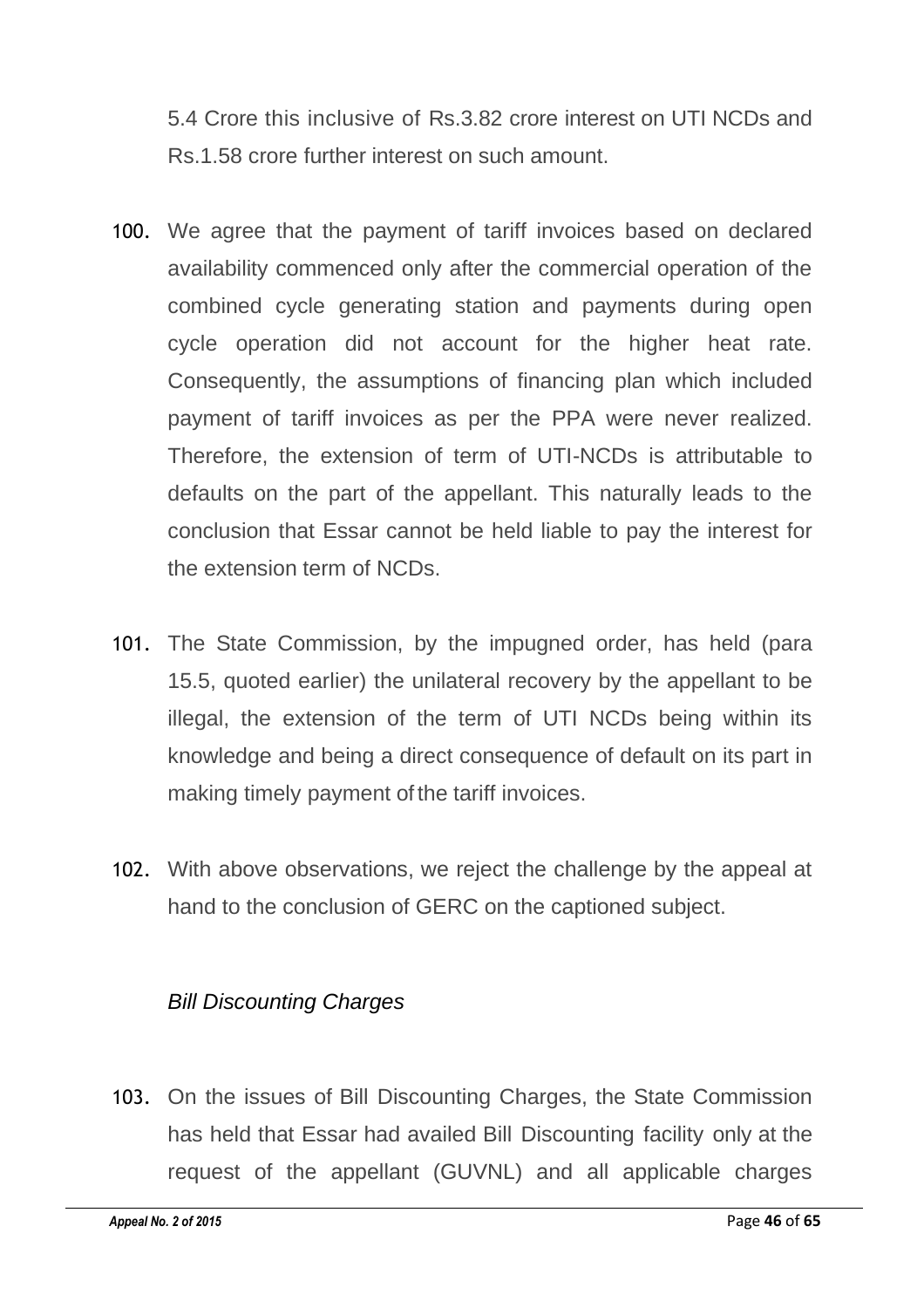having become payable by GUVNL, the key observations on this subject in the impugned order being as under:

*"17.4 The Respondent contented that the bill discounting charges should be 1% lower than the rate of interest applicable on cash credit limit as well as the same was to be done from the nationalised bank and not from private or co-operative banks. We note that as stated above there is no mention about the bill discounting facility in the PPA. However, the said facility was availed by the petitioner on the request of the Respondent and therefore if any restriction about the bill discounting charges are concerned the same was decided by the parties when such arrangement agreed was made by them. The respondent has disputed the same later which is not valid once the bill discounting facility is available to the petitioner and is availed by both the parties."*

- 104. In terms of the contractual arrangement binding the parties, the due date for payment of the bills (without claiming any rebate and without any obligation to pay Delayed Payment Surcharge) is the  $60<sup>th</sup>$  day from the date the bill. If the payment is made in advance i.e., within 7 days, the appellant (GUVNL) is entitled to 2.50% rebate and if it is within 30 days, 1% rebate. The surcharge is applicable only if the payment is delayed beyond 60 days.
- 105. The appellant argues that the Discounting of the Bill raised by Essar on GUVNL by the Bank and payment of Bill Discounting Charges need to be considered as per the above option and obligation of GUVNL to pay the bills under the PPA.
- 106. It was argued that the appellant (GUVNL) was to pay Bill Discounting Charges not exceeding a specified rate of 1% lower than the rate of interest applicable on cash credit limit at the relevant time or actual whichever is less. Essar was to arrange the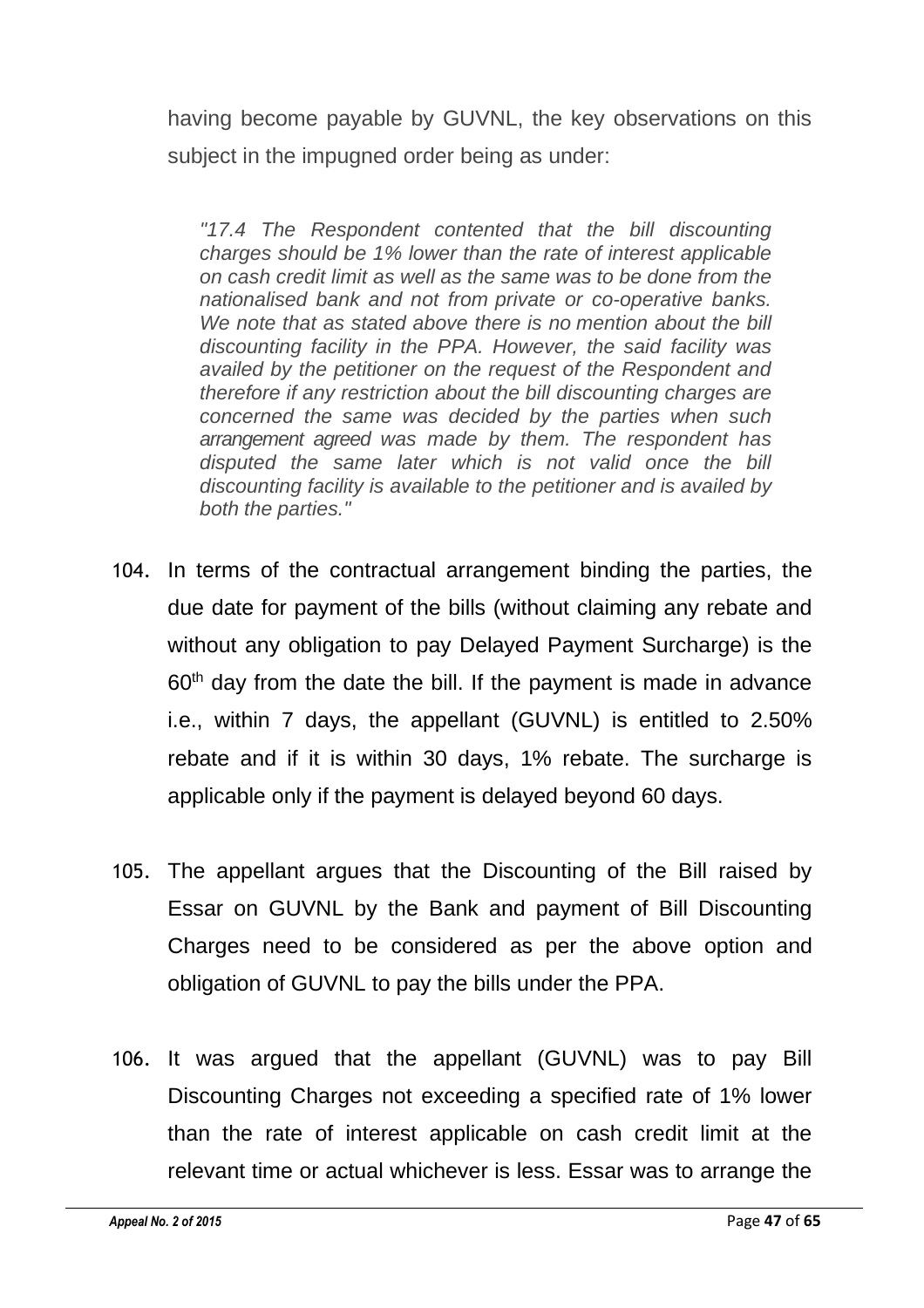Bill Discounting in a manner that the Bill Discounting Charges does not exceed 1% lower than the interest applicable on cash credit limit. This condition was important as Bill Discounting was to be done in a prudent manner and from the Nationalized Bank and not from Private or Cooperative Banks where interest charges are exorbitant.

- 107. It is also the submission of the appellant that the Bill Discounting Charges were to be calculated from the date of discounting of bills which result in the payment of actual interest by the concerned Bank and not from the date of acceptance of the bill. GUVNL cannot be called upon to reimburse any amount to Essar in the absence of Essar incurring any expenditure on account of interest.
- 108. It is submitted by the appellant that the details available show that Essar was not discounting bills immediately but after a considerable lapse of time and, thus, not acting consistent with the proposal of getting payment at the earliest. On numerous occasions, the bills were discounted after 62 days to 131 days contrary to the very purpose for which the bill discounting was to be availed viz. to recover the payment before due date. In the circumstances above, the entire claim on account of Bill Discounting is without any basis.
- 109. It is submitted by the appellant that Essar's claim of Rs. 33,21,463/- is on the basis that the Gujarat Electricity Board had retired discounting the bills after maturity without making payment of interest for the over-due period is wrong, it being the position taken that there was no delay in making payment, the claim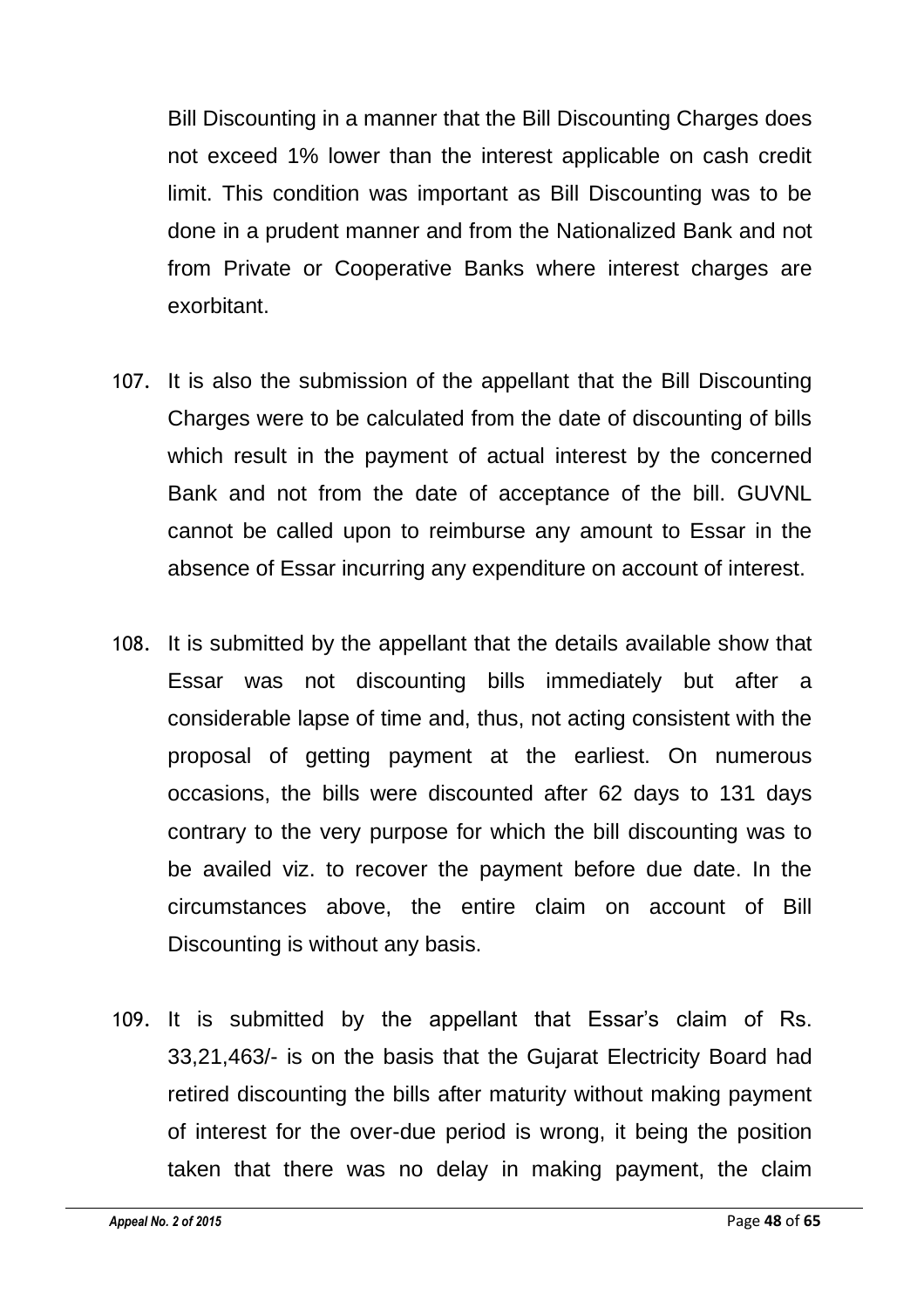relating to Bill Discounting Charges and not interest amount for delay in payment.

- 110. The appellant claims to have accommodated Essar through Bill Discounting Mode of payment by accepting the Bills of Exchange of Rs. 37 crores in the month of July 2004 as the latter (Essar) had requested, by letter dated 02.07.2004, to enable them to honor repayment of foreign currency loan, this amounting to advance release of the Bond Fund when Essar had not made arrangement for the same, without levying Bill Discounting Charges, reference for confirmation being made to the fact that no claim for such Bill Discounting in the amount of Rs 33,21,463 was ever raised by Essar at the relevant time.
- 111. It is the grievance of the appellant that GERC has mechanically proceeded only on the facts mentioned in Essar's submission dated 06.05.2013 wherein it had claimed that an amount of Rs. 157,46,99,066/- was outstanding as on  $30<sup>th</sup>$  June, 2004 towards invoices raised by them for electricity supplied during the period from January 2004 to June 2004 - Rs. 64,08,81,820/- against invoices for the period from January 2004 to March 2004 with Rs. 93,38,17,246/- against invoices for the period from April 2004 to June 2004, the objection of GUVNL being that in absence of invoices-wise break-up of all the outstanding dues the claim couldn't be verified, confirmed or accepted. Submitting that the invoice is raised in the following month for the energy supplied during the month, it is argued that there is no consistency in the claim of Essar since on one hand the outstanding is claimed "*for the supply of electricity during* the period from January 2004 to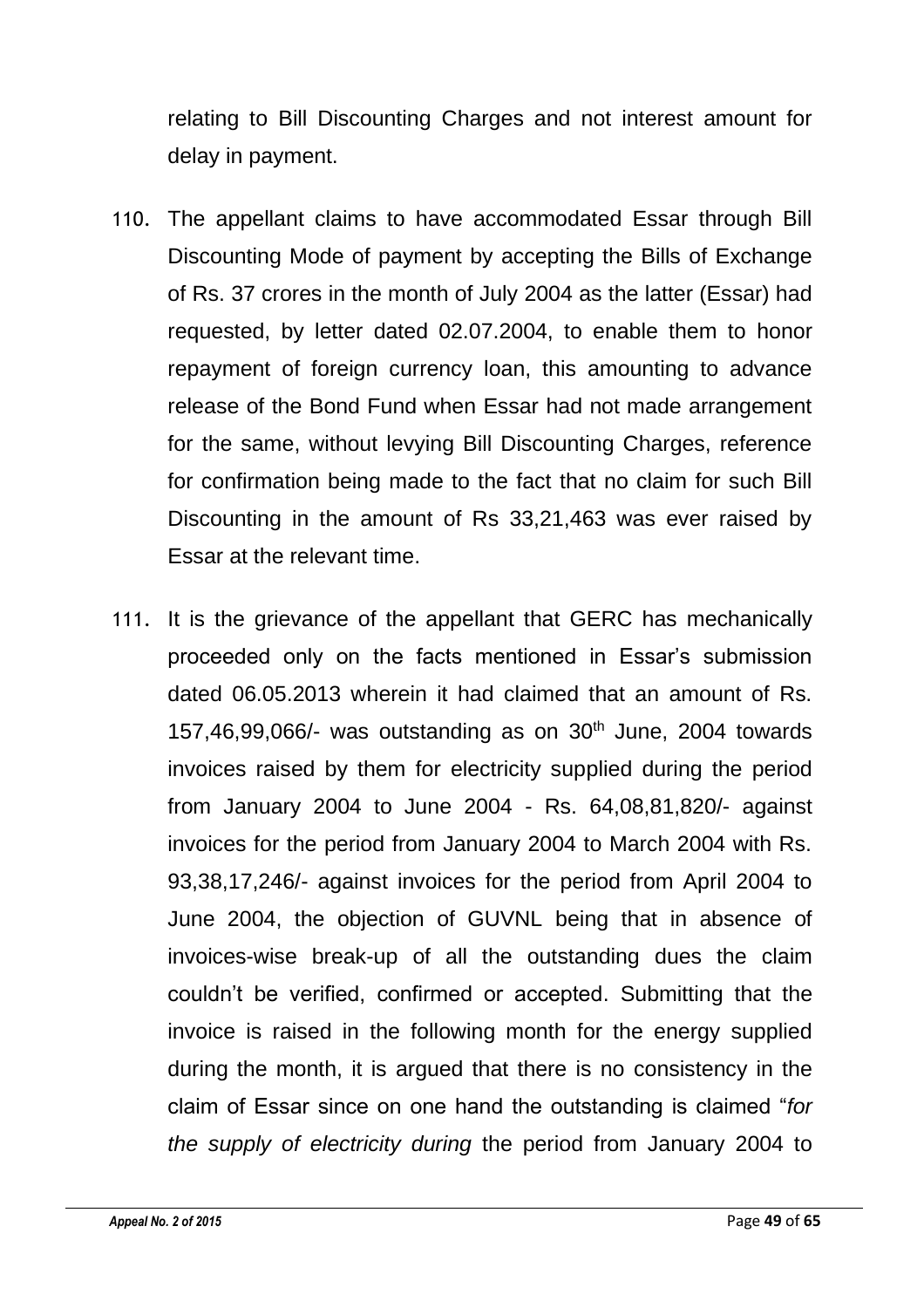June 2004" while on other hand it refers to "*for invoices raised for the period from* January'04 to June'04".

- 112. The appellant questions the correctness of the calculations of Essar by submitting that that bills for the months of January to March 2004 were all paid before 30.6.2004 except an amount of Rs. 38 lacs which was paid on 12th July 2004. The bills for April and May were raised before 30.6.2004 but were not due for payment. The bill for April was raised on 7.5.2004 and hence the due date for payment would be after 60 days i.e. 7.7.2004. Similarly bill for May was due for payment only in August. Hence the amount that was outstanding and due for payment on 30.6.2004 was only Rs. 38 lacs.
- 113. It is also argued that in case of Bill Discounting of the value Rs. 37 crores for which the Bill Discounting Charges were not paid to Essar, the Bills of Exchange were drawn against their Invoice No. GEB/2004-05/1 dated 04.05.2004 for the period from 01.04.2004 to 04.05.2004 which was submitted by Gujarat Electricity Board on 7th May, 2004. As per the provisions of PPA, the payment against this bill made up to 7th July, 2004, does not attract DPC and since the payment was made on 5th July, 2004 the same is well within the provisions of PPA.
- 114. In nutshell, the submission is that there was no delay in releasing payment to Essar by GUVNL, Essar having not given any details to substantiate the claim for Bill Discounting Charges, the State Commission having mechanically allowed the claims of Essar contrary to the material available.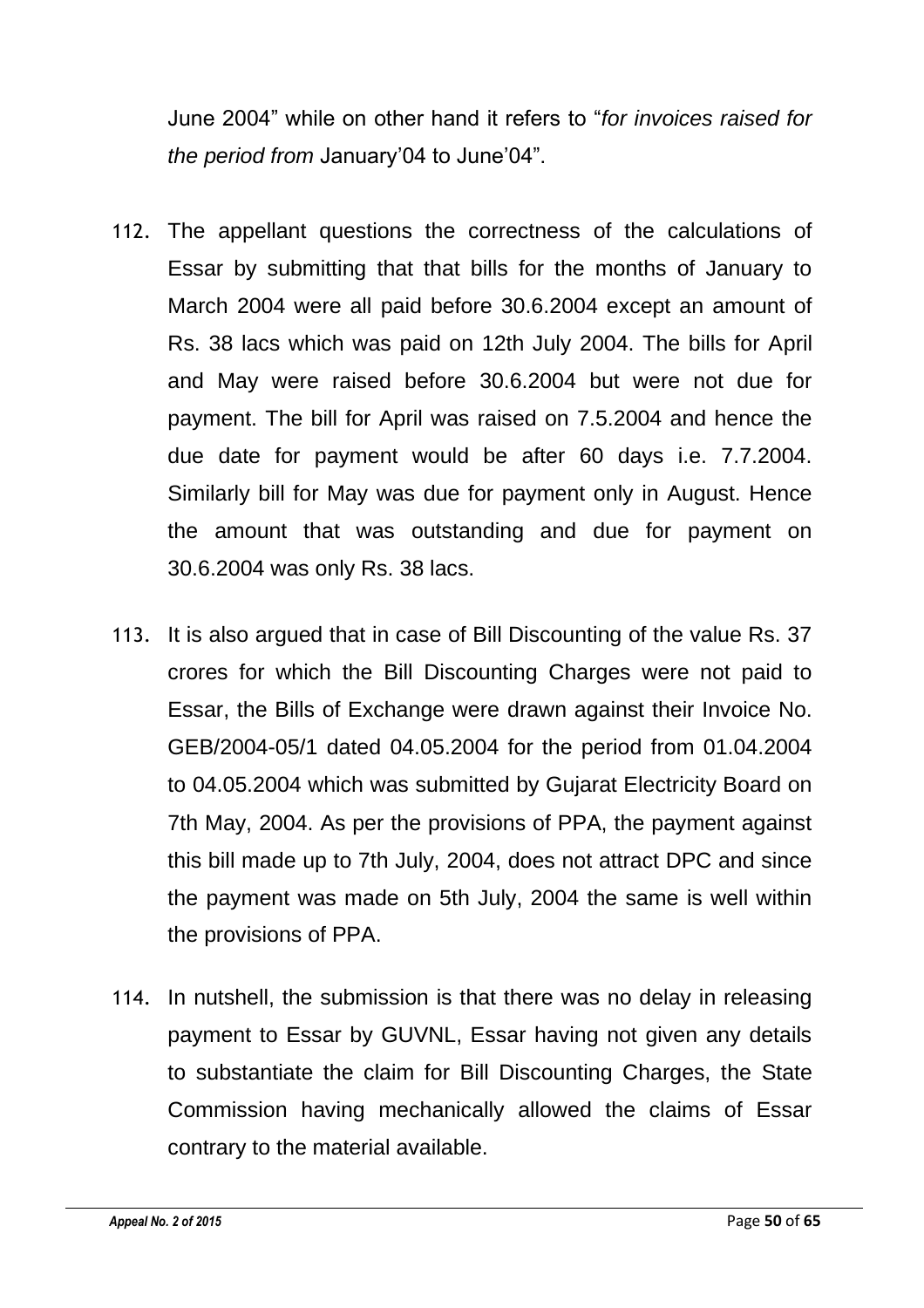- 115. It is vivid that the appellant was not able to make payment of the Tariff Invoices as per the due dates  $(7<sup>th</sup>$  day after presentation thereof) and accordingly it was agreed between the parties that Essar using its own credit will receive payment from banks by means of discounting monthly bills. This procedure was followed by Essar. The dispute between the parties before GERC was limited to the extent of the interest which GUVNL is liable to pay for such discounting on the ground that bills were not presented promptly for discounting and the facility of discounting was not obtained from a nationalized bank. While processing such invoices, GUVNL made certain deductions on the grounds that interest rate charged by its banks are lower than the actual interest paid by Essar to the discounting bank. GUVNL has essentially contended that it would have availed loans at lower rates from the banks.
- 116. The submission of the appellant is flawed and rightly rejected by GERC. It is Essar which availed bill discounting facility using its own credit with prior consent of the appellant. The argument that GUVNL would have obtained cheaper loans is conjectural and immaterial and therefore cannot be a ground to deny interest actually paid by Essar. Since the bills could be presented for discounting only after the same was approved by the appellant, the delay if any in presenting the bills to the bank for discounting is on its account only. Since the bill discounting facility was to be availed on the basis of its credit, there cannot be any condition that the same should have been obtained from a particular bank or a nationalized bank.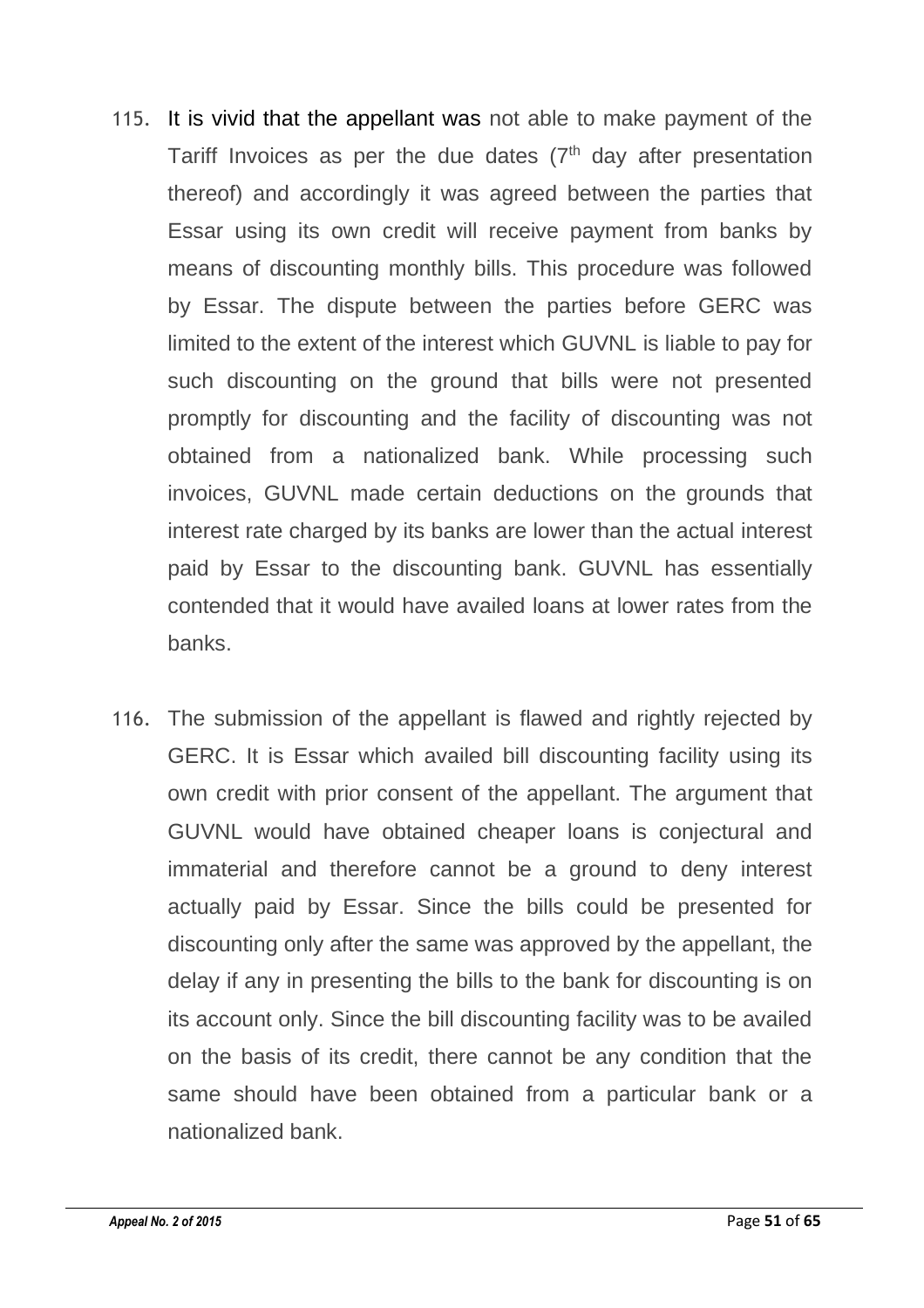117. We reject the challenge to the decision of State Commission on this issue with above observations.

## *Rebate and Delayed Payment Surcharge*

- 118. The two captioned subjects may be taken up together as they have a bearing on each other.
- 119. There are two aspects of Rebate viz. (i) the application of the principle of *First-in-First-Out* ("FIFO") in regard to the adjustment for payment of Invoices and (ii) the claim of GUVNL that the issue of Rebate for the period prior to the Supplementary Agreement dated 18.12.2003 was duly settled with Essar. The State Commission has dealt with the first issue in Paragraph 19.1 to 19.2 and the second issue in Paragraphs 19.3 to 19.4 of the impugned order.
- 120. The applicability of FIFO on the invoices raised was upheld by the State Commission as under:

*"19.2 ... Moreover, it will also be helpful to the Respondent GUVNL to avoid further delay payment charges payable under the provision of the PPA. If the Respondent is permitted to adjust the payment made by him against the last invoice raised by the Petitioner, in that case the earlier pending invoice will become due but not paid in time. In due course of time, such earlier bills may become time barred under the provision of limitation act which is not an intent of the parties. We therefore decide that the payment made by the Respondents shall be first adjusted against the pending invoice and if the Respondent is eligible to receive the rebate base on the such payment, it will be entitled for the same. Otherwise the claim of the respondent after the due date of bill invoices for rebate is not valid and legal. "*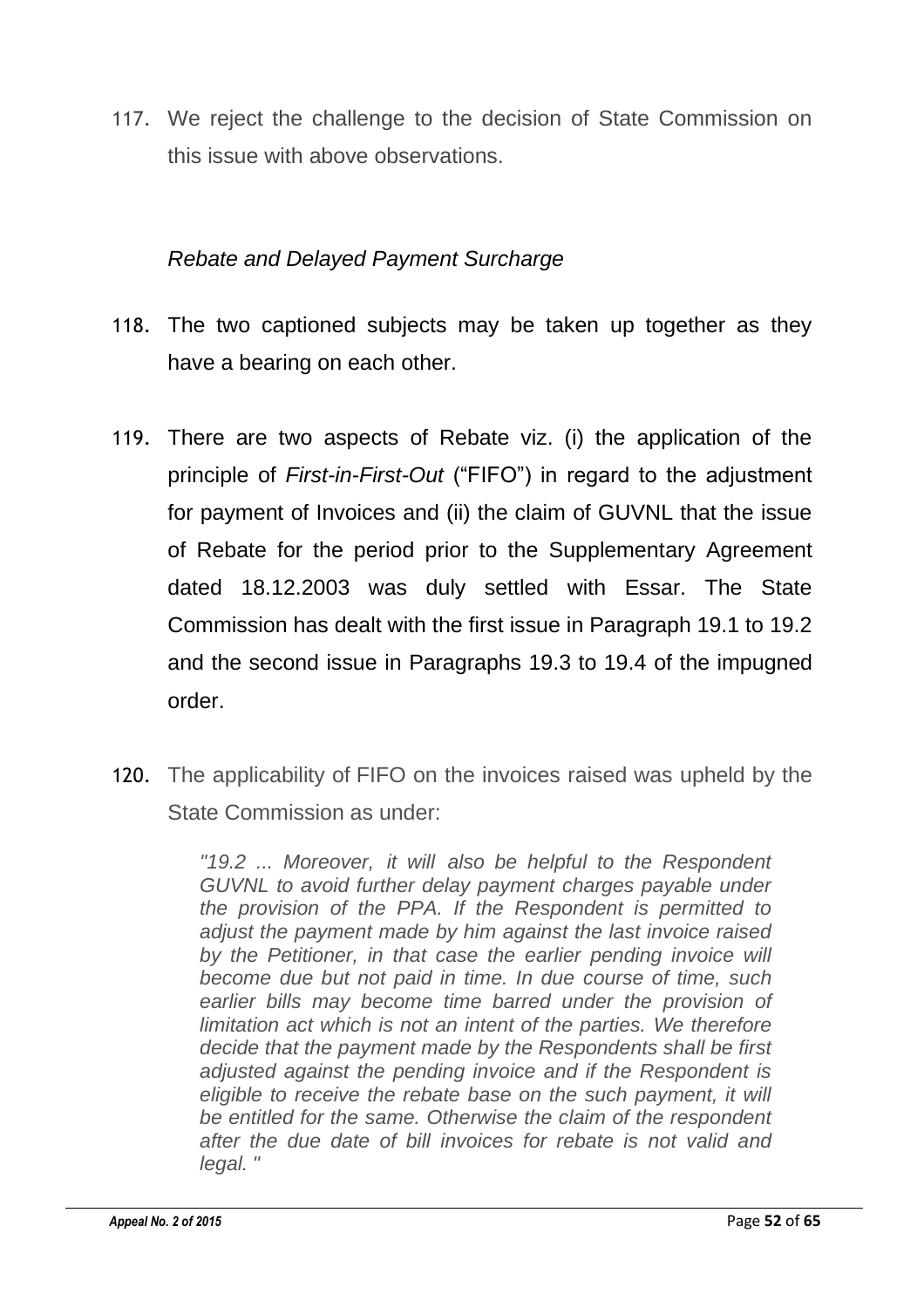*"19.4 ...... ...From the above, it is evident that issue of rebate was not referred to the negotiation committee constituted for resolution of the dispute between the parties. Therefore, the contention of the respondent that the claim of the petitioner was referred to the negotiation committee and the committee decided the issue of rebate claim by the respondent against the invoices raised by the petitioner, is not correct and valid.* "

# 121. On the subject of Delayed payment Charge ("DPC"), the State Commission has held thus:

*"The dispute between the parties with regard to DPC is governed by the power purchase agreement dated 13th May,1996 and Supplementary Agreement dated 2003 signed between the parties. If any amendment or modification or change in the agreed terms of the PPA/Supplementary Agreement is to be made, it requires to follow the procedure for agreement between the parties which is governed by the provisions of the Indian Contract Act, 1876. The said Act provides that an agreement is arrived between the parties only when the promisee promises certain facts which are accepted by the promissories and agreed to act upon it. Then only it can be said that an agreement is arrived at between the parties. The negotiation Committee appointed by the Government of Gujarat is a mediator/conciliator to resolve some of the issue between the parties which include the issue of negotiation of DPC charges. EPOL had not agreed with the proposals submitted by GUVNL and there is no agreeable solution arrived between the parties as reflected from the meetings dated 13th May, 2005. Therefore, the contention of GUVNL that there was negotiation between the parties and Second negotiation committee and that the issue of DPC was resolved between the parties as per the recommendation of the above Committee is incorrect and illegal and same is not valid.* "

# 122. The expression "Due date' is defined in Article 5.3.1 of the PPA as under:

#### *"5.3.1 Due Date:*

*All the invoices mentioned under Article 5.2(i), (ii) and (iii) above shall become due for payment on the seventh (7th) Day (Due Date) of presentation thereof The Board shall make payments*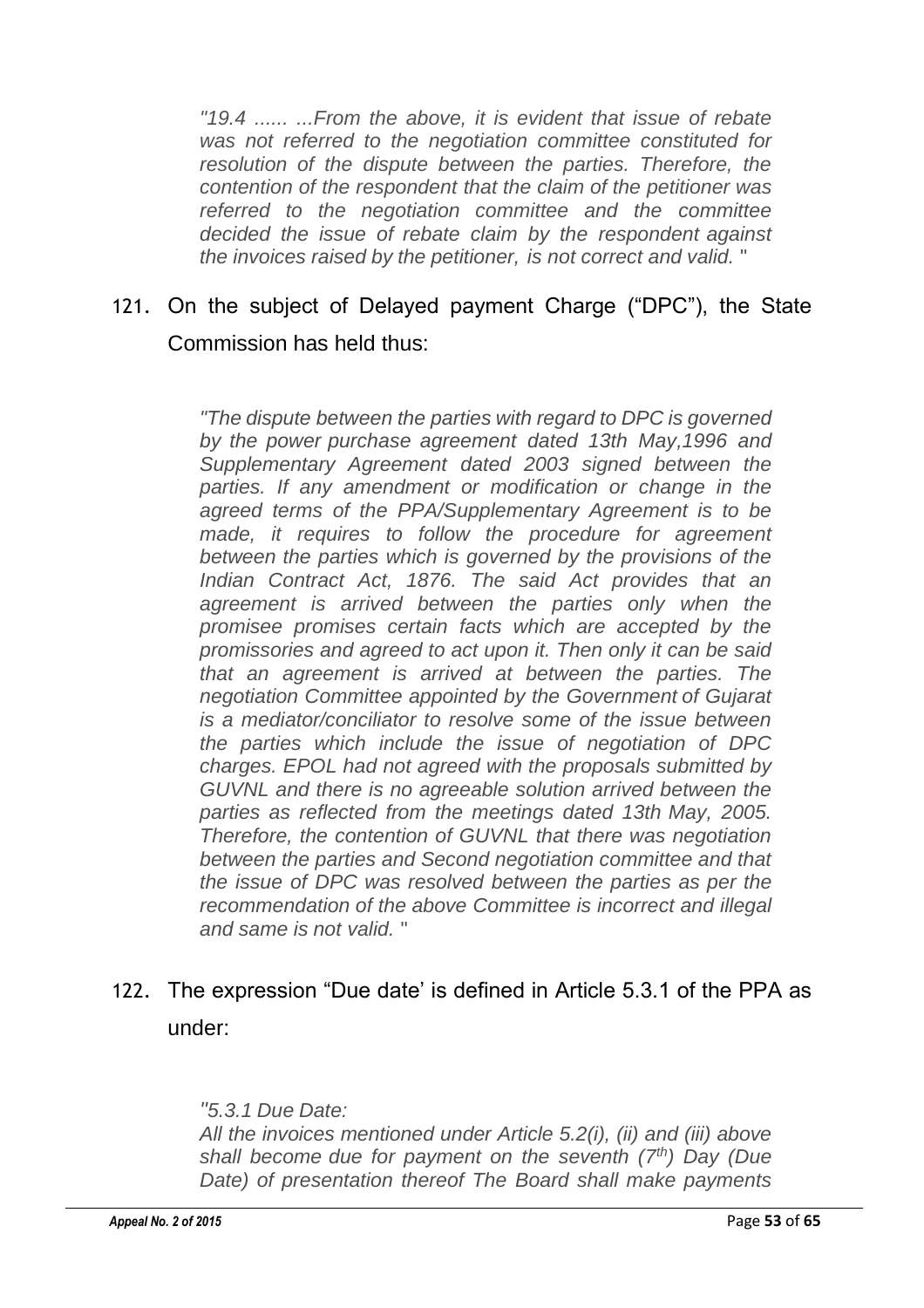*on or before such Due Date. The amount of Supplementary Invoices of Article 5.7 and Schedule VII shall be payable on the 14th (Fourteenth) day of the presentation thereof"*

# 123. The subject of Rebate is governed by Articles 5.3.2 and 5.3.3 of the PPA, which reads as under:

#### *"5.3.2 Payment*

*"The payment of Variable Charges in terms of Article 5.2 (i) shall be payable in each month within the Due Date.*

*The payment for Fixed Charges in terms 9f Article 5.2 (ii) in* 

*each month shall be equivalent to Ill2th of the Annual Fixed Charges and shall be adjusted at the end of the Accounting Year in the event, the Level of Generation achieved by the Company during the Accounting Year is below 6000 Hrs/KW of the Allocated Capacity. For the first and last year of the Term the above 6000 Hrs./KW/AY shall be pro-rata reduced on 365 days basis in a year.*

*The payment of Incentive Payment in terms of Article 5.2 (iii) shall be payable from the month during which the Level of Generation exceeds the 6000 Hrs./KW of the Allocated Capacity during any Accounting Year. For the first and last year of the Term the above 6000 Hrs./KW/AY shall be pro rata reduced on 365 days basis in a year.*

*All payments received by the Company shall be appropriated towards settlement of amounts due and payable on the Invoices in the order in which they have been raised, unless earlier Invoice (s) is disputed by the Board and remains unresolved for 30 (thirty) days.*

#### *5.3.3 Rebate*

*The Company shall allow the following rebates on Invoices including Supplementary Invoice payable by Board.*

*i) On payment made, in whole or in part within the due date, directly or through LC, a rebate of 2.5% shall be allowed on the extent of payment made;*

*ii) On payment made, in whole or in part within the due date, directly or through LC within 23 days from the Due Date, a rebate of 1% (One per cent) shall be allowed on the extent of payment made.*

[Emphasis Supplied]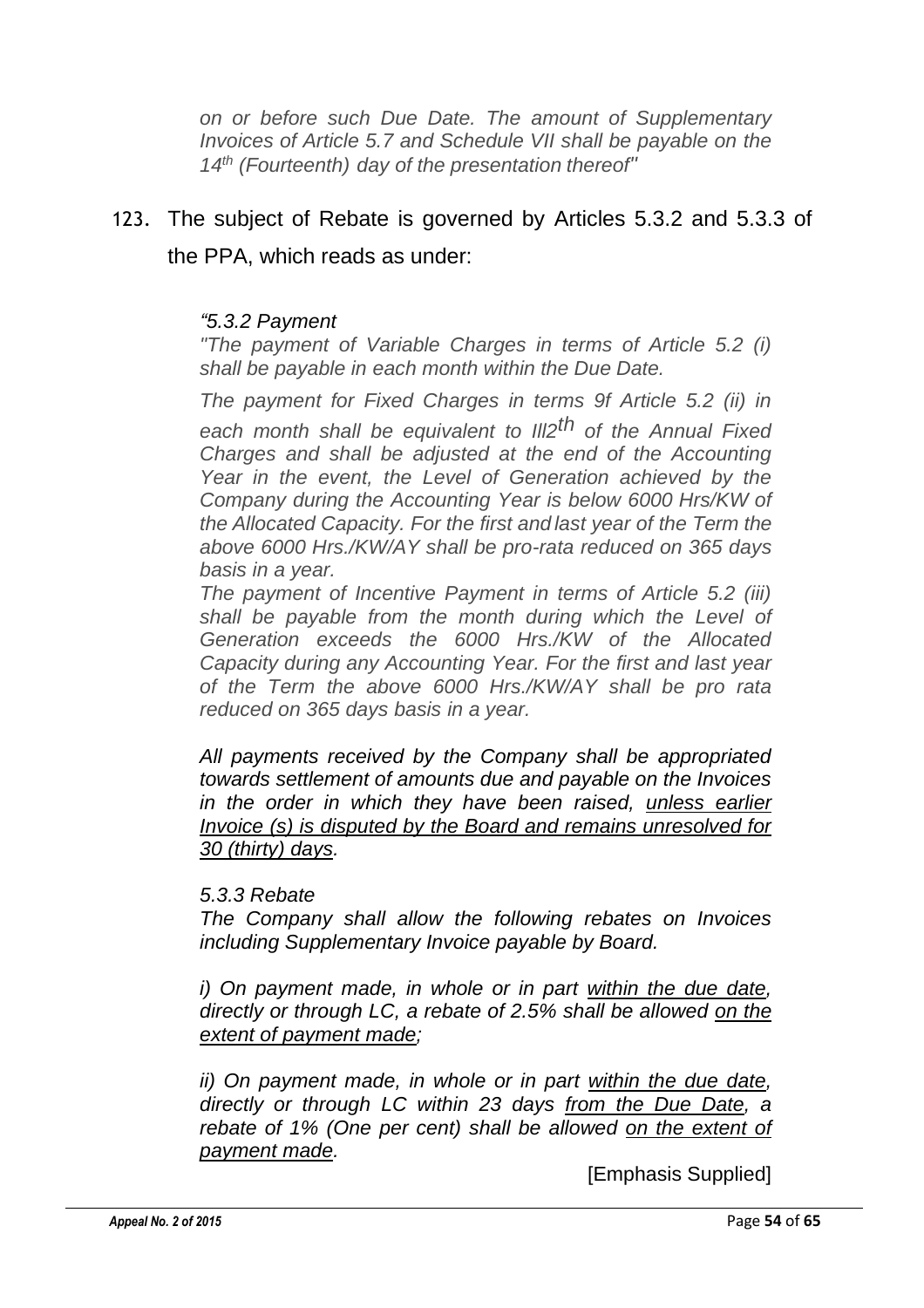- 124. Thus, the PPA allows Rebate to the appellant GUVNL in the event of timely payment of invoice. It is the contention of the appellant that it has claimed the rebate on bills duly paid and to the extent the amount was due and payable, in terms of the provisions of the PPA.
- 125. It needs to be also noted here that under Article 5.3.4 of the PPA the parties had agreed on Delayed Payment Charges ("DPC") as under:

#### *"5.3.4 Delayed Payment Charges:*

*If payment in full is not remitted on or before the close of business on Due Date, delayed payment charge on the unpaid amount due for each day overdue will be imposed by the Company at the rate of 2% over the average interest rate charged by Board's banks on working capital loans during the preceding 12 months, from the 31st day of day of the last day of the period to which the bill pertains.* "

- 126. The aforesaid clause on DPC was amended by the Supplementary Agreement dated 18.12.2003 to the benefit of the appellant (GUVNL), it now stipulating that DPC shall be leviable not from the  $31<sup>st</sup>$  day but from the  $61<sup>st</sup>$  day of presentation of the bill. By virtue of the aforesaid amendment, Essar had granted to GUVNL an additional 30 days to make its payments against the invoices raised, without attracting any DPC.
- 127. Clearly, Rebate is admissible on Invoices raised only if GUVNL makes the payment thereagainst within the specified period, it being  $@2.5\%$  if payment is made within Due Date (i.e.  $7<sup>th</sup>$  day from date of Invoice) and @1% if payment is made within 23 days from the Due Date. However, if the payment were made belatedly DPC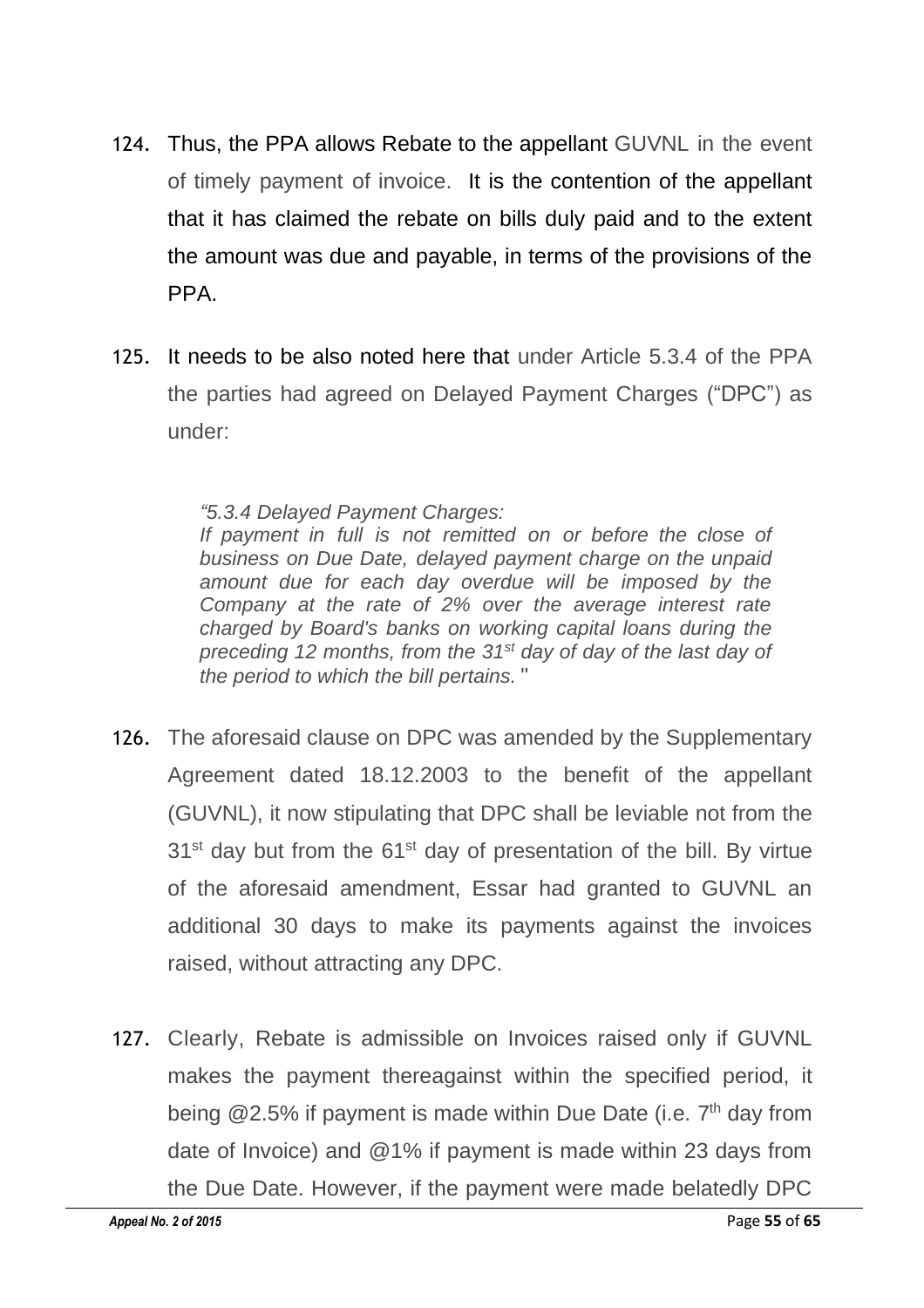would be levied at the rate of 2% over the average interest rate changed by the banks of the appellant on working capital loans during the preceding 12 months, this liability kicking in if payment were made under original PPA after 31 days of the Invoice but under Supplementary Agreement if payment were made after 61 days of the Invoice.

- 128. It is argued by the appellant that FIFO method would apply to a case where the Invoices are not disputed but some part of the Invoices remains unpaid. If, subsequently, say after the other Invoices have been raised, the payment is made in regard to such other Invoices by GUVNL, by application of FIFO principle, Essar would be entitled to adjust the outstanding admitted amount under the earlier undisputed Invoices notwithstanding that GUVNL had paid the amount in regard to the subsequent Invoices.
- 129. The appellant submits that it has been denied Rebate on the actual amount paid towards undisputed invoices, contrary to Article 5.3.3 of the PPA. Its case is that the resolution of the claims and counter claims as on 19.12.2003 by Supplementary Agreement, and side letter issued alongside, had settled all claims relating to rebate for the period 1999–2000 and not as an amendment to any basic provision of the PPA. It is argued that the claim of wrongful adjustment of rebate was raised by Essar for the first time in the petition of 1002 of 2010 filed before the State Commission on 29.01.2010 as an afterthought.
- 130. It is the contention of the appellant that the State Commission has proceeded on the wrong basis that the issue of rebate was not referred to the negotiating committee on basis of the letter dated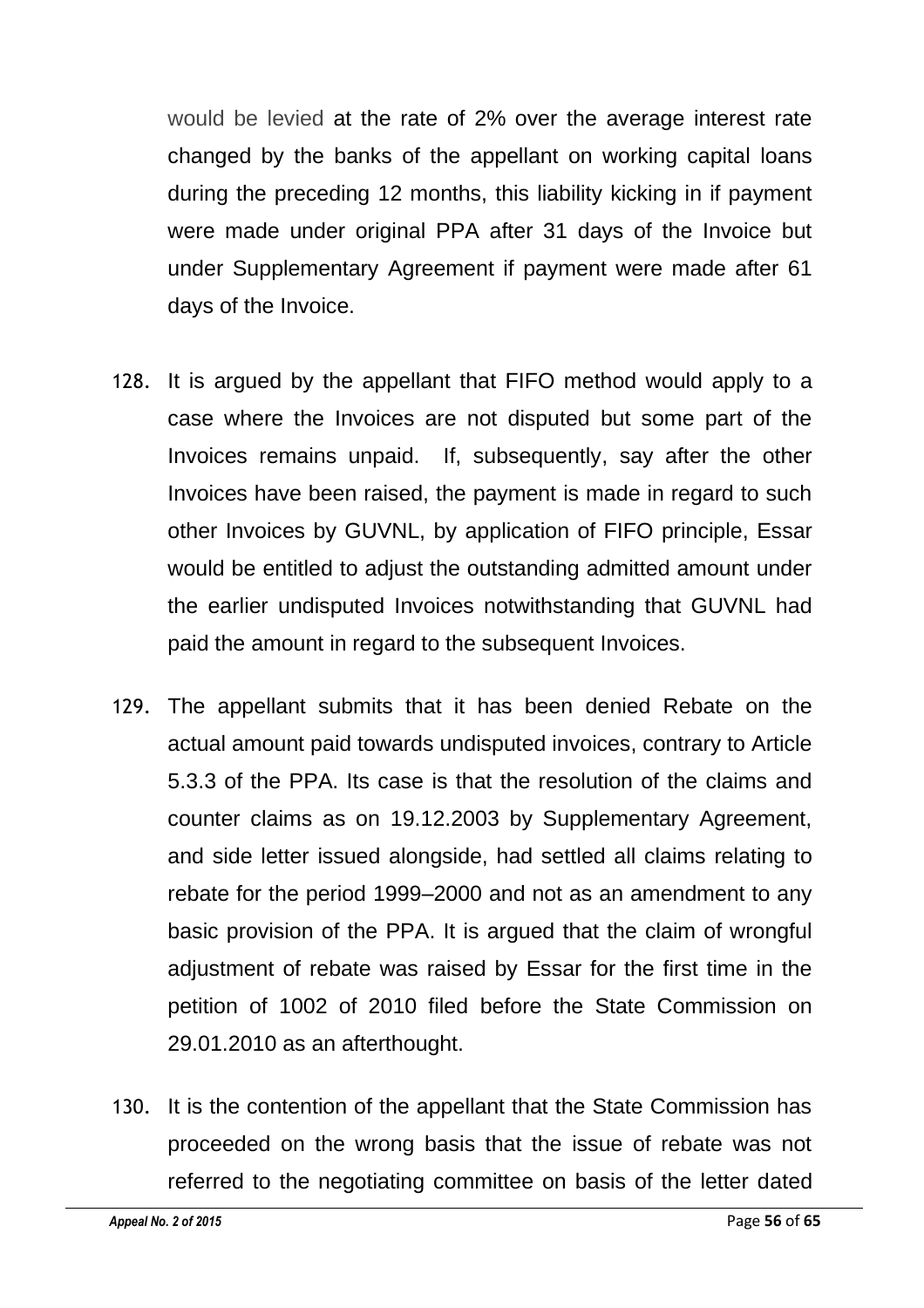10.09.1997, pointing out that there was no occasion for the letter of 10.9.1997 to refer such issue to the negotiating committee in 2002- 03, the letter dated 10.09.1997 being in relation to financing plans and not on the subject of bill payment, rebate etc.

- 131. The appellant submits that Rebate agreed to be refunded in the side letter has been fully refunded by GUVNL and there is no further outstanding in this regard.
- 132. It has been argued by the appellant that the State Commission has erred in directing GUVNL to pay the Delayed Payment Surcharge on the aspects decided in favor of Essar, having failed to appreciate that GUVNL had withheld the amounts on a *bona fide* understanding of the terms of PPA and it cannot be penalized by having to pay delayed payment surcharge.
- 133. The second respondent, however, has shown from material on record that in the payments made by the appellant against the invoices raised during the period May 2005 till March 2013, the appellant deducted Rebate @ 1% and 2.5% from all the invoices presented by Essar, contrary to the PPA, in as much as even while it was claiming and deducting Rebate, there were outstanding invoices which had been duly raised and had remained unpaid.
- 134. We find that Essar was within its rights, particularly under Article 5.3.2 of the PPA (quoted above), to have adjusted the payments received against the previous outstanding invoices and consequently the payment made by GUVNL can't be said to have been made during the period which enabled rebate in terms of the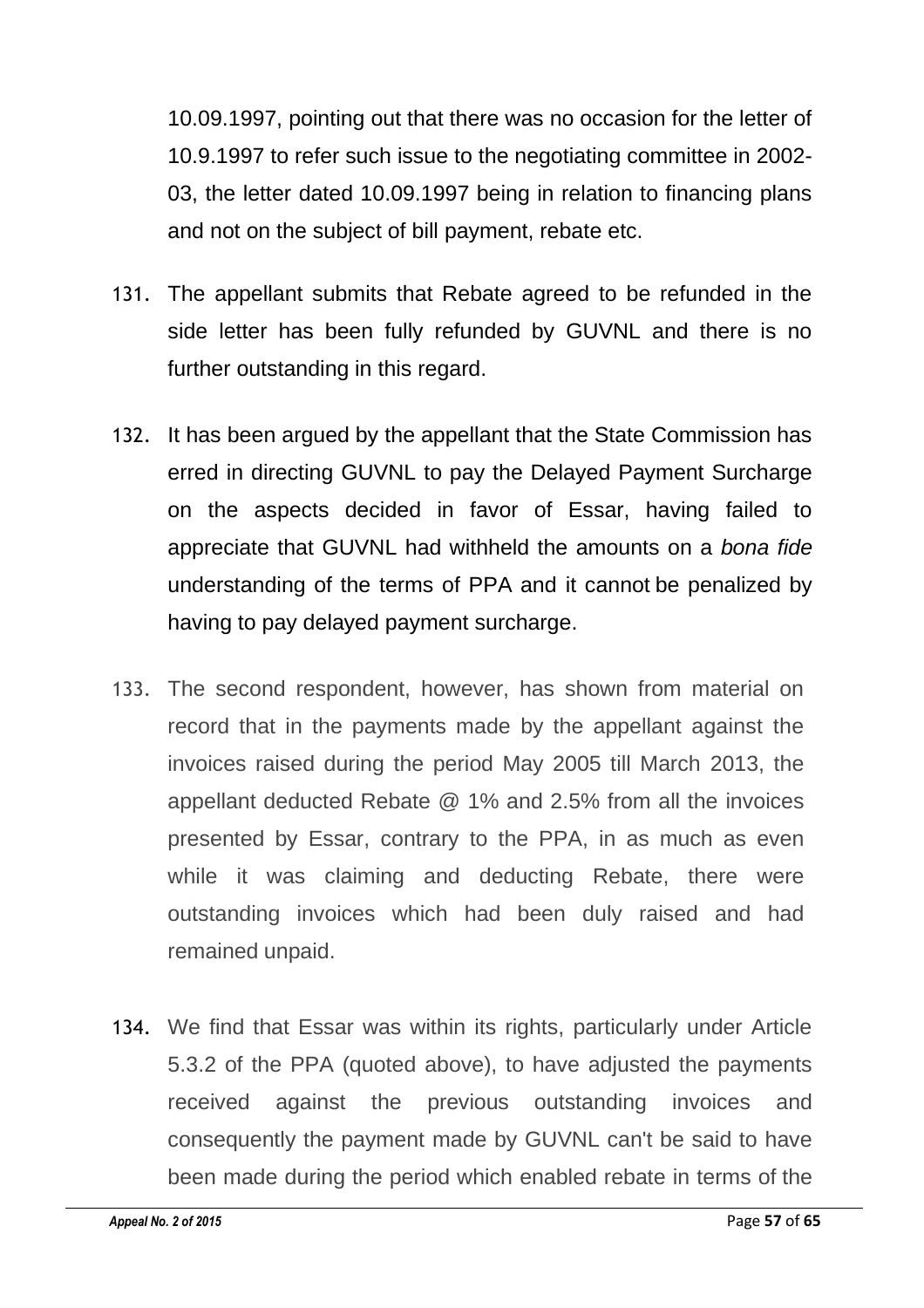PPA. The second respondent having rightly adjusted monies received by it against the previous outstanding invoice the appellant cannot claim to have made payment within Due Date against a particular invoice. The second respondent rightly used the FIFO method for accounting the payments received from GUVNL towards the outstanding dues. Hence, the unilateral deduction or adjustment made by GUVNL contending disputed amounts is outside the provisions of and in direct breach of the PPA.

- 135. The claim of the appellant that previous invoices were disputed is an afterthought and has been raised for the first time before this tribunal. Even otherwise, the appellant did not deny that the procedure prescribed in (Article 5.4 of) the PPA for disputing invoices was not followed.
- 136. Pursuant to the discussions in the First Negotiation Committee, Essar had agreed to waive the DPC amount by 40% and GUVNL had agreed to admit the liability toward the remaining 60%, the latter confirming this by its letter dated 19.12.2003 having agreed to pay an amount of Rs. 289.40 crores. Indisputably, GUVNL also acted upon this new understanding and made a payment of Rs. 26 crores (approx.) towards DPC, on 30.09.2004, in accordance with Supplementary Agreement read with side letter dated 19.12.2003.
- 137. In *T.N. Generation and Distbn. Corpn. Ltd. v. PPN Power Gen. Co. Pvt. Ltd.* (2014) 11 SCC 53, the Supreme Court dealing with a dispute involving a similar provision for payment of delayed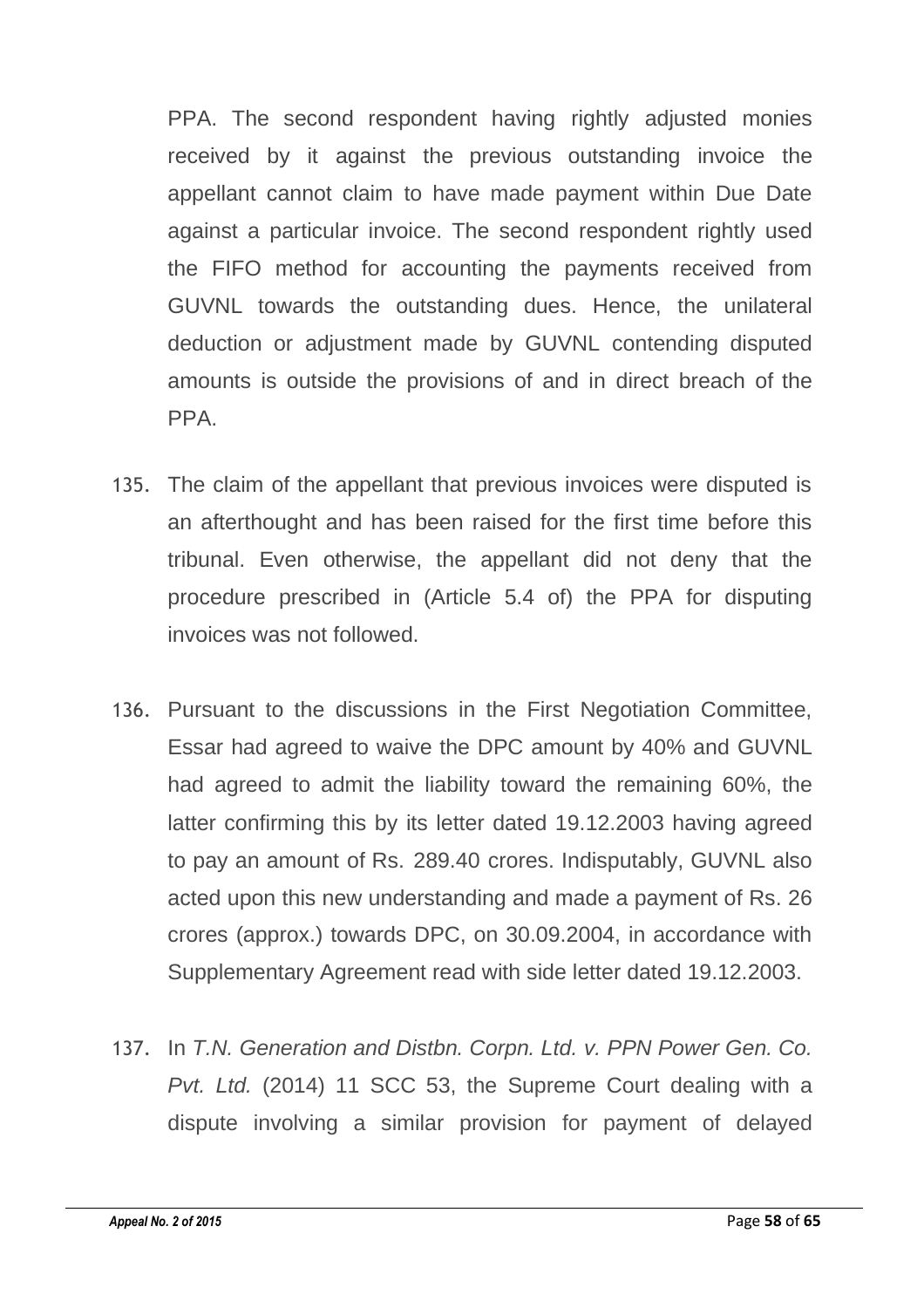payment surcharge between a generator and distribution license had held as under:

*"With regard to the issue raised about the interest on late payment, APTEL has considered the entire matter and come to the conclusion that interest is payable on compound rate basis in terms of Article 10. 6 of the PPA. In coming to the aforesaid conclusion, APTEL has relied on a judgment of this Court in Central Bank of India vs. Ravindra & Ors (2002 (1) SCC 367). In this judgment it has been held as follows:*

*" ... ... ... The essence of interest in the opinion of Lord Wright, in Riches v. Westminster Bank Ltd. All ER at p. 472 is that it is a payment which becomes due because the creditor has not had his money at the due date. It may be regarded either as representing the profit he might have made if he had had the use of the money, or, conversely, the loss he suffered because he had not that use. The general idea is that he is entitled to compensation for the deprivation; the money due to the creditor was not paid, or, in other words, was withheld from him by the debtor after the time when payment should have been made, in breach of his legal rights, and interest was a compensation whether the compensation was liquidated under an agreement or statute. A Division Bench of the High Court of Punjab speaking through Tek Chand, J in CIT v. Dr Sham Lal Narula thus articulated the concept of interest the words 'interest' and 'compensation' are sometimes used interchangeably and on other occasions they have distinct connotation. 'Interest' in general terms is the return or compensation for the use or retention by one person of a sum of money belonging to or owed to another. In its narrow sense, 'interest' is understood to mean the amount which one has contracted to pay for use of borrowed money.*

*. . . In whatever category 'interest' in a particular case may be put, it is a consideration paid either for the use of money or for forbearance in demanding it, after it has fallen due, and thus, it is a charge for the use· or forbearance of money. In this sense, it is a compensation allowed by law or fixed by parties, or permitted by custom or usage, for use of money, belonging to another, or for the delay in paying money after it has become payable.* "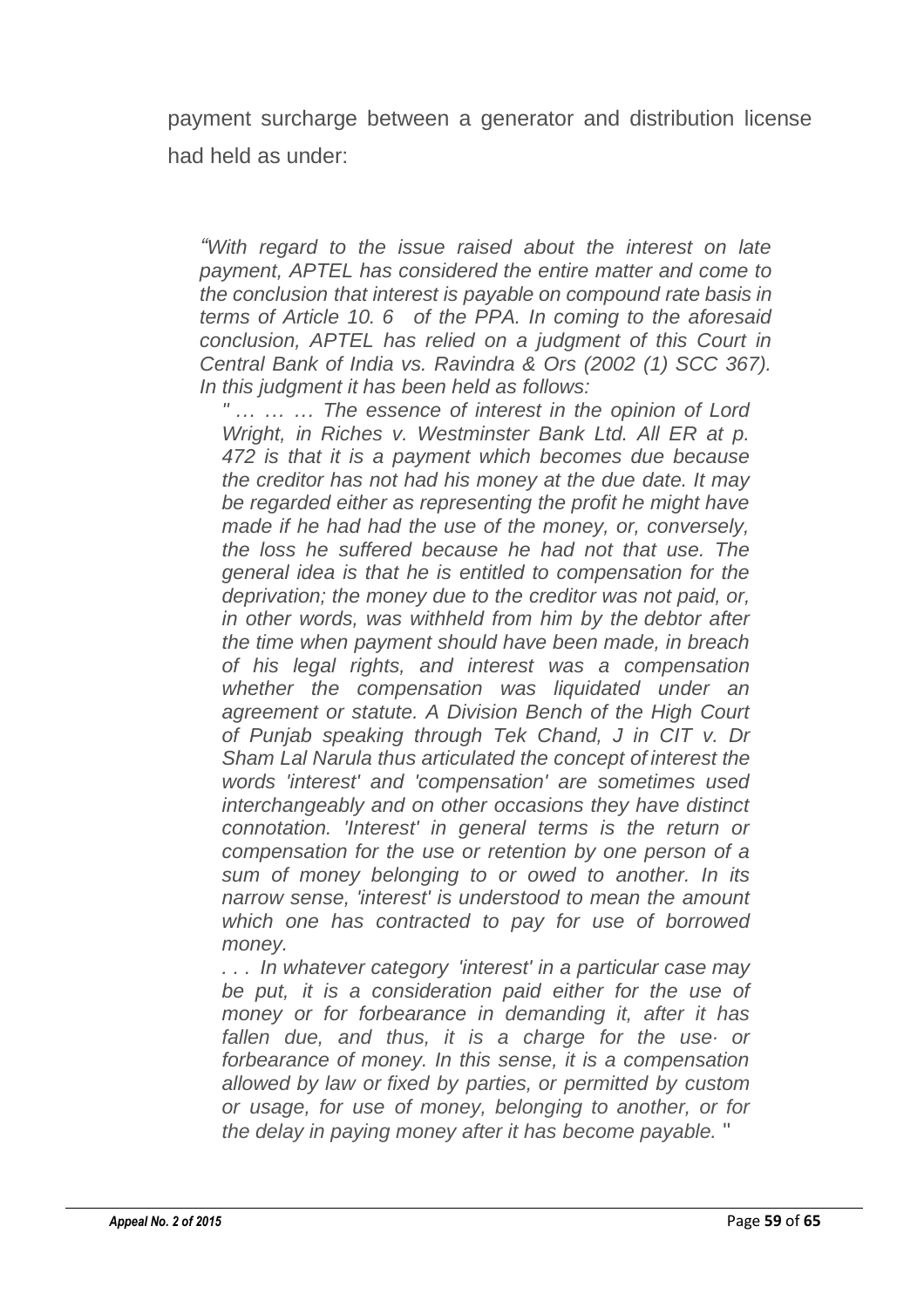138. Similar observations were made in *Indian Council of Enviro-Legal Action v. Union of India & Ors* (2011) 8 SCC 161, the relevant part reading thus:

> *"178. To do complete justice, prevent wrongs, remove incentive for wrongdoing or delay, and to implement in practical terms the concepts of time value of money, restitution and unjust enrichment noted above-or to simply levelise a convenient approach is calculating interest. But here interest has to be calculated on compound basis- and not simple for the latter leaves much uncalled for benefits in the hands of the wrongdoer.*

> *179. Further, a related concept of inflation is also to be kept in mind and the concept of compound interest takes into account, by reason of prevailing rates, both these factors i.e. use of the money and the inflationary trends, as the market forces and predictions work out. 180. Some of our statute law provide only for simple interest and not compound interest. In those situations, the courts are helpless and it is a matter of law reform which the Law Commission must take note and more so, because the serious effect it has on the administration of justice. However, the power of the Court to order compound interest by way of restitution is not fettered in any way. We request the Law Commission to consider and recommend necessary amendments in relevant laws.* "

139. The late payment clause only captures the principle that a person denied the benefit of money, that ought to have been paid on due dates, should get compensated on the same basis as his bank would charge him for funds lent together with a deterrent of 0.5% in order to prevent delays. Upon careful scrutiny of the contentions, we hold that the appellant proceeded to indulge in reversal of DPC amounting to Rs. 26.73 crores (approx.) by its letter dated 19.01.2005 unilaterally and in a manner not permissible under the contract or the law. This cannot be upheld. It (the appellant) instead is liable to account for DPC on all the principal amount outstanding from 29.09.2004 till the date of payment calculated at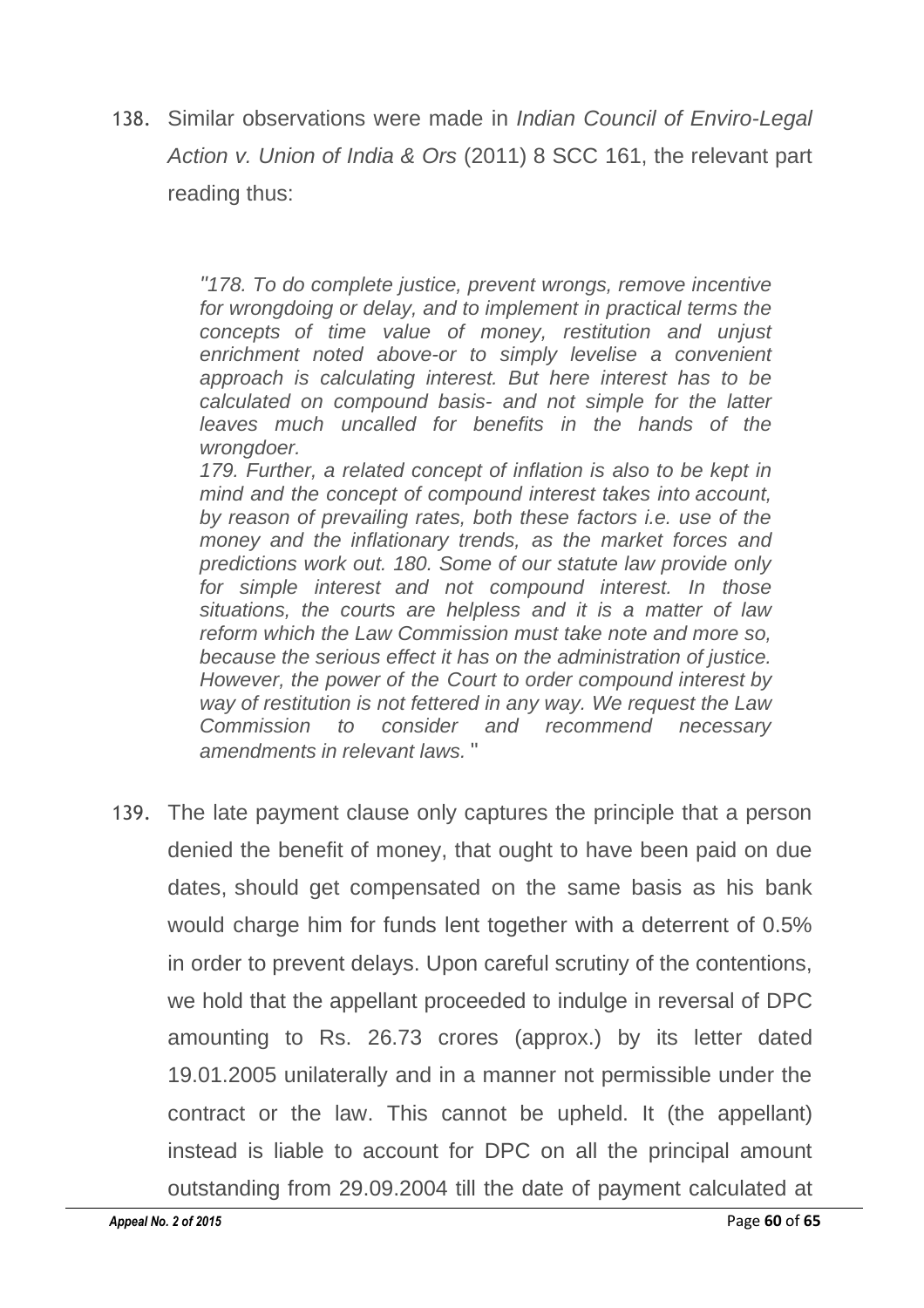the rate of 2% over the average interest rate charged by Board's banks on working capital loans duringthe preceding 12 months.

140. We thus conclude that the challenge to the impugned decision on captioned issues is unmerited. The same is, therefore, repelled.

## *Interest on Working Capital*

- 141. The second respondent has contended that it is entitled to recover Interest on Working Capital as per Clause 7.1.1 (f) in Schedule VII of the PPA, the appellant having unilaterally deducted, on 19.01.2005, an amount of Rs. 10.48 crore inclusive of *Excess payment towards O&M* (Rs.2.81 Crore), *Excess payment towards maintenance spares* (Rs.4.26 Crore), *Excess payment towards two months receivables* (Rs.0.43 Crore), and *Interest on preceding heads* (Rs.2.99 Crore).
- 142. It is a grievance of the appellant that the State Commission has not discussed or analyzed the claims and counter-claims of the parties in regard to the computation of Interest on Working Capital, it (GERC) having only adopted the reasoning given in its Order dated 14.11.2013 passed in Petition No. 1053 of 2010 related to CLP Limited overlooking the differences in the PPAs in the two cases, this demonstrating non-application of mind.
- 143. As mentioned earlier, the State Commission vide Corrigendum Order dated 21.11.2014 had deleted the findings in para 22 of the impugned order on deduction of 1/5<sup>th</sup> spares agreeing with GUVNL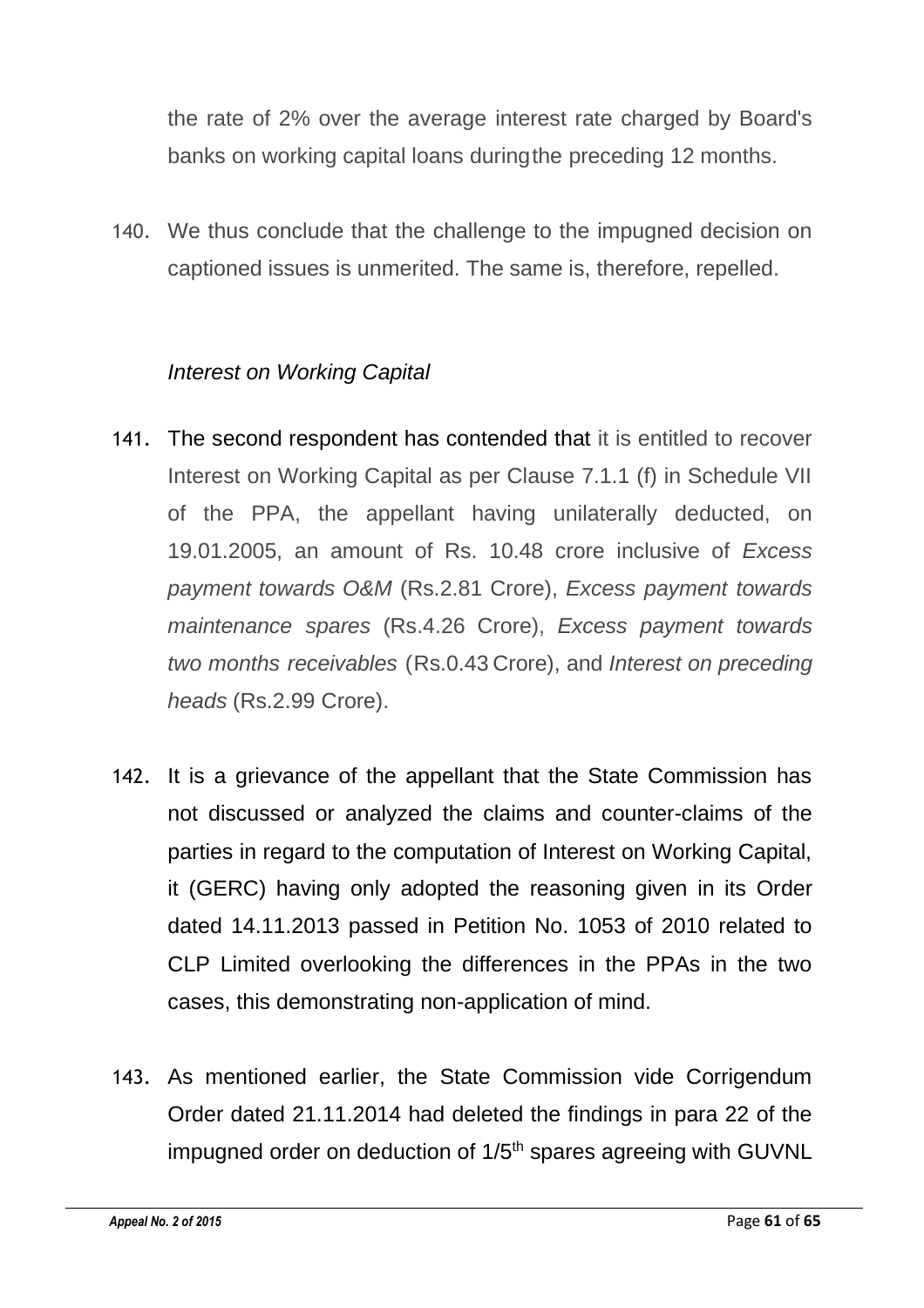on methodology of computation of one year requirement of maintenance spares and two months' average billing.

- 144. The Commission, however, has held that operational and maintenance (O&M) Expenses (Cash) for one month under the head 'Interest on Working Capital' is to be derived based on Article 7.1.1 (b). It is the argument of the appellant that GERC has failed to appreciate that O&M expenses (cash) means O&M expenses actually spent in cash and not the O&M Expenses as per Article 7.1.1(b). The argument is that if O&M Expenses as per Clause 7.1.1(b) was to be considered, there was no need to mention 'cash' in the components of Interest on Working Capital.
- 145. It is pointed out by the appellant that on the subject of maintenance spares, the PPA provides for actual maintenance spares but not exceeding one year's requirement, less  $1/5<sup>th</sup>$  of initial spares. The State Commission has upheld the same and stated that actual expenditure on maintenance spares was to be submitted by Essar. It is argued that Essar had not submitted any documentation for verification of actual O&M expenses and cost of maintenance spares despite several requests.
- 146. The appellant claims that it had made payments on the basis of Essar's Annual Report. During the course of proceedings before the State Commission, Essar had submitted the CA Certificate. It is submitted that the recovery based on annual reports for maintenance spares was about Rs. 4.25 crores whereas as per CA certificate the recoverable amount works out to only 0.25 crores. The argument is that the Annual reports are more authentic audited statements than a separate certificate issued by a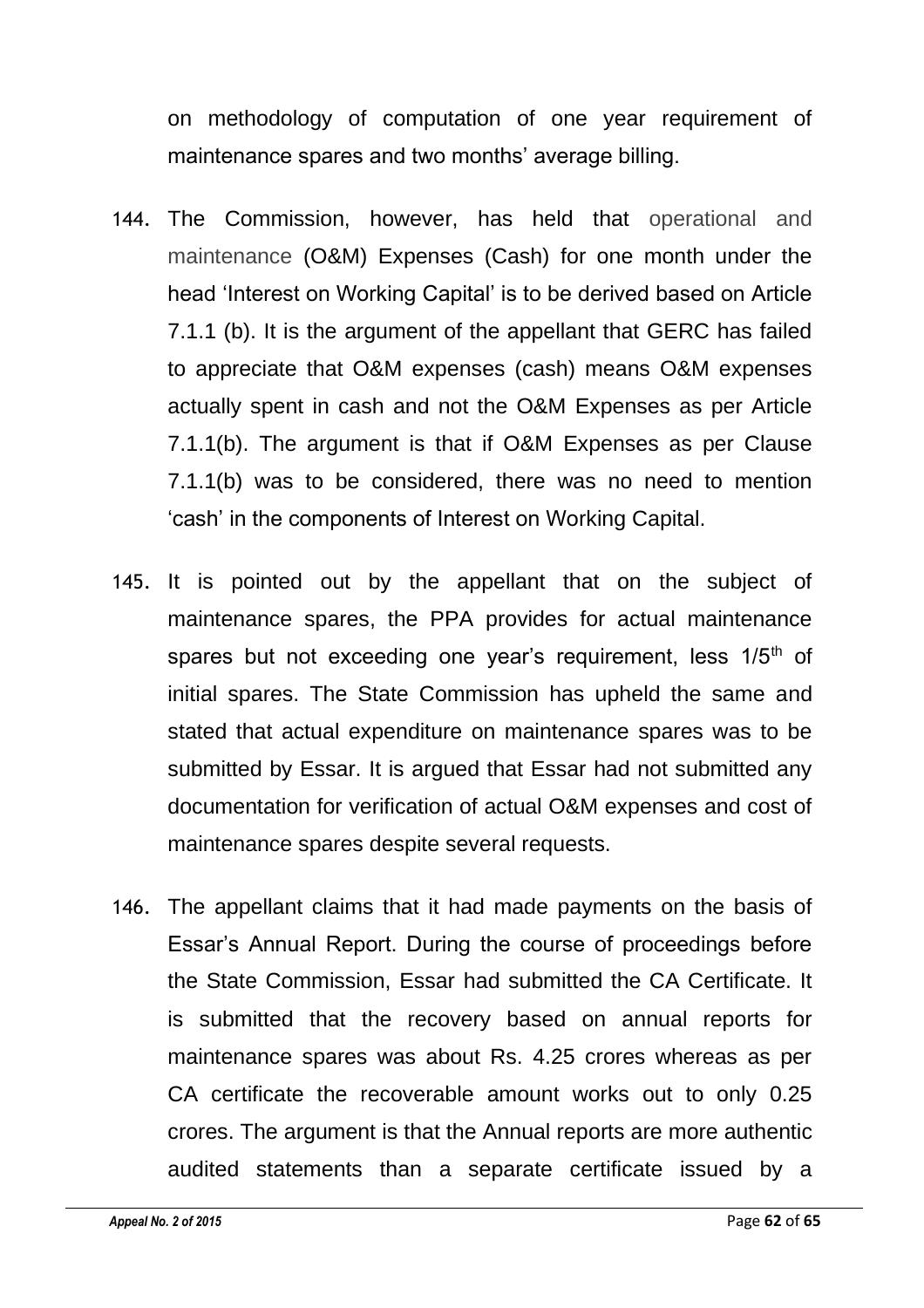chartered accountant, the appellant not ready to accept the figures certified by the CA. It refutes the computation of Essar in terms of the Impugned Order and reiterates that as per the Impugned Order, the amount works out to only of Rs. 8.13 crores.

- 147. The appellant also argues that Essar has wrongly claimed Interest on Working Capital on Depreciation, the amount of Rs 1.32 crores claimed being not admissible. It submits that the delay in the payment of the Depreciation amount to be actually worked out as outstanding is compensated only by payment of Interest or Delayed Payment Surcharge.
- 148. We note that the claims of Essar respecting deductions were contested before GERC. The claimant (Essar) has relied on certificate by its CA to verify the actual expenses incurred. In absence of any specific discrepancy, we do not find merit in the contention that the CA certificate cannot be given credibility. It is on that basis the Commission has held that the O&M expense incurred and cost of maintenance spares consumed are supported by the evidence of actual expenditure and therefore the unilateral recovery by the GUVNL is illegal. It has found that GUVNL is required to pay amount wrongfully deducted towards O&M expenses, Interest on Working Capital on maintenance spares along with interest recovered by GUVNL, Essar being entitled to claim amount deducted towards Interest on Working Capital on two months receivable and interest thereon, GUVNL being required to pay amount towards Interest on Working Capital on depreciation amount as well.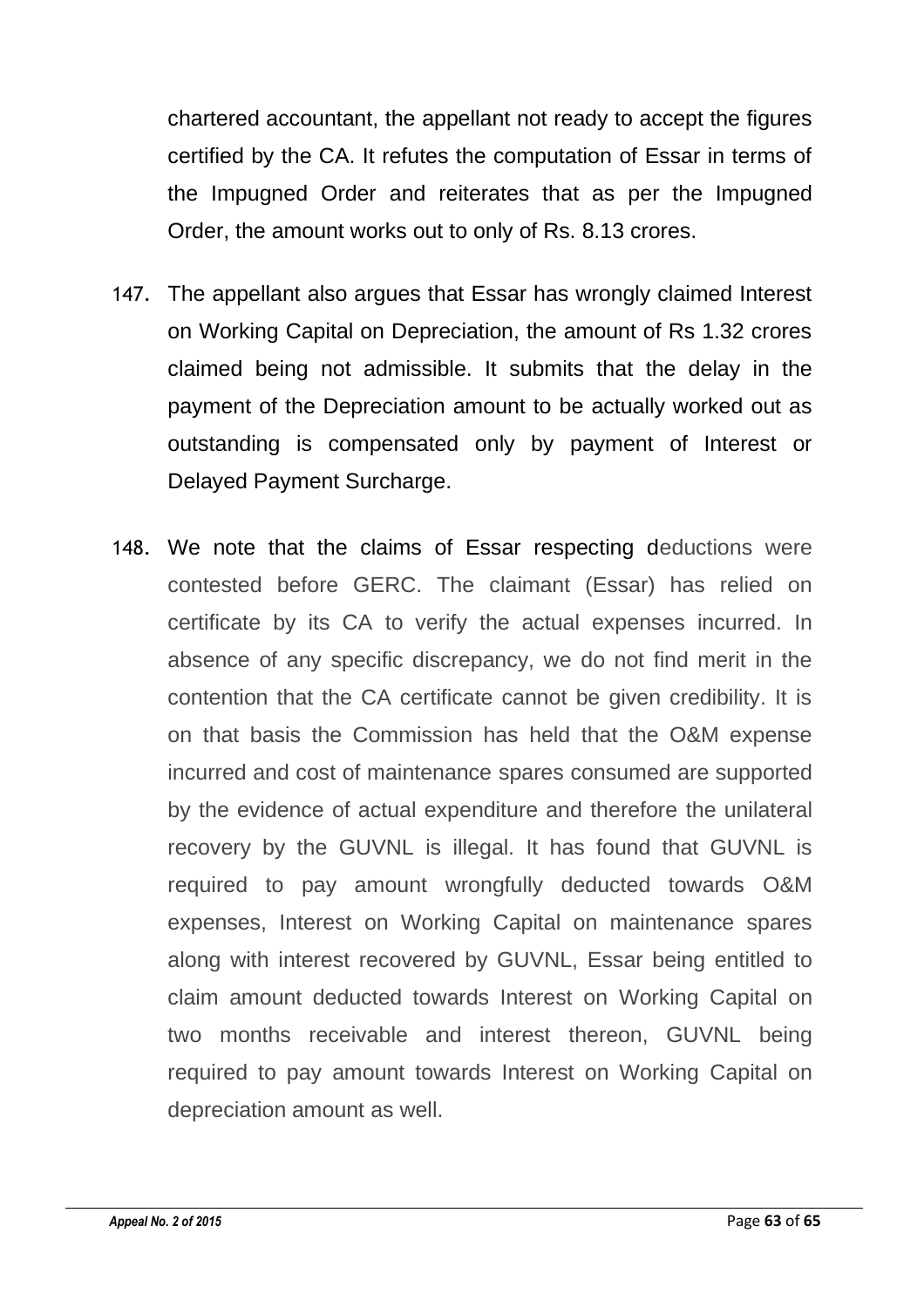149. We find no reason to displace the finding returned by the Commission that Essar had raised monthly invoices inclusive of demand of interest on working capital for the period from 01.04.1998 to 31.03.2004, the appellant having unilaterally deducted the amount of Rs. 10.48 Crore on 19.01.2005, such action being also time barred besides not being in accord with the bill dispute provision prescribed under the PPA. In our considered view, the State Commission has rightly rejected the contention of the appellant and directed payment in terms of the PPA. The contentions of the appellant are, therefore, rejected.

## *THE RESULT*

- 150. In view of the foregoing conclusions, the challenge to the impugned order by the appeal at hand must fail. The appellant will be obliged in law to pay the amounts in terms of the principles that have been decided.
- 151. As noted earlier, the Commission had called upon the parties to "*evaluate the amount receivable*" by the second respondent Essar (petitioner before the Commission) from the appellant GUVNL (respondent before the Commission) "*as per the principles decided by the Commission*" and "*inform the Commission within one month's time from the receipt of the Order*". Ideally, the Commission should have quantified the amount payable in terms of the principles decided rather than leaving it to another round of proceedings. Be that as it may, it appears some calculations were submitted before GERC in terms of the said directions. It is clear from the submissions made before us that the parties are not *ad idem* on the amount payable by the appellant to the second